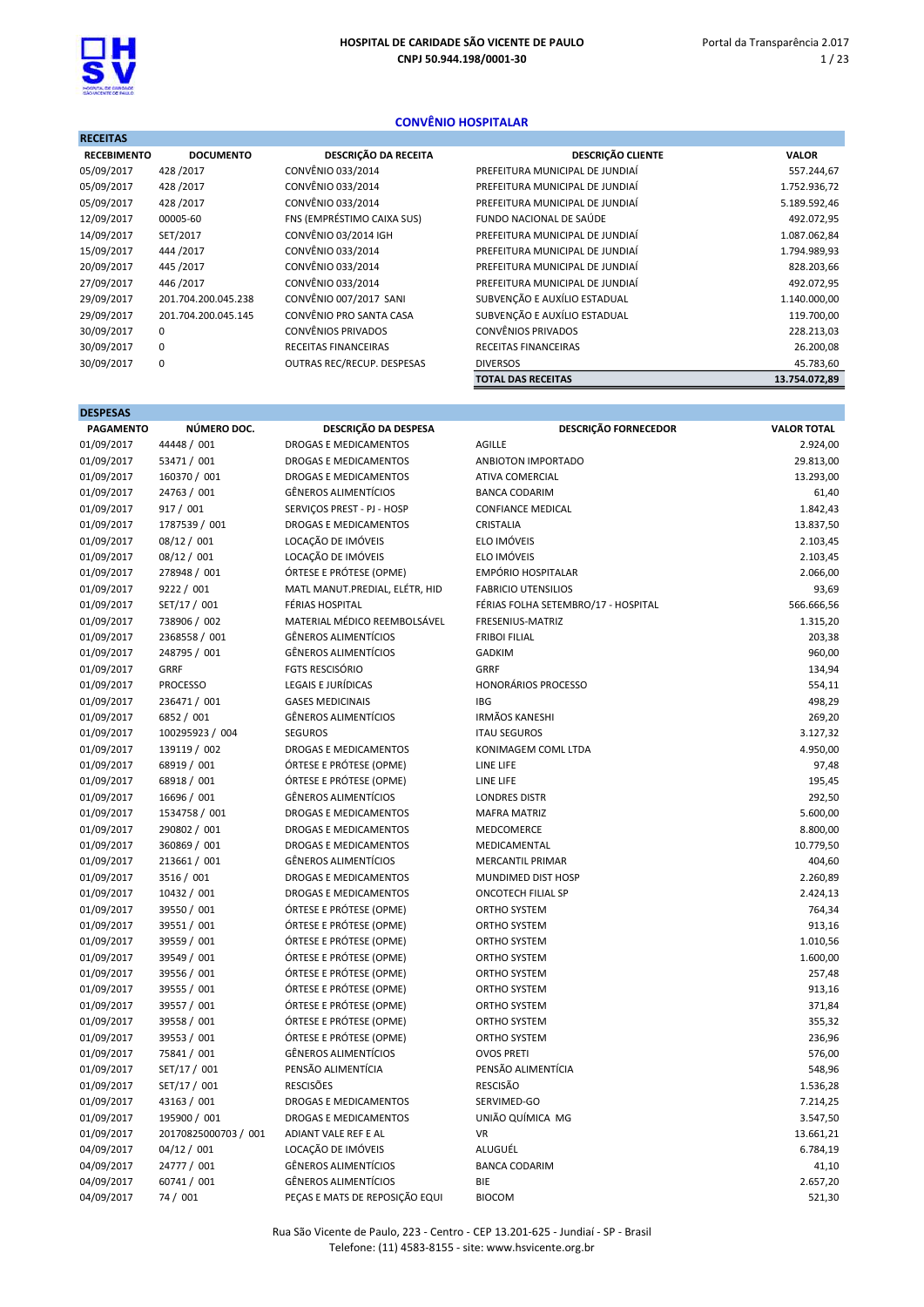**딯벇** 

| KOSPYTA, DE GARDADE<br>SÃO VICENTE DE FAIX O |                            |                                                            |                                                |                  |
|----------------------------------------------|----------------------------|------------------------------------------------------------|------------------------------------------------|------------------|
| 04/09/2017                                   | 738772 / 001               | ÓRTESE E PRÓTESE (OPME)                                    | <b>BIOTRONIK</b>                               | 500,00           |
| 04/09/2017                                   | 1185 / 001                 | <b>VEÍCULOS</b>                                            | CHAVELO                                        | 81,50            |
| 04/09/2017                                   | 2281 / 001                 | <b>OUTROS CUSTOS GERAIS</b>                                | CHAVELO                                        | 40,00            |
| 04/09/2017                                   | 12289 / 001                | <b>GÊNEROS ALIMENTÍCIOS</b>                                | <b>COMERCIAL ESTRELA</b>                       | 1.140,00         |
| 04/09/2017                                   | 136513 / 001               | <b>GÊNEROS ALIMENTÍCIOS</b>                                | COPOLFOOD COM PROD                             | 1.524,20         |
| 04/09/2017                                   | 1789399 / 001              | DROGAS E MEDICAMENTOS                                      | CRISTÁLIA                                      | 300,00           |
| 04/09/2017                                   | 1788356 / 001              | DROGAS E MEDICAMENTOS                                      | CRISTÁLIA                                      | 831,60           |
| 04/09/2017                                   | 1705 / 001                 | DROGAS E MEDICAMENTOS                                      | <b>FARMÁCIA SOBAM</b>                          | 1.745,25         |
| 04/09/2017                                   | 759297 / 001               | MATERIAL MÉDICO REEMBOLSÁVEL                               | FRESENIUS-MATRIZ                               | 2.630,40         |
| 04/09/2017                                   | <b>GRRF</b>                | <b>FGTS RESCISÓRIO</b>                                     | <b>GRRF</b>                                    | 56,62            |
| 04/09/2017                                   | <b>PROCESSO</b>            | LEGAIS E JURÍDICAS                                         | <b>HONORÁRIOS PROCESSO</b>                     | 500,00           |
| 04/09/2017                                   | 32333 / 001                | <b>GASES MEDICINAIS</b>                                    | <b>IBG CRYO FILIAL</b>                         | 837,16           |
| 04/09/2017                                   | 32334 / 001                | <b>GASES MEDICINAIS</b>                                    | <b>IBG CRYO FILIAL</b>                         | 2.523,10         |
| 04/09/2017                                   | 6865 / 001                 | <b>GÊNEROS ALIMENTÍCIOS</b><br><b>GÊNEROS ALIMENTÍCIOS</b> | <b>IRMÃOS KANESHI</b><br><b>IRMÃOS KANESHI</b> | 570,03           |
| 04/09/2017                                   | 6860 / 001<br>145389 / 001 | <b>GÊNEROS ALIMENTÍCIOS</b>                                | <b>JCA FOODS</b>                               | 174,84           |
| 04/09/2017<br>04/09/2017                     | 145386 / 001               | <b>GÊNEROS ALIMENTÍCIOS</b>                                | <b>JCA FOODS</b>                               | 956,73<br>650,30 |
| 04/09/2017                                   | 107845 / 001               | ÓRTESE E PRÓTESE (OPME)                                    | JOHNSON E JOHNSON 68                           | 361,81           |
| 04/09/2017                                   | 103565 / 001               | DROGAS E MEDICAMENTOS                                      | JP IND FARMAC S/A                              | 530,00           |
| 04/09/2017                                   | 102368 / 002               | DROGAS E MEDICAMENTOS                                      | JP IND FARMAC S/A                              | 769,70           |
| 04/09/2017                                   | 68973 / 001                | ÓRTESE E PRÓTESE (OPME)                                    | LINE LIFE                                      | 97,48            |
| 04/09/2017                                   | 68974 / 001                | ÓRTESE E PRÓTESE (OPME)                                    | LINE LIFE                                      | 97,48            |
| 04/09/2017                                   | 68946 / 001                | ÓRTESE E PRÓTESE (OPME)                                    | LINE LIFE                                      | 97,48            |
| 04/09/2017                                   | 1961 / 001                 | <b>GÊNEROS ALIMENTÍCIOS</b>                                | LUIMED                                         | 716,94           |
| 04/09/2017                                   | 1520399 / 001              | DROGAS E MEDICAMENTOS                                      | <b>MAFRA FILIAL GO</b>                         | 2.478,21         |
| 04/09/2017                                   | 418972 / 001               | <b>GÊNEROS ALIMENTÍCIOS</b>                                | <b>MAFRA MATRIZ</b>                            | 2.736,00         |
| 04/09/2017                                   | 418294 / 001               | <b>OUTROS MATERIAIS</b>                                    | <b>MAFRA MATRIZ</b>                            | 1.862,00         |
| 04/09/2017                                   | 44547 / 001                | MATERIAL MÉDICO REEMBOLSÁVEL                               | <b>MAX MEDICAL</b>                             | 1.925,50         |
| 04/09/2017                                   | 362149 / 001               | MEDICAMENTOS CONTROLADOS                                   | MEDICAMENTAL                                   | 506,01           |
| 04/09/2017                                   | 362149 / 001               | DROGAS E MEDICAMENTOS                                      | MEDICAMENTAL                                   | 326,50           |
| 04/09/2017                                   | 4169 / 001                 | ÓRTESE E PRÓTESE (OPME)                                    | <b>MERIL</b>                                   | 2.534,50         |
| 04/09/2017                                   | 4143 / 001                 | ÓRTESE E PRÓTESE (OPME)                                    | <b>MERIL</b>                                   | 2.034,50         |
| 04/09/2017                                   | 4142 / 001                 | ÓRTESE E PRÓTESE (OPME)                                    | <b>MERIL</b>                                   | 2.034,50         |
| 04/09/2017                                   | 4145 / 001                 | ÓRTESE E PRÓTESE (OPME)                                    | <b>MERIL</b>                                   | 500,00           |
| 04/09/2017                                   | 4144 / 001                 | ÓRTESE E PRÓTESE (OPME)                                    | <b>MERIL</b>                                   | 2.534,50         |
| 04/09/2017                                   | OC 48807 / 001             | MATERIAL PERMANENTE                                        | <b>MONTSERRAT</b>                              | 1.380,00         |
| 04/09/2017                                   | 3182 / 003                 | DROGAS E MEDICAMENTOS                                      | MUNDIMED DIST HOSP                             | 2.564,83         |
| 04/09/2017                                   | 52696 / 001                | DROGAS E MEDICAMENTOS                                      | <b>ONCORIO</b>                                 | 109.723,77       |
| 04/09/2017                                   | 43290 / 001                | DROGAS E MEDICAMENTOS                                      | <b>OPEM</b>                                    | 10.800,00        |
| 04/09/2017                                   | 39607 / 001                | ÓRTESE E PRÓTESE (OPME)                                    | ORTHO SYSTEM                                   | 275,48           |
| 04/09/2017                                   | 39605 / 001                | ÓRTESE E PRÓTESE (OPME)                                    | <b>ORTHO SYSTEM</b>                            | 1.010,56         |
| 04/09/2017                                   | 39606 / 001                | ÓRTESE E PRÓTESE (OPME)                                    | ORTHO SYSTEM                                   | 936,58           |
| 04/09/2017                                   | 39058 / 001                | PEÇAS E MATS DE REPOSIÇÃO EQUI                             | <b>OXILUZ</b>                                  | 88,40            |
| 04/09/2017                                   | 39057 / 001                | <b>GASES MEDICINAIS</b>                                    | <b>OXILUZ</b>                                  | 743,00           |
| 04/09/2017                                   | 39058 / 001                | <b>GASES MEDICINAIS</b>                                    | <b>OXILUZ</b>                                  | 6.098,00         |
| 04/09/2017                                   | 288337 / 001               | <b>GÊNEROS ALIMENTÍCIOS</b>                                | POLIFRIGOR S.A.                                | 2.072,45         |
| 04/09/2017                                   | SET/17 / 001               | <b>RESCISÕES</b>                                           | <b>RESCISÃO</b>                                | 1.233,84         |
| 04/09/2017                                   | 1814735 / 001              | <b>GÊNEROS ALIMENTÍCIOS</b>                                | SERRAMAR                                       | 838,42           |
| 04/09/2017                                   | 1812897 / 001              | <b>GÊNEROS ALIMENTÍCIOS</b>                                | SERRAMAR                                       | 644,94           |
| 04/09/2017                                   | 1816519 / 001              | <b>GÊNEROS ALIMENTÍCIOS</b>                                | SERRAMAR                                       | 623,44           |
| 04/09/2017                                   | 135058 / 001               | DROGAS E MEDICAMENTOS                                      | SODROGAS                                       | 680,00           |
| 04/09/2017                                   | 87724 / 001                | DROGAS E MEDICAMENTOS                                      | SOMA SP                                        | 1.338,00         |
| 04/09/2017                                   | 59496 / 001                | DROGAS E MEDICAMENTOS                                      | SUPERMED FINAL 07                              | 609,00           |
| 04/09/2017                                   | 2192 / 001                 | MATL MANUT.PREDIAL, ELÉTR, HID                             | <b>TUTOIA</b>                                  | 1.392,93         |
| 04/09/2017                                   | 47891 / 001                | DROGAS E MEDICAMENTOS                                      | VERBENNA                                       | 294,35           |
| 04/09/2017                                   | 125953 / 001               | ÓRTESE E PRÓTESE (OPME)                                    | VITÓRIA HOSPITALAR                             | 2.034,50         |
| 04/09/2017                                   | 4746077430 / 001           | CONT DE MANUTENÇÃO-HOSP                                    | <b>VIVO</b>                                    | 684,15           |
| 04/09/2017                                   | 374453 / 001               | LOCAÇÃO (EQUIP, MÁQ. ESPAÇO)                               | WHITE MARTINS LOC.                             | 160,93           |
| 04/09/2017                                   | 1654 / 001                 | SERVIÇOS PREST - PJ - HOSP                                 | WILLTEK                                        | 1.681,50         |
| 05/09/2017                                   | 32 / 001                   | SERVIÇOS PREST - PJ - HOSP                                 | AGS SERVIÇOS                                   | 6.346,60         |
| 05/09/2017                                   | 05/12 / 001                | LOCAÇÃO DE IMÓVEIS                                         | ALUGUÉL                                        | 5.683,70         |
| 05/09/2017                                   | 6075 / 003                 | SERVIÇOS PREST - PJ - HOSP                                 | <b>APONTO SISTEMAS</b>                         | 842,93           |
| 05/09/2017                                   | 148233 / 001               | DESPESAS FINANCEIRAS                                       | AUTOPEL AUTOMAÇÃO                              | 65,76            |
| 05/09/2017                                   | 148233 / 001               | IMPRESSOS, MATL DE EXPEDIENTE                              | AUTOPEL AUTOMAÇÃO                              | 6.575,00         |
| 05/09/2017                                   | 24812 / 001                | <b>GÊNEROS ALIMENTÍCIOS</b>                                | <b>BANCA CODARIM</b>                           | 102,30           |
| 05/09/2017                                   | 24811 / 001                | <b>GÊNEROS ALIMENTÍCIOS</b>                                | <b>BANCA CODARIM</b>                           | 112,52           |
| 05/09/2017                                   | 43283 / 001                | LOCAÇÃO DE EQUIPAMENTOS                                    | CAFÉ CAIÇARA                                   | 122,00           |
| 05/09/2017                                   | 744357 / 001               | <b>GÊNEROS ALIMENTÍCIOS</b>                                | <b>CDI</b>                                     | 514,30           |
| 05/09/2017                                   | 1745997 / 001              | MEDICAMENTOS CONTROLADOS                                   | CRISTÁLIA                                      | 3.038,00         |
|                                              |                            |                                                            |                                                |                  |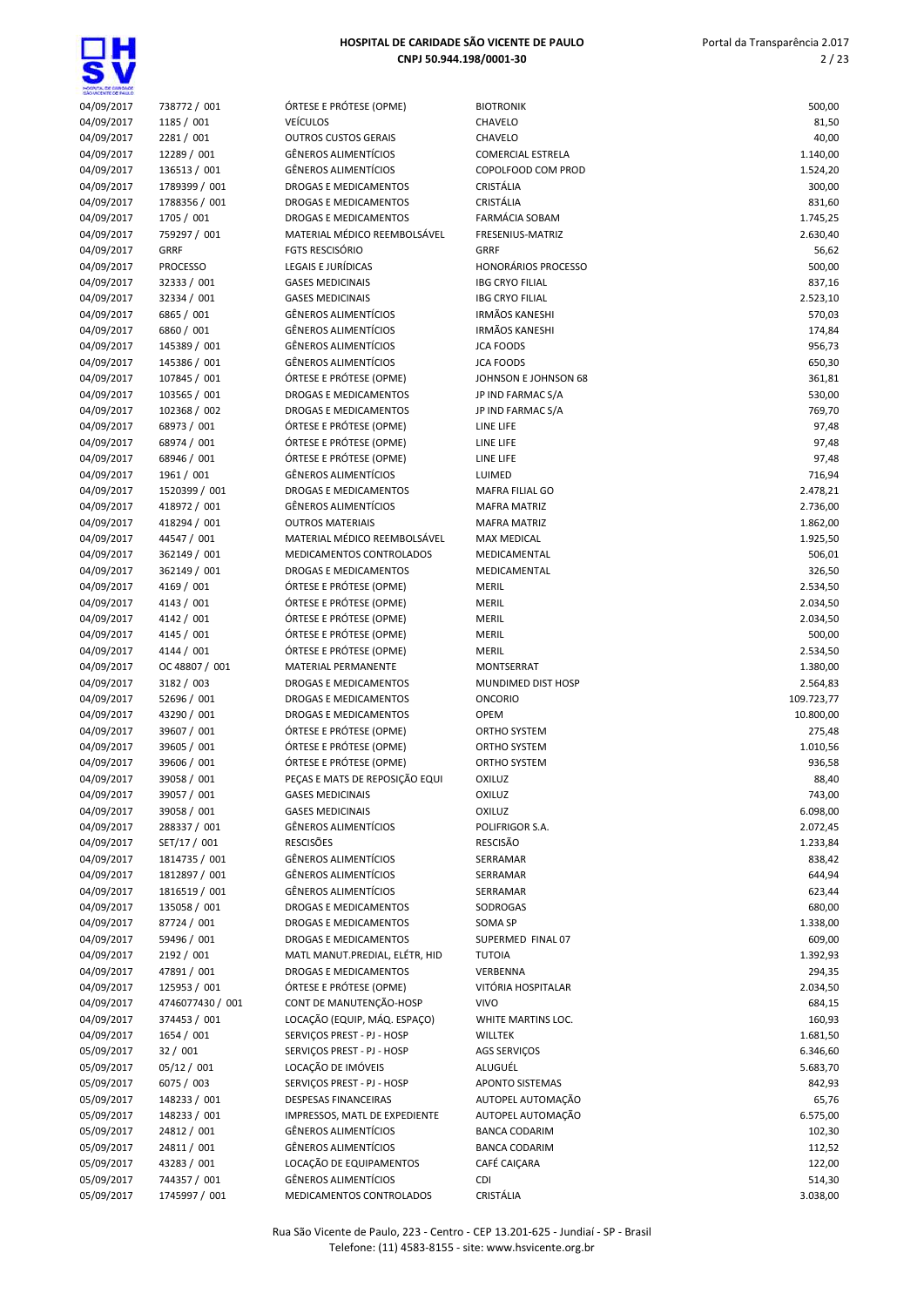**SA** 

| MOSPITAL DE GARDADE<br>SÃO VICENTE DE FAILLO |                                    |                                                              |                                          |                     |
|----------------------------------------------|------------------------------------|--------------------------------------------------------------|------------------------------------------|---------------------|
| 05/09/2017                                   | 1745850 / 001                      | MEDICAMENTOS CONTROLADOS                                     | CRISTÁLIA                                | 1.135,36            |
| 05/09/2017                                   | 1745850 / 001                      | DROGAS E MEDICAMENTOS                                        | CRISTÁLIA                                | 70,79               |
| 05/09/2017<br>05/09/2017                     | 229 / 001<br>39594 / 001           | CONT DE MANUTENÇÃO-HOSP<br>SERVIÇOS PREST - PJ - HOSP        | DEXTERMED<br><b>ELEVADORES ATLAS</b>     | 2.970,58<br>574,42  |
| 05/09/2017                                   | 106188 / 001                       | ÓRTESE E PRÓTESE (OPME)                                      | <b>ERECTA</b>                            | 2.010,00            |
| 05/09/2017                                   | 106131 / 001                       | ÓRTESE E PRÓTESE (OPME)                                      | <b>ERECTA</b>                            | 3.935,43            |
| 05/09/2017                                   | 106193 / 001                       | ÓRTESE E PRÓTESE (OPME)                                      | ERECTA                                   | 2.010,00            |
| 05/09/2017                                   | 106194 / 001                       | ÓRTESE E PRÓTESE (OPME)                                      | <b>ERECTA</b>                            | 1.060,00            |
| 05/09/2017                                   | 1202332 / 003                      | <b>DROGAS E MEDICAMENTOS</b>                                 | <b>EUROFARMA</b>                         | 2.133,76            |
| 05/09/2017                                   | 4445 / 001                         | <b>GÊNEROS ALIMENTÍCIOS</b>                                  | HIGIPRES COM E SERV                      | 4.966,00            |
| 05/09/2017                                   | 179157 / 001                       | MEDICAMENTOS CONTROLADOS<br><b>DROGAS E MEDICAMENTOS</b>     | <b>HOSPFAR</b><br><b>HOSPFAR</b>         | 77,25               |
| 05/09/2017<br>05/09/2017                     | 179157 / 001<br>16521 / 001        | <b>GÊNEROS ALIMENTÍCIOS</b>                                  | HUMANA ALIM SOROCABA                     | 20.952,20<br>604,00 |
| 05/09/2017                                   | 6870 / 001                         | <b>GÊNEROS ALIMENTÍCIOS</b>                                  | <b>IRMÃOS KANESHI</b>                    | 204,31              |
| 05/09/2017                                   | 2159 / 001                         | SERVIÇOS MÉDICOS - PJ                                        | LABORATÓRIO DE ANATO                     | 938,50              |
| 05/09/2017                                   | 419302 / 001                       | <b>GÊNEROS ALIMENTÍCIOS</b>                                  | <b>MAFRA MATRIZ</b>                      | 2.835,00            |
| 05/09/2017                                   | 2744 / 001                         | MATL MANUT.PREDIAL, ELÉTR, HID                               | MERCANTIL UNIÃO                          | 871,80              |
| 05/09/2017                                   | 4192 / 001                         | ÓRTESE E PRÓTESE (OPME)                                      | <b>MERIL</b>                             | 2.534,50            |
| 05/09/2017                                   | 4189 / 001                         | ÓRTESE E PRÓTESE (OPME)                                      | <b>MERIL</b>                             | 5.569,00            |
| 05/09/2017                                   | AGOSTO/17 / 001                    | PENSÃO ALIMENTÍCIA                                           | PENSÃO ALIMENTÍCIA<br>PENSÃO ALIMENTÍCIA | 398,45              |
| 05/09/2017<br>05/09/2017                     | AGOSTO/17 / 001<br>AGOSTO/17 / 001 | PENSÃO ALIMENTÍCIA<br>PENSÃO ALIMENTÍCIA                     | PENSÃO ALIMENTÍCIA                       | 114,49<br>505,00    |
| 05/09/2017                                   | AGOSTO/17 / 001                    | PENSÃO ALIMENTÍCIA                                           | PENSÃO ALIMENTÍCIA                       | 77,66               |
| 05/09/2017                                   | AGOSTO/17 / 001                    | PENSÃO ALIMENTÍCIA                                           | PENSÃO ALIMENTÍCIA                       | 58,76               |
| 05/09/2017                                   | AGOSTO/17 / 001                    | PENSÃO ALIMENTÍCIA                                           | PENSÃO ALIMENTÍCIA                       | 1.730,81            |
| 05/09/2017                                   | AGOSTO/17 / 001                    | PENSÃO ALIMENTÍCIA                                           | PENSÃO ALIMENTÍCIA                       | 420,28              |
| 05/09/2017                                   | AGOSTO/17 / 001                    | PENSÃO ALIMENTÍCIA                                           | PENSÃO ALIMENTÍCIA                       | 563,15              |
| 05/09/2017                                   | AGOSTO/17 / 001                    | PENSÃO ALIMENTÍCIA                                           | PENSÃO ALIMENTÍCIA                       | 866,78              |
| 05/09/2017                                   | AGOSTO/17 / 001                    | PENSÃO ALIMENTÍCIA                                           | PENSÃO ALIMENTÍCIA                       | 2.342,50            |
| 05/09/2017<br>05/09/2017                     | AGOSTO/17 / 001<br>AGOSTO/17 / 001 | PENSÃO ALIMENTÍCIA<br>PENSÃO ALIMENTÍCIA                     | PENSÃO ALIMENTÍCIA<br>PENSÃO ALIMENTÍCIA | 935,33<br>544,56    |
| 05/09/2017                                   | AGOSTO/17 / 001                    | PENSÃO ALIMENTÍCIA                                           | PENSÃO ALIMENTÍCIA                       | 167,04              |
| 05/09/2017                                   | AGOSTO/17 / 001                    | PENSÃO ALIMENTÍCIA                                           | PENSÃO ALIMENTÍCIA                       | 653,84              |
| 05/09/2017                                   | AGOSTO/17 / 001                    | PENSÃO ALIMENTÍCIA                                           | PENSÃO ALIMENTÍCIA                       | 5.536,93            |
| 05/09/2017                                   | AGOSTO/17 / 001                    | PENSÃO ALIMENTÍCIA                                           | PENSÃO ALIMENTÍCIA                       | 294,08              |
| 05/09/2017                                   | AGOSTO/17 / 001                    | PENSÃO ALIMENTÍCIA                                           | PENSÃO ALIMENTÍCIA                       | 839,45              |
| 05/09/2017                                   | AGOSTO/17 / 001                    | PENSÃO ALIMENTÍCIA                                           | PENSÃO ALIMENTÍCIA                       | 499,16              |
| 05/09/2017                                   | AGOSTO/17 / 001                    | PENSÃO ALIMENTÍCIA                                           | PENSÃO ALIMENTÍCIA                       | 695,83              |
| 05/09/2017<br>05/09/2017                     | AGOSTO/17 / 001<br>AGOSTO/17 / 001 | PENSÃO ALIMENTÍCIA<br>PENSÃO ALIMENTÍCIA                     | PENSÃO ALIMENTÍCIA<br>PENSÃO ALIMENTÍCIA | 483,65<br>2.040,71  |
| 05/09/2017                                   | AGOSTO/17 / 001                    | PENSÃO ALIMENTÍCIA                                           | PENSÃO ALIMENTÍCIA                       | 449,01              |
| 05/09/2017                                   | AGOSTO/17 / 001                    | PENSÃO ALIMENTÍCIA                                           | PENSÃO ALIMENTÍCIA                       | 745,63              |
| 05/09/2017                                   | AGOSTO/17 / 001                    | PENSÃO ALIMENTÍCIA                                           | PENSÃO ALIMENTÍCIA                       | 464,86              |
| 05/09/2017                                   | AGOSTO/17 / 001                    | PENSÃO ALIMENTÍCIA                                           | PENSÃO ALIMENTÍCIA                       | 555,29              |
| 05/09/2017                                   | AGOSTO/17 / 001                    | PENSÃO ALIMENTÍCIA                                           | PENSÃO ALIMENTÍCIA                       | 217,95              |
| 05/09/2017                                   | AGOSTO/17 / 001                    | PENSÃO ALIMENTÍCIA                                           | PENSÃO ALIMENTÍCIA                       | 834,40              |
| 05/09/2017                                   | AGOSTO/17 / 001<br>AGOSTO/17 / 001 | PENSÃO ALIMENTÍCIA<br>PENSÃO ALIMENTÍCIA                     | PENSÃO ALIMENTÍCIA                       | 646,46              |
| 05/09/2017<br>05/09/2017                     | 1023 / 001                         | <b>GÊNEROS ALIMENTÍCIOS</b>                                  | PENSÃO ALIMENTÍCIA<br>PRIME HORTIFRUTI   | 1.304,71<br>68,97   |
| 05/09/2017                                   | 496871 / 001                       | MATERIAL DE LIMPEZA                                          | PROLIM                                   | 12.658,26           |
| 05/09/2017                                   | SET/17 / 001                       | RESCISÕES PARCELADAS                                         | RESCISÃO                                 | 6.018,29            |
| 05/09/2017                                   | SET/17 / 001                       | RESCISÕES PARCELADAS HOSPITAL                                | RESCISÃO                                 | 956,44              |
| 05/09/2017                                   | SET/17 / 001                       | RESCISÕES PARCELADAS HOSPITAL                                | RESCISÃO                                 | 377,41              |
| 05/09/2017                                   | 286751 / 001                       | MATL MANUT.PREDIAL, ELÉTR, HID                               | <b>RONDI</b>                             | 131,28              |
| 05/09/2017                                   | 286751 / 001                       | PEÇAS E MATS DE REPOSIÇÃO EQUI                               | <b>RONDI</b>                             | 39,56               |
| 05/09/2017                                   | 974 / 001                          | MATERIAL MÉDICO REEMBOLSÁVEL                                 | S F COMÉRCIO DE PLAS                     | 800,00              |
| 05/09/2017<br>05/09/2017                     | 178 / 001<br>5650 / 001            | SERVIÇOS PREST - PJ - HOSP<br>MATL MANUT.PREDIAL, ELÉTR, HID | SAMPATEC<br>SANTA FÉ COMERCIAL           | 940,00<br>237,62    |
| 05/09/2017                                   | 1365170 / 001                      | SERVIÇOS PREST - PJ - HOSP                                   | SERASA                                   | 310,25              |
| 05/09/2017                                   | 6268 / 001                         | CONT. DE MANUTENÇÃO-HOSP                                     | SPHERE IT                                | 2.647,75            |
| 05/09/2017                                   | 328964 / 001                       | ÓRTESE E PRÓTESE (OPME)                                      | SUPRIMED                                 | 1.033,00            |
| 05/09/2017                                   | 327054 / 001                       | ÓRTESE E PRÓTESE (OPME)                                      | SUPRIMED                                 | 1.287,00            |
| 06/09/2017                                   | 57224 / 001                        | DROGAS E MEDICAMENTOS                                        | 1000MEDIC                                | 1.202,70            |
| 06/09/2017                                   | 18 / 001                           | SERVIÇOS MÉDICOS - PJ                                        | A L CLÍNICA                              | 1.173,12            |
| 06/09/2017<br>06/09/2017                     | 10/001                             | SERVIÇOS MÉDICOS - PJ<br>SERVIÇOS MÉDICOS - PJ               | ABREU COSTA<br>ABREU COSTA               | 985,42<br>3.941,70  |
| 06/09/2017                                   | 11/001<br>13 / 001                 | SERVIÇOS MÉDICOS - PJ                                        | ABREU COSTA                              | 1.032,35            |
| 06/09/2017                                   | 72 / 001                           | SERVIÇOS MÉDICOS - PJ                                        | ABSJ                                     | 2.346,25            |
| 06/09/2017                                   | 319 / 001                          | <b>VEÍCULOS</b>                                              | <b>ACCORSI PNEUS</b>                     | 682,00              |
|                                              |                                    |                                                              |                                          |                     |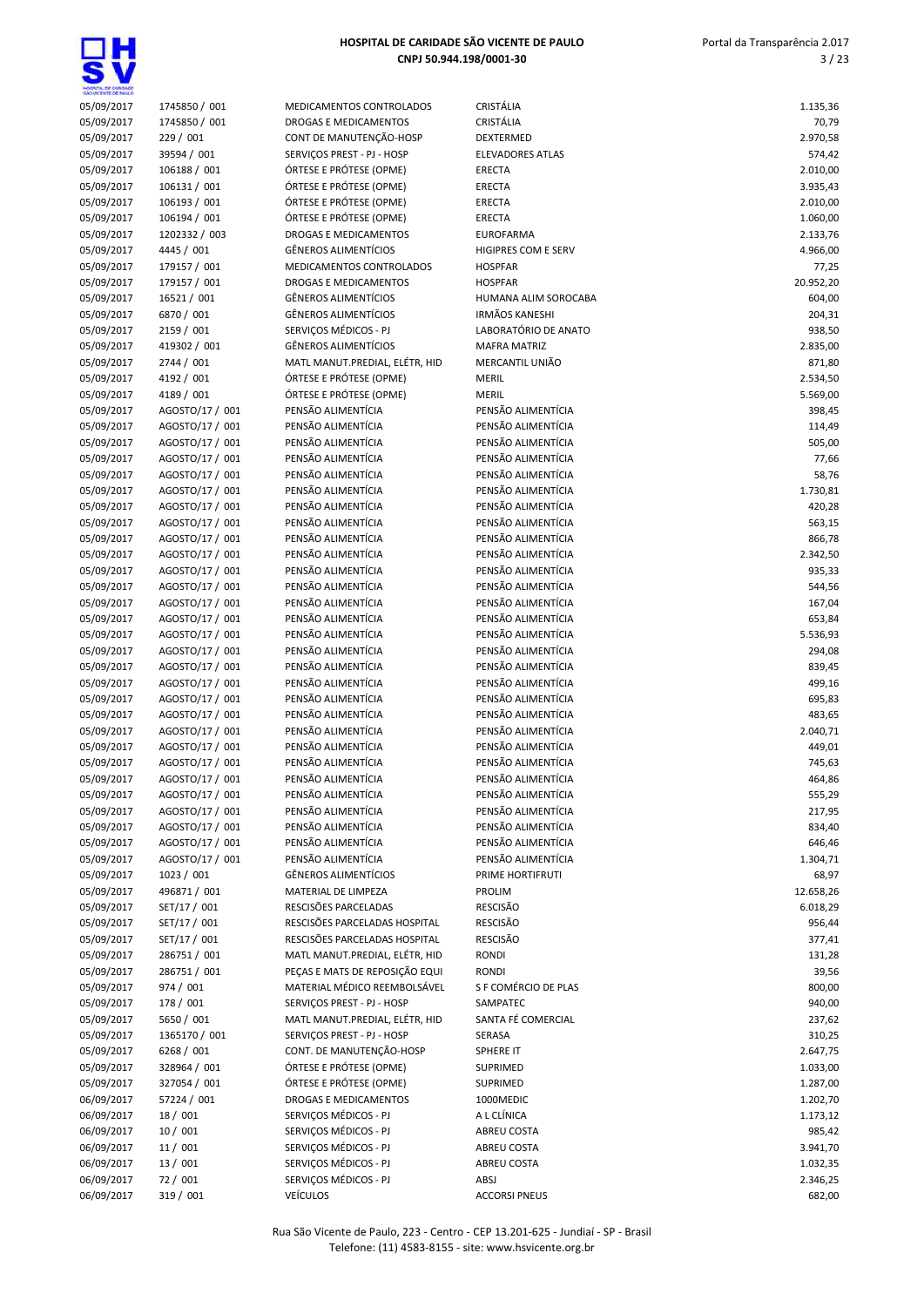| HOGIVTA, DE GANDADE<br>SÃO VICENTE DE FAIX O |                             |                                                          |                                    |                       |
|----------------------------------------------|-----------------------------|----------------------------------------------------------|------------------------------------|-----------------------|
| 06/09/2017                                   | 3167 / 001                  | <b>OUTROS CUSTOS GERAIS</b>                              | <b>ACCORSI PNEUS</b>               | 510,00                |
| 06/09/2017                                   | 86 / 001                    | SERVIÇOS MÉDICOS - PJ                                    | <b>ADVANCE</b>                     | 1.220,05              |
| 06/09/2017                                   | 164596 / 001                | MEDICAMENTOS CONTROLADOS                                 | ALFALAGOS LTDA                     | 16,12                 |
| 06/09/2017                                   | 164596 / 001                | <b>DROGAS E MEDICAMENTOS</b>                             | ALFALAGOS LTDA                     | 3.956,43              |
| 06/09/2017                                   | 10883 / 001                 | <b>OUTROS MATERIAIS</b>                                  | <b>ALIANCA</b>                     | 870,00                |
| 06/09/2017                                   | 32/001<br>222 / 001         | SERVICOS MÉDICOS - PJ<br>SERVIÇOS MÉDICOS - PJ           | <b>AMARAL ALVES</b>                | 6.100,25              |
| 06/09/2017<br>06/09/2017                     | 48 / 001                    | SERVIÇOS MÉDICOS - PJ                                    | AMAV<br>AMS                        | 1.173,12<br>1.736,23  |
| 06/09/2017                                   | 49 / 001                    | SERVICOS MÉDICOS - PJ                                    | AMS                                | 524,43                |
| 06/09/2017                                   | 169 / 001                   | SERVIÇOS MÉDICOS - PJ                                    | ANDRÉ LUIS                         | 2.815,50              |
| 06/09/2017                                   | 168 / 001                   | SERVIÇOS MÉDICOS - PJ                                    | ANDRÉ LUIS                         | 11.262,00             |
| 06/09/2017                                   | 25 / 001                    | SERVIÇOS MÉDICOS - PJ                                    | ANDRÉ VERTUAN                      | 1.173,12              |
| 06/09/2017                                   | 17/001                      | SERVIÇOS MÉDICOS - PJ                                    | ANNA CLARA HEBLING                 | 2.100,00              |
| 06/09/2017                                   | 17 / 001                    | SERVIÇOS MÉDICOS - PJ                                    | ARIANNIS OCANA DOMIN               | 1.050,00              |
| 06/09/2017                                   | 25/001                      | SERVIÇOS MÉDICOS - PJ                                    | ARRELARO SERVÇS MED                | 1.250,00              |
| 06/09/2017                                   | 2006 / 001                  | SERVIÇOS PREST. - PJ - HOSP                              | <b>ASO SAUDE</b>                   | 3.378,60              |
| 06/09/2017                                   | 40232 / 001                 | DROGAS E MEDICAMENTOS                                    | <b>ASTRA FARMA</b>                 | 1.401,00              |
| 06/09/2017                                   | 160577 / 001                | MEDICAMENTOS CONTROLADOS<br><b>DROGAS E MEDICAMENTOS</b> | ATIVA GO<br>ATIVA GO               | 56,34                 |
| 06/09/2017<br>06/09/2017                     | 160577 / 001<br>24855 / 001 | <b>GÊNEROS ALIMENTÍCIOS</b>                              | <b>BANCA CODARIM</b>               | 1.632,66<br>94,80     |
| 06/09/2017                                   | 24877 / 001                 | <b>GÊNEROS ALIMENTÍCIOS</b>                              | <b>BANCA CODARIM</b>               | 83,20                 |
| 06/09/2017                                   | 24842 / 001                 | <b>GÊNEROS ALIMENTÍCIOS</b>                              | <b>BANCA CODARIM</b>               | 190,00                |
| 06/09/2017                                   | 609857 / 001                | <b>DROGAS E MEDICAMENTOS</b>                             | <b>BAXTER</b>                      | 4.460,00              |
| 06/09/2017                                   | 60789 / 001                 | <b>GÊNEROS ALIMENTÍCIOS</b>                              | BIE                                | 1.565,20              |
| 06/09/2017                                   | 60807 / 001                 | <b>GÊNEROS ALIMENTÍCIOS</b>                              | BIE                                | 390,32                |
| 06/09/2017                                   | 341688 / 001                | <b>GÊNEROS ALIMENTÍCIOS</b>                              | <b>BOM SABOR</b>                   | 1.140,00              |
| 06/09/2017                                   | 40 / 001                    | SERVIÇOS MÉDICOS - PJ                                    | <b>BRUNA DIAS</b>                  | 1.548,52              |
| 06/09/2017                                   | 79 / 001                    | SERVIÇOS MÉDICOS - PJ                                    | <b>BRUNA FERNANDES</b>             | 4.105,93              |
| 06/09/2017                                   | 96 / 001                    | SERVIÇOS MÉDICOS - PJ                                    | C E J SERVCS MÉDICOS               | 2.440,10              |
| 06/09/2017                                   | 98 / 001                    | SERVIÇOS MÉDICOS - PJ                                    | C E J SERVCS MÉDICOS               | 18.230,36             |
| 06/09/2017                                   | 106 / 001                   | SERVIÇOS MÉDICOS - PJ                                    | CABRAL VIEIRIA                     | 6.405,26              |
| 06/09/2017                                   | 108 / 001                   | SERVIÇOS MÉDICOS - PJ                                    | CABRAL VIEIRIA                     | 1.642,37              |
| 06/09/2017<br>06/09/2017                     | 107 / 001<br>396 / 001      | SERVIÇOS MÉDICOS - PJ<br>SERVIÇOS MÉDICOS - PJ           | CABRAL VIEIRIA<br>CAETANO          | 8.868,82<br>2.346,25  |
| 06/09/2017                                   | 395 / 001                   | SERVIÇOS MÉDICOS - PJ                                    | CAETANO                            | 12.317,81             |
| 06/09/2017                                   | 397 / 001                   | SERVIÇOS MÉDICOS - PJ                                    | CAETANO                            | 1.759,69              |
| 06/09/2017                                   | 93 / 001                    | SERVIÇOS MÉDICOS - PJ                                    | <b>CAROLINE MORALES</b>            | 4.927,12              |
| 06/09/2017                                   | 221 / 001                   | SERVIÇOS MÉDICOS - PJ                                    | <b>CARVALHO E FILHO SER</b>        | 3.519,37              |
| 06/09/2017                                   | 31/001                      | SERVIÇOS MÉDICOS - PJ                                    | CÉLIA CRISTINA                     | 4.129,40              |
| 06/09/2017                                   | 2910 / 001                  | SERVIÇOS MÉDICOS - PJ                                    | <b>CENTRO ORTOPÉDICO</b>           | 1.032,35              |
| 06/09/2017                                   | 13 / 001                    | SERVIÇOS MÉDICOS - PJ                                    | <b>CEZAR LOPES</b>                 | 1.173,12              |
| 06/09/2017                                   | 398 / 001                   | SERVIÇOS MÉDICOS - PJ                                    | CLÍN. MED LUCISANO BI              | 4.504,80              |
| 06/09/2017                                   | 693 / 001                   | SERVIÇOS MÉDICOS - PJ                                    | CLÍNICA CARDIOLÓGICA               | 10.661,36             |
| 06/09/2017                                   | 922 / 001                   | SERVIÇOS MÉDICOS - PJ                                    | CLÍNICA MÉD. SAO PED               | 1.952,08              |
| 06/09/2017                                   | 26/001                      | SERVIÇOS MÉDICOS - PJ                                    | CLÍNICA MÉDICA SANTO               | 16.001,42             |
| 06/09/2017                                   | 115 / 001                   | SERVIÇOS MÉDICOS - PJ                                    | <b>CPRS SERVIÇOS</b>               | 7.038,75              |
| 06/09/2017<br>06/09/2017                     | 71/001<br>31/001            | SERVICOS MÉDICOS - PJ<br>SERVICOS MÉDICOS - PJ           | DET<br>DAYANE                      | 1.126,20<br>12.904,37 |
| 06/09/2017                                   | 150809 / 001                | MATERIAL MÉDICO REEMBOLSÁVEL                             | <b>DIPROMED</b>                    | 2.115,51              |
| 06/09/2017                                   | 58241 / 001                 | <b>GÊNEROS ALIMENTÍCIOS</b>                              | <b>DISTRIB HERNANDES</b>           | 1.408,00              |
| 06/09/2017                                   | 10/001                      | SERVIÇOS MÉDICOS - PJ                                    | DQA SERVIÇOS MÉDICOS               | 2.346,25              |
| 06/09/2017                                   | 11/001                      | SERVIÇOS MÉDICOS - PJ                                    | E M FUJI                           | 7.883,40              |
| 06/09/2017                                   | 33 / 001                    | SERVIÇOS MÉDICOS - PJ                                    | <b>EDER MASSUCATO</b>              | 7.500,00              |
| 06/09/2017                                   | 262908 / 001                | DROGAS E MEDICAMENTOS                                    | ELI LILLY                          | 1.256,80              |
| 06/09/2017                                   | 4071 / 001                  | MATERIAL DE LIMPEZA                                      | <b>ELITE</b>                       | 1.550,56              |
| 06/09/2017                                   | 4107 / 001                  | MATERIAL DE LIMPEZA                                      | <b>ELITE</b>                       | 2.008,64              |
| 06/09/2017                                   | 4035 / 001                  | GÊNEROS ALIMENTÍCIOS                                     | <b>ELITE</b>                       | 2.643,08              |
| 06/09/2017                                   | 279828 / 001                | ÓRTESE E PRÓTESE (OPME)                                  | <b>EMPÓRIO</b>                     | 1.287,00              |
| 06/09/2017                                   | 72327 / 001                 | DROGAS E MEDICAMENTOS                                    | <b>EQUIPLEX</b>                    | 2.360,00              |
| 06/09/2017                                   | 1215349 / 001               | DROGAS E MEDICAMENTOS                                    | <b>EUROFARMA</b>                   | 1.866,48              |
| 06/09/2017                                   | 53 / 001                    | SERVIÇOS MÉDICOS - PJ                                    | <b>FAGANELLI</b>                   | 5.274,37              |
| 06/09/2017                                   | 50 / 001                    | SERVIÇOS MÉDICOS - PJ                                    | <b>FARIA GOMES</b>                 | 13.795,95             |
| 06/09/2017<br>06/09/2017                     | 165881 / 001<br>57657 / 001 | DROGAS E MEDICAMENTOS<br>DROGAS E MEDICAMENTOS           | <b>FARMARIN</b><br><b>FARMATER</b> | 2.550,20<br>466,50    |
| 06/09/2017                                   | 37 / 001                    | SERVIÇOS MÉDICOS - PJ                                    | <b>FBN</b>                         | 15.649,48             |
| 06/09/2017                                   | 66 / 001                    | SERVIÇOS MÉDICOS - PJ                                    | FERNANDES DE OLIVEIR               | 524,42                |
| 06/09/2017                                   | 19 / 001                    | SERVIÇOS MÉDICOS - PJ                                    | FERREIRA DA SILVA                  | 7.648,77              |
| 06/09/2017                                   | AGOSTO/17 / 001             | <b>FGTS HOSPITAL</b>                                     | FGTS FOLHA AGOSTO/2017 - APRENDIZ  | 353,21                |
| 06/09/2017                                   | AGOSTO/17 / 001             | <b>EGTS HOSPITAL</b>                                     | EGTS EOLHA AGOSTO/2017 - HOSPITAL  | 548 078 38            |

ĮĦ

| HOSPITAL DE CAROADE<br>SÃO VICENTE DE FAIX O |                             |                                                          |                                              |                       |
|----------------------------------------------|-----------------------------|----------------------------------------------------------|----------------------------------------------|-----------------------|
| 06/09/2017                                   | 3167 / 001                  | <b>OUTROS CUSTOS GERAIS</b>                              | <b>ACCORSI PNEUS</b>                         | 510,00                |
| 06/09/2017                                   | 86 / 001                    | SERVIÇOS MÉDICOS - PJ                                    | <b>ADVANCE</b>                               | 1.220,05              |
| 06/09/2017                                   | 164596 / 001                | MEDICAMENTOS CONTROLADOS                                 | ALFALAGOS LTDA                               | 16,12                 |
| 06/09/2017<br>06/09/2017                     | 164596 / 001<br>10883 / 001 | DROGAS E MEDICAMENTOS<br><b>OUTROS MATERIAIS</b>         | ALFALAGOS LTDA<br><b>ALIANCA</b>             | 3.956,43<br>870,00    |
| 06/09/2017                                   | 32/001                      | SERVIÇOS MÉDICOS - PJ                                    | <b>AMARAL ALVES</b>                          | 6.100,25              |
| 06/09/2017                                   | 222 / 001                   | SERVIÇOS MÉDICOS - PJ                                    | AMAV                                         | 1.173,12              |
| 06/09/2017                                   | 48 / 001                    | SERVIÇOS MÉDICOS - PJ                                    | AMS                                          | 1.736,23              |
| 06/09/2017                                   | 49 / 001                    | SERVIÇOS MÉDICOS - PJ                                    | AMS                                          | 524,43                |
| 06/09/2017                                   | 169 / 001                   | SERVICOS MÉDICOS - PJ                                    | ANDRÉ LUIS                                   | 2.815,50              |
| 06/09/2017                                   | 168 / 001                   | SERVIÇOS MÉDICOS - PJ                                    | ANDRÉ LUIS                                   | 11.262,00             |
| 06/09/2017                                   | 25 / 001                    | SERVIÇOS MÉDICOS - PJ                                    | ANDRÉ VERTUAN                                | 1.173,12              |
| 06/09/2017                                   | 17 / 001                    | SERVIÇOS MÉDICOS - PJ                                    | ANNA CLARA HEBLING                           | 2.100,00              |
| 06/09/2017                                   | 17 / 001                    | SERVIÇOS MÉDICOS - PJ                                    | ARIANNIS OCANA DOMIN                         | 1.050,00              |
| 06/09/2017                                   | 25 / 001                    | SERVIÇOS MÉDICOS - PJ                                    | ARRELARO SERVÇS MED                          | 1.250,00              |
| 06/09/2017                                   | 2006 / 001                  | SERVIÇOS PREST. - PJ - HOSP                              | <b>ASO SAUDE</b>                             | 3.378,60              |
| 06/09/2017<br>06/09/2017                     | 40232 / 001<br>160577 / 001 | DROGAS E MEDICAMENTOS                                    | <b>ASTRA FARMA</b>                           | 1.401,00              |
| 06/09/2017                                   | 160577 / 001                | MEDICAMENTOS CONTROLADOS<br><b>DROGAS E MEDICAMENTOS</b> | ATIVA GO<br>ATIVA GO                         | 56,34<br>1.632,66     |
| 06/09/2017                                   | 24855 / 001                 | <b>GÊNEROS ALIMENTÍCIOS</b>                              | <b>BANCA CODARIM</b>                         | 94,80                 |
| 06/09/2017                                   | 24877 / 001                 | <b>GÊNEROS ALIMENTÍCIOS</b>                              | <b>BANCA CODARIM</b>                         | 83,20                 |
| 06/09/2017                                   | 24842 / 001                 | <b>GÊNEROS ALIMENTÍCIOS</b>                              | <b>BANCA CODARIM</b>                         | 190,00                |
| 06/09/2017                                   | 609857 / 001                | DROGAS E MEDICAMENTOS                                    | <b>BAXTER</b>                                | 4.460,00              |
| 06/09/2017                                   | 60789 / 001                 | <b>GÊNEROS ALIMENTÍCIOS</b>                              | BIE                                          | 1.565,20              |
| 06/09/2017                                   | 60807 / 001                 | <b>GÊNEROS ALIMENTÍCIOS</b>                              | BIE                                          | 390,32                |
| 06/09/2017                                   | 341688 / 001                | <b>GÊNEROS ALIMENTÍCIOS</b>                              | <b>BOM SABOR</b>                             | 1.140,00              |
| 06/09/2017                                   | 40 / 001                    | SERVIÇOS MÉDICOS - PJ                                    | <b>BRUNA DIAS</b>                            | 1.548,52              |
| 06/09/2017                                   | 79 / 001                    | SERVIÇOS MÉDICOS - PJ                                    | <b>BRUNA FERNANDES</b>                       | 4.105,93              |
| 06/09/2017                                   | 96 / 001                    | SERVIÇOS MÉDICOS - PJ                                    | C E J SERVCS MÉDICOS                         | 2.440,10              |
| 06/09/2017                                   | 98 / 001                    | SERVIÇOS MÉDICOS - PJ                                    | C E J SERVCS MÉDICOS                         | 18.230,36             |
| 06/09/2017                                   | 106 / 001                   | SERVIÇOS MÉDICOS - PJ<br>SERVIÇOS MÉDICOS - PJ           | CABRAL VIEIRIA                               | 6.405,26              |
| 06/09/2017<br>06/09/2017                     | 108 / 001<br>107/001        | SERVIÇOS MÉDICOS - PJ                                    | CABRAL VIEIRIA<br>CABRAL VIEIRIA             | 1.642,37<br>8.868,82  |
| 06/09/2017                                   | 396 / 001                   | SERVIÇOS MÉDICOS - PJ                                    | CAETANO                                      | 2.346,25              |
| 06/09/2017                                   | 395 / 001                   | SERVIÇOS MÉDICOS - PJ                                    | CAETANO                                      | 12.317,81             |
| 06/09/2017                                   | 397 / 001                   | SERVIÇOS MÉDICOS - PJ                                    | CAETANO                                      | 1.759,69              |
| 06/09/2017                                   | 93 / 001                    | SERVIÇOS MÉDICOS - PJ                                    | <b>CAROLINE MORALES</b>                      | 4.927,12              |
| 06/09/2017                                   | 221 / 001                   | SERVIÇOS MÉDICOS - PJ                                    | CARVALHO E FILHO SER                         | 3.519,37              |
| 06/09/2017                                   | 31/001                      | SERVIÇOS MÉDICOS - PJ                                    | CÉLIA CRISTINA                               | 4.129,40              |
| 06/09/2017                                   | 2910 / 001                  | SERVIÇOS MÉDICOS - PJ                                    | <b>CENTRO ORTOPÉDICO</b>                     | 1.032,35              |
| 06/09/2017                                   | 13 / 001                    | SERVIÇOS MÉDICOS - PJ                                    | <b>CEZAR LOPES</b>                           | 1.173,12              |
| 06/09/2017                                   | 398 / 001                   | SERVICOS MÉDICOS - PJ                                    | CLÍN. MED LUCISANO BI                        | 4.504,80              |
| 06/09/2017                                   | 693 / 001                   | SERVIÇOS MÉDICOS - PJ                                    | CLÍNICA CARDIOLÓGICA                         | 10.661,36             |
| 06/09/2017<br>06/09/2017                     | 922 / 001                   | SERVICOS MÉDICOS - PJ<br>SERVICOS MÉDICOS - PJ           | CLÍNICA MÉD. SAO PED<br>CLÍNICA MÉDICA SANTO | 1.952,08              |
| 06/09/2017                                   | 26 / 001<br>115 / 001       | SERVICOS MÉDICOS - PJ                                    | <b>CPRS SERVIÇOS</b>                         | 16.001,42<br>7.038,75 |
| 06/09/2017                                   | 71 / 001                    | SERVIÇOS MÉDICOS - PJ                                    | DET                                          | 1.126,20              |
| 06/09/2017                                   | 31/001                      | SERVICOS MÉDICOS - PJ                                    | DAYANE                                       | 12.904,37             |
| 06/09/2017                                   | 150809 / 001                | MATERIAL MÉDICO REEMBOLSÁVEL                             | <b>DIPROMED</b>                              | 2.115,51              |
| 06/09/2017                                   | 58241 / 001                 | <b>GÊNEROS ALIMENTÍCIOS</b>                              | <b>DISTRIB HERNANDES</b>                     | 1.408,00              |
| 06/09/2017                                   | 10 / 001                    | SERVIÇOS MÉDICOS - PJ                                    | DQA SERVIÇOS MÉDICOS                         | 2.346,25              |
| 06/09/2017                                   | 11 / 001                    | SERVICOS MÉDICOS - PJ                                    | E M FUJI                                     | 7.883,40              |
| 06/09/2017                                   | 33 / 001                    | SERVICOS MÉDICOS - PJ                                    | <b>EDER MASSUCATO</b>                        | 7.500,00              |
| 06/09/2017                                   | 262908 / 001                | DROGAS E MEDICAMENTOS                                    | ELI LILLY                                    | 1.256,80              |
| 06/09/2017                                   | 4071 / 001                  | MATERIAL DE LIMPEZA                                      | <b>ELITE</b>                                 | 1.550,56              |
| 06/09/2017                                   | 4107 / 001                  | MATERIAL DE LIMPEZA                                      | <b>ELITE</b>                                 | 2.008,64              |
| 06/09/2017                                   | 4035 / 001                  | GÊNEROS ALIMENTÍCIOS                                     | <b>ELITE</b>                                 | 2.643,08              |
| 06/09/2017<br>06/09/2017                     | 279828 / 001<br>72327 / 001 | ÓRTESE E PRÓTESE (OPME)<br>DROGAS E MEDICAMENTOS         | <b>EMPÓRIO</b><br><b>EQUIPLEX</b>            | 1.287,00              |
| 06/09/2017                                   | 1215349 / 001               | DROGAS E MEDICAMENTOS                                    | EUROFARMA                                    | 2.360,00<br>1.866,48  |
| 06/09/2017                                   | 53 / 001                    | SERVIÇOS MÉDICOS - PJ                                    | <b>FAGANELLI</b>                             | 5.274,37              |
| 06/09/2017                                   | 50 / 001                    | SERVIÇOS MÉDICOS - PJ                                    | <b>FARIA GOMES</b>                           | 13.795,95             |
| 06/09/2017                                   | 165881 / 001                | DROGAS E MEDICAMENTOS                                    | <b>FARMARIN</b>                              | 2.550,20              |
| 06/09/2017                                   | 57657 / 001                 | DROGAS E MEDICAMENTOS                                    | <b>FARMATER</b>                              | 466,50                |
| 06/09/2017                                   | 37 / 001                    | SERVIÇOS MÉDICOS - PJ                                    | <b>FBN</b>                                   | 15.649,48             |
| 06/09/2017                                   | 66 / 001                    | SERVIÇOS MÉDICOS - PJ                                    | FERNANDES DE OLIVEIR                         | 524,42                |
| 06/09/2017                                   | 19 / 001                    | SERVIÇOS MÉDICOS - PJ                                    | FERREIRA DA SILVA                            | 7.648,77              |
| 06/09/2017                                   | AGOSTO/17 / 001             | <b>FGTS HOSPITAL</b>                                     | FGTS FOLHA AGOSTO/2017 - APRENDIZ            | 353,21                |
| 06/09/2017                                   | AGOSTO/17 / 001             | <b>FGTS HOSPITAL</b>                                     | FGTS FOLHA AGOSTO/2017 - HOSPITAL            | 548.078,38            |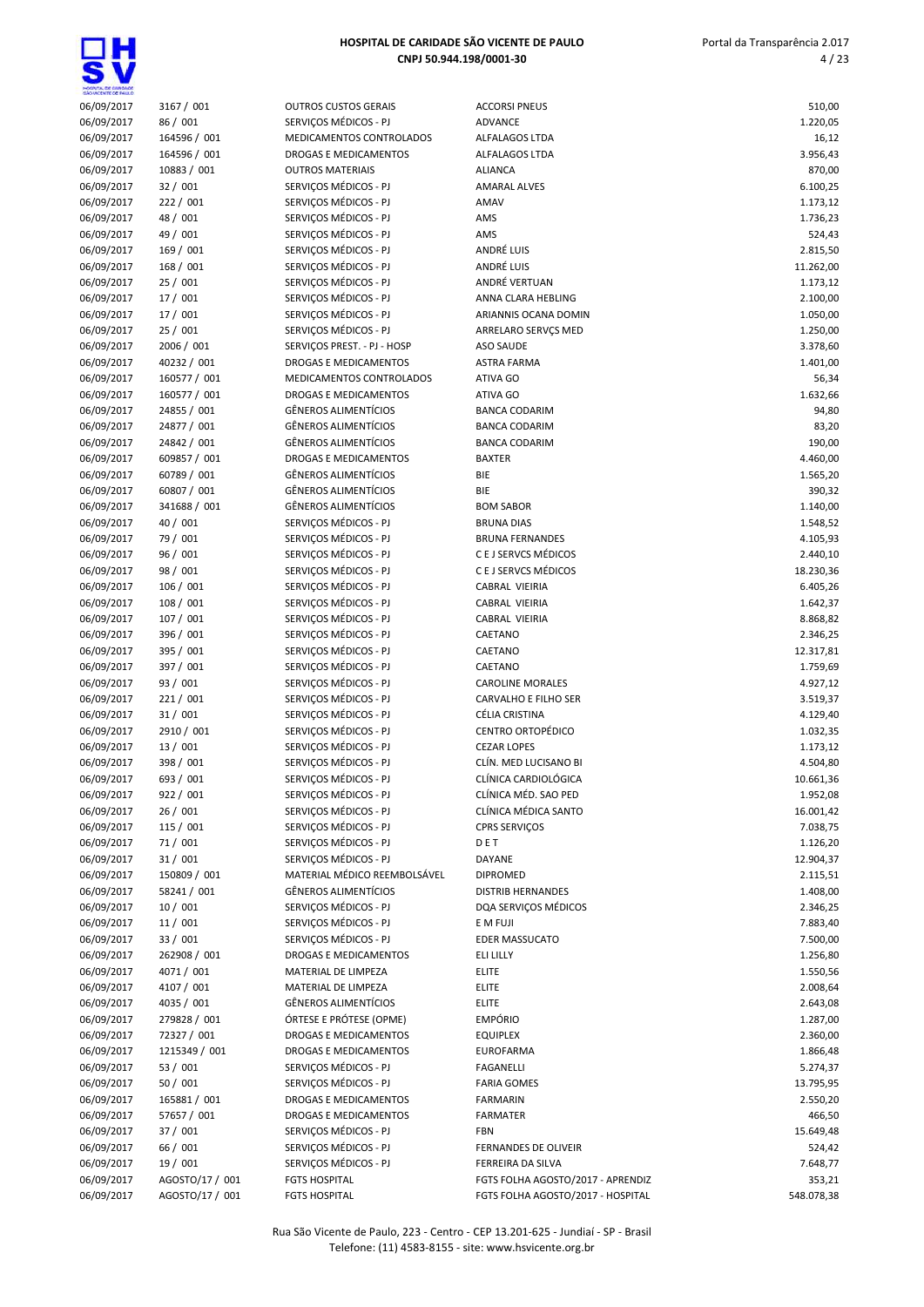JM

| HOGPITAL DE GANDADE<br>GÁO VICENTE DE FAILLO |                              |                                                            |                                            |                      |
|----------------------------------------------|------------------------------|------------------------------------------------------------|--------------------------------------------|----------------------|
| 06/09/2017                                   | 171 / 001                    | SERVIÇOS MÉDICOS - PJ                                      | <b>FIUZA</b>                               | 6.100,25             |
| 06/09/2017                                   | 170 / 001                    | SERVICOS MÉDICOS - PJ                                      | <b>FIUZA</b>                               | 1.220,05             |
| 06/09/2017                                   | AGOSTO/17 / 001              | SALÁRIOS E ORDENADOS                                       | FOLHA AGOSTO/2017 - HOSPITAL               | 9.619,89             |
| 06/09/2017                                   | AGOSTO/17 / 001              | SALÁRIOS E ORDENADOS                                       | FOLHA AGOSTO/2017 - HOSPITAL               | 4.662.494,03         |
| 06/09/2017                                   | AGOSTO/17 / 001              | SALÁRIOS E ORDENADOS                                       | FOLHA AGOSTO/2017 - HOSPITAL               | 8.499,66             |
| 06/09/2017                                   | AGOSTO/17 / 001              | SALÁRIOS E ORDENADOS                                       | FOLHA AGOSTO/2017 - HOSPITAL               | 4.115,84             |
| 06/09/2017                                   | AGOSTO/17 / 001              | SERVIÇOS MÉDICOS BOLSISTAS                                 | FOLHA AGOSTO/2017 - RESIDENTES             | 63.934,16            |
| 06/09/2017                                   | 169 / 001                    | SERVIÇOS MÉDICOS - PJ                                      | <b>FRANZON LOURES</b>                      | 13.490,93            |
| 06/09/2017                                   | 225 / 001                    | SERVIÇOS MÉDICOS - PJ                                      | <b>FREDERICOS</b>                          | 5.865,62             |
| 06/09/2017                                   | 223 / 001                    | SERVICOS MÉDICOS - PJ                                      | <b>FREDERICOS</b>                          | 18.666,76            |
| 06/09/2017                                   | 224/001                      | SERVICOS MÉDICOS - PJ                                      | <b>FREDERICOS</b>                          | 4.692,50             |
| 06/09/2017                                   | 762511 / 001                 | <b>DROGAS E MEDICAMENTOS</b>                               | <b>FRESENIUS-MATRIZ</b>                    | 292,50               |
| 06/09/2017                                   | 286388 / 001<br>286245 / 001 | <b>GÊNEROS ALIMENTÍCIOS</b><br><b>GÊNEROS ALIMENTÍCIOS</b> | FRIOS DADO FINAL 54<br>FRIOS DADO FINAL 54 | 523,75               |
| 06/09/2017<br>06/09/2017                     | 286246 / 001                 | <b>GÊNEROS ALIMENTÍCIOS</b>                                | FRIOS DADO FINAL 54                        | 550,25<br>859,42     |
| 06/09/2017                                   | 24/001                       | SERVIÇOS MÉDICOS - PJ                                      | <b>GALVES</b>                              | 8.821,90             |
| 06/09/2017                                   | 1/001                        | SERVIÇOS MÉDICOS - PJ                                      | <b>GAMMA IMAGEM</b>                        | 3.519,37             |
| 06/09/2017                                   | 11/001                       | SERVIÇOS MÉDICOS - PJ                                      | GIOVANA SCACHETTI ME                       | 12.575,00            |
| 06/09/2017                                   | 10/001                       | SERVICOS MÉDICOS - PJ                                      | <b>GIOVANA SCACHETTI ME</b>                | 2.625,00             |
| 06/09/2017                                   | <b>PROCESSO</b>              | <b>LEGAIS E JURÍDICAS</b>                                  | <b>GPS PROCESSO</b>                        | 4.755,11             |
| 06/09/2017                                   | 97 / 001                     | SERVICOS MÉDICOS - PJ                                      | <b>GRACIL</b>                              | 3.284,75             |
| 06/09/2017                                   | <b>PROCESSO</b>              | LEGAIS E JURÍDICAS                                         | GRU                                        | 2.300,00             |
| 06/09/2017                                   | 23/001                       | SERVIÇOS MÉDICOS - PJ                                      | <b>GUARANA</b>                             | 18.863,85            |
| 06/09/2017                                   | 81/001                       | SERVIÇOS MÉDICOS - PJ                                      | <b>HDM</b>                                 | 4.129,40             |
| 06/09/2017                                   | 78 / 001                     | SERVIÇOS MÉDICOS - PJ                                      | <b>HOLTZ</b>                               | 3.078,28             |
| 06/09/2017                                   | <b>PROCESSO</b>              | LEGAIS E JURÍDICAS                                         | <b>HONORÁRIOS PROCESSO</b>                 | 1.000,00             |
| 06/09/2017                                   | <b>PROCESSO</b>              | LEGAIS E JURÍDICAS                                         | <b>HONORÁRIOS PROCESSO</b>                 | 3.038,35             |
| 06/09/2017                                   | 32406 / 001                  | <b>GASES MEDICINAIS</b>                                    | <b>IBG CRYO FILIAL</b>                     | 1.802,22             |
| 06/09/2017                                   | 92/001                       | SERVIÇOS MÉDICOS - PJ                                      | <b>ICTUS</b>                               | 13.472,17            |
| 06/09/2017                                   | 6882 / 001                   | <b>GÊNEROS ALIMENTÍCIOS</b>                                | <b>IRMÃOS KANESHI</b>                      | 492,56               |
| 06/09/2017                                   | 6877 / 001                   | <b>GÊNEROS ALIMENTÍCIOS</b>                                | <b>IRMÃOS KANESHI</b>                      | 218,88               |
| 06/09/2017                                   | 50 / 001                     | SERVIÇOS MÉDICOS - PJ                                      | JÉSSICA ALINE MOURA                        | 4.927,13             |
| 06/09/2017                                   | 51/001                       | SERVIÇOS MÉDICOS - PJ                                      | JÉSSICA ALINE MOURA                        | 3.097,05             |
| 06/09/2017                                   | 50 / 001                     | SERVIÇOS MÉDICOS - PJ                                      | <b>JHL</b>                                 | 3.660,15             |
| 06/09/2017                                   | 70696 / 001                  | <b>GÊNEROS ALIMENTÍCIOS</b>                                | JOATE COM E REP                            | 270,00               |
| 06/09/2017                                   | 1161 / 001                   | SERVIÇOS MÉDICOS - PJ                                      | <b>JOHE</b>                                | 3.378,60             |
| 06/09/2017                                   | 19 / 001                     | SERVIÇOS MÉDICOS - PJ                                      | <b>LARISSA SHINEIDER</b>                   | 985,42               |
| 06/09/2017                                   | 101/001                      | SERVIÇOS MÉDICOS - PJ                                      | <b>LUCIANA VITTURI</b>                     | 9.713,47             |
| 06/09/2017                                   | 100/001                      | SERVIÇOS MÉDICOS - PJ                                      | <b>LUCIANA VITTURI</b>                     | 3.448,98             |
| 06/09/2017                                   | 55 / 001                     | SERVICOS MÉDICOS - PJ<br>SERVICOS MÉDICOS - PJ             | MAIARA BRUNHARA                            | 13.420,55            |
| 06/09/2017                                   | 30/001<br>29 / 001           | SERVICOS MÉDICOS - PJ                                      | MALAGUTI                                   | 15.766,80            |
| 06/09/2017<br>06/09/2017                     | 28 / 001                     | SERVIÇOS MÉDICOS - PJ                                      | MARCELA SCHWARZ<br>MARCELA SCHWARZ         | 7.800,00<br>5.100,00 |
| 06/09/2017                                   | 27/001                       | SERVIÇOS MÉDICOS - PJ                                      | MARCELA SCHWARZ                            | 5.250,00             |
| 06/09/2017                                   | 62 / 001                     | SERVIÇOS MÉDICOS - PJ                                      | MARCOS SILVA QUEIROZ                       | 6.194,10             |
| 06/09/2017                                   | 889884 / 001                 | <b>GÊNEROS ALIMENTÍCIOS</b>                                | <b>MARIUSSO</b>                            | 192,28               |
| 06/09/2017                                   | 233 / 001                    | SERVIÇOS MÉDICOS - PJ                                      | MAX MED                                    | 1.759,68             |
| 06/09/2017                                   | 8/001                        | SERVIÇOS MÉDICOS - PJ                                      | MED CAMPOS SERVIÇOS                        | 5.912,55             |
| 06/09/2017                                   | 291298 / 001                 | DROGAS E MEDICAMENTOS                                      | MEDCOMERCE - MATRIZ                        | 8.373,00             |
| 06/09/2017                                   | 362817 / 001                 | DROGAS E MEDICAMENTOS                                      | MEDICAMENTAL                               | 502,20               |
| 06/09/2017                                   | 15711 / 001                  | DROGAS E MEDICAMENTOS                                      | MGMED PRODUTOS HOSPI                       | 2.965,80             |
| 06/09/2017                                   | 694 / 001                    | SERVIÇOS MÉDICOS - PJ                                      | MILLAMONTE                                 | 6.147,17             |
| 06/09/2017                                   | 78 / 001                     | SERVIÇOS MÉDICOS - PJ                                      | MORAES MACEDO                              | 6.757,20             |
| 06/09/2017                                   | 153 / 001                    | SERVIÇOS MÉDICOS - PJ                                      | <b>MPFL</b>                                | 6.056,14             |
| 06/09/2017                                   | 54/001                       | SERVIÇOS MÉDICOS - PJ                                      | MS CLÍNICA MÉDICA                          | 5.700,00             |
| 06/09/2017                                   | 58838 / 001                  | MATL MANUT.PREDIAL, ELÉTR, HID                             | <b>MULTIBOR</b>                            | 186,20               |
| 06/09/2017                                   | 19 / 001                     | SERVIÇOS MÉDICOS - PJ                                      | NOLETO JARDIM                              | 1.642,37             |
| 06/09/2017                                   | 17/001                       | SERVIÇOS MÉDICOS - PJ                                      | NOLETO JARDIM                              | 985,42               |
| 06/09/2017                                   | 606 / 001                    | SERVIÇOS MÉDICOS - PJ                                      | <b>NV</b>                                  | 11.355,85            |
| 06/09/2017                                   | 607 / 001                    | SERVIÇOS MÉDICOS - PJ                                      | NV                                         | 2.346,25             |
| 06/09/2017                                   | 29 / 001                     | SERVIÇOS MÉDICOS - PJ                                      | <b>OLMOS</b>                               | 2.346,25             |
| 06/09/2017                                   | 39652 / 001                  | ÓRTESE E PRÓTESE (OPME)                                    | ORTHO SYSTEM                               | 913,16               |
| 06/09/2017                                   | 663 / 001                    | SERVIÇOS MÉDICOS - PJ                                      | <b>ORTOFISI</b>                            | 4.645,57             |
| 06/09/2017                                   | 233 / 001                    | SERVIÇOS MÉDICOS - PJ                                      | <b>OTOTORAX</b>                            | 3.941,70             |
| 06/09/2017                                   | 75954 / 001                  | <b>GÊNEROS ALIMENTÍCIOS</b>                                | <b>OVOS PRETI</b>                          | 576,00               |
| 06/09/2017                                   | 39173 / 001                  | PEÇAS E MATS DE REPOSIÇÃO EQUI                             | <b>OXILUZ</b>                              | 33,80                |
| 06/09/2017                                   | 39172 / 001                  | <b>GASES MEDICINAIS</b>                                    | <b>OXILUZ</b>                              | 690,00               |
| 06/09/2017                                   | 39173 / 001                  | <b>GASES MEDICINAIS</b>                                    | OXILUZ                                     | 5.423,00             |
| 06/09/2017                                   | 534478 / 001                 | MATERIAL DE LIMPEZA                                        | PAPEL ITUPEVA                              | 2.025,90             |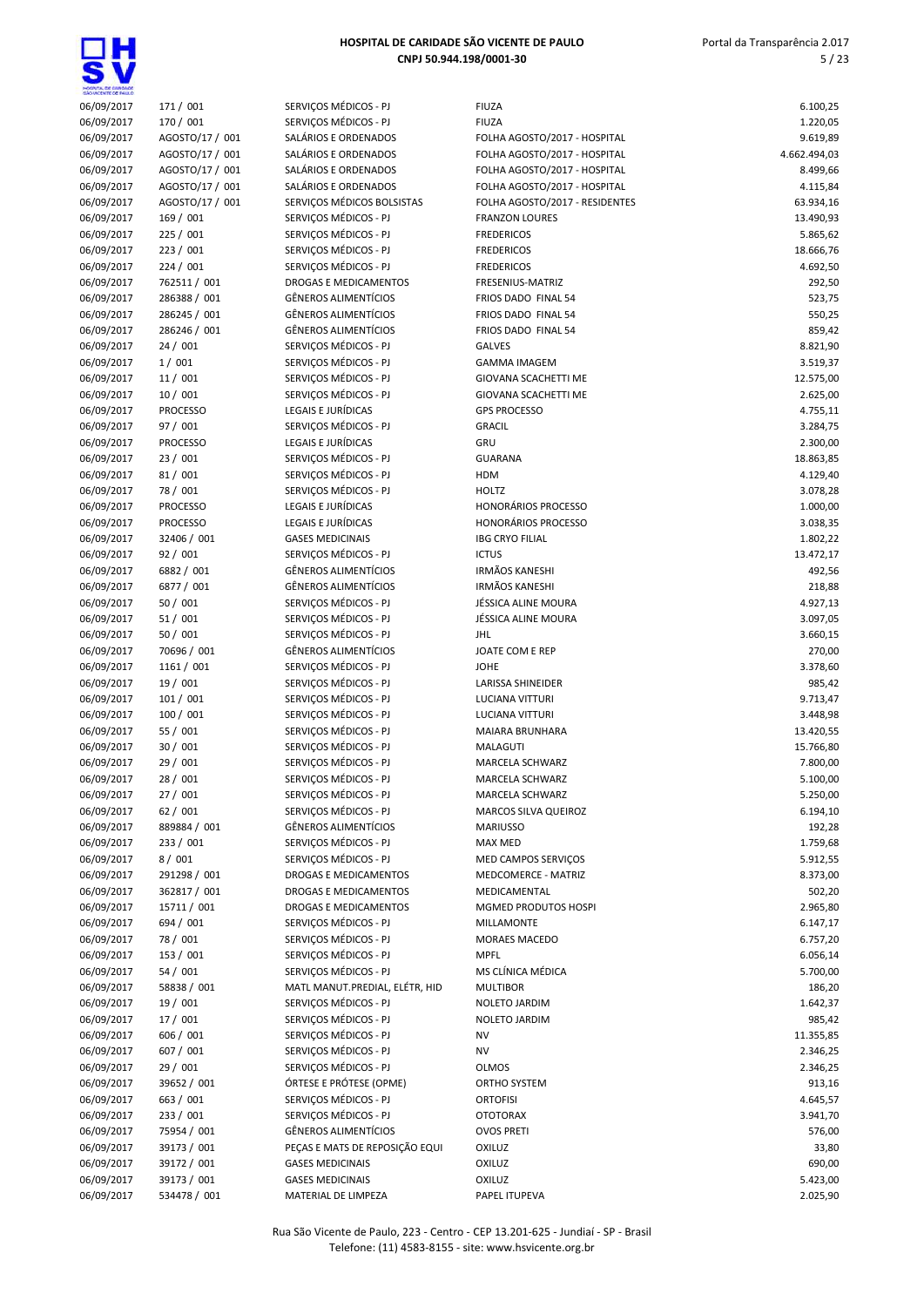|                          | HOSPITA, DE GARDADE |                               |
|--------------------------|---------------------|-------------------------------|
| 06/09/2017               |                     | 533649 / 001                  |
| 06/09/2017               |                     | 534477 / 001                  |
| 06/09/2017               |                     | 534477 / 001                  |
| 06/09/2017               |                     | 534478 / 001                  |
| 06/09/2017               |                     | 123 / 001                     |
| 06/09/2017               |                     | 41 / 001                      |
| 06/09/2017               |                     | 42 / 001                      |
| 06/09/2017               |                     | 78814 / 001                   |
| 06/09/2017               |                     | 1338 / 001                    |
| 06/09/2017<br>06/09/2017 |                     | 289388 / 001<br>1026 / 001    |
| 06/09/2017               |                     | 1028 / 001                    |
| 06/09/2017               |                     | <b>PROCESSO</b>               |
| 06/09/2017               |                     | <b>PROCESSO</b>               |
| 06/09/2017               |                     | 1469 / 001                    |
| 06/09/2017               |                     | 42 / 001                      |
| 06/09/2017               |                     | SETEMBRO/17 /                 |
| 06/09/2017               |                     | SET/17 / 001                  |
| 06/09/2017               |                     | SET/17 / 001                  |
| 06/09/2017               |                     | SET/17 / 001                  |
| 06/09/2017               |                     | SET/17 / 001                  |
| 06/09/2017               |                     | 15746 / 001<br>54 / 001       |
| 06/09/2017<br>06/09/2017 |                     | 2032994 / 001                 |
| 06/09/2017               |                     | 2032994 / 001                 |
| 06/09/2017               |                     | 122 / 001                     |
| 06/09/2017               |                     | 18948 / 001                   |
| 06/09/2017               |                     | 5687 / 001                    |
| 06/09/2017               |                     | 5687 / 001                    |
| 06/09/2017               |                     | 46330 / 001                   |
| 06/09/2017               |                     | 49876 / 001                   |
| 06/09/2017               |                     | 38 / 001                      |
| 06/09/2017               |                     | 87811 / 001                   |
| 06/09/2017               |                     | 87811 / 001                   |
| 06/09/2017<br>06/09/2017 |                     | 68 / 001<br>5/001             |
| 06/09/2017               |                     | 332690 / 001                  |
| 06/09/2017               |                     | 69 / 001                      |
| 06/09/2017               |                     | 68 / 001                      |
| 06/09/2017               |                     | 69515 / 001                   |
| 06/09/2017               |                     | 69515 / 001                   |
| 06/09/2017               |                     | 69516 / 001                   |
| 06/09/2017               |                     | 22 / 001                      |
| 06/09/2017               |                     | 70 / 001                      |
| 06/09/2017               |                     | 146 / 001                     |
| 06/09/2017<br>06/09/2017 |                     | 26 / 001<br>25 / 001          |
| 06/09/2017               |                     | 80/001                        |
| 06/09/2017               |                     | 127085 / 001                  |
| 06/09/2017               |                     | 5/001                         |
| 06/09/2017               |                     | 131 / 001                     |
| 06/09/2017               |                     | 132 / 001                     |
| 08/09/2017               |                     | 2468 / 001                    |
| 08/09/2017               |                     | 60833 / 001                   |
| 08/09/2017               |                     | 1234947 / 001                 |
| 08/09/2017               |                     | 1234986 / 001                 |
| 08/09/2017               |                     | 1235003 / 001                 |
| 08/09/2017               |                     | 1234976 / 001                 |
| 08/09/2017<br>08/09/2017 |                     | 1234961 / 001<br>741348 / 001 |
| 08/09/2017               |                     | 741348 / 001                  |
| 08/09/2017               |                     | 136814 / 001                  |
| 08/09/2017               |                     | 1696982 / 001                 |
| 08/09/2017               |                     | 2168 / 001                    |
| 08/09/2017               |                     | 2169 / 001                    |
| 08/09/2017               |                     | 2167 / 001                    |
| 08/09/2017               |                     | 279831/001                    |

| 06/09/2017               | 533649 / 001              | MATERIAL DE LIMPEZA                              | PA        |
|--------------------------|---------------------------|--------------------------------------------------|-----------|
| 06/09/2017               | 534477 / 001              | IMPRESSOS, MATL DE EXPEDIENTE                    | PA        |
| 06/09/2017               | 534477 / 001              | <b>GÊNEROS ALIMENTÍCIOS</b>                      | PA        |
| 06/09/2017               | 534478 / 001              | MATERIAL MÉDICO REEMBOLSÁVEL                     | PA        |
| 06/09/2017               | 123 / 001                 | SERVIÇOS MÉDICOS - PJ                            | PA        |
| 06/09/2017               | 41 / 001                  | SERVIÇOS MÉDICOS - PJ                            | PC        |
| 06/09/2017               | 42 / 001                  | SERVIÇOS MÉDICOS - PJ                            | PC        |
| 06/09/2017               | 78814 / 001               | CONT DE MANUTENÇÃO-HOSP                          | PI)       |
| 06/09/2017               | 1338 / 001                | IMPRESSOS, MATL DE EXPEDIENTE                    | PL.       |
| 06/09/2017               | 289388 / 001              | <b>GÊNEROS ALIMENTÍCIOS</b>                      | PC        |
| 06/09/2017               | 1026 / 001                | <b>GÊNEROS ALIMENTÍCIOS</b>                      | PR        |
| 06/09/2017               | 1028 / 001                | <b>GÊNEROS ALIMENTÍCIOS</b>                      | PR        |
| 06/09/2017               | <b>PROCESSO</b>           | CONTINGÊNCIAS TRABALHISTAS                       | PR        |
| 06/09/2017               | <b>PROCESSO</b>           | CONTINGÊNCIAS TRABALHISTAS                       | PR        |
| 06/09/2017               | 1469 / 001                | SERVIÇOS MÉDICOS - PJ                            | PR        |
| 06/09/2017               | 42 / 001                  | SERVIÇOS MÉDICOS - PJ                            | PU        |
| 06/09/2017               | SETEMBRO/17 / 001         | <b>OUTROS CUSTOS GERAIS</b>                      | RE        |
| 06/09/2017               | SET/17 / 001              | <b>RESCISÕES</b>                                 | RE        |
| 06/09/2017               | SET/17 / 001              | <b>RESCISÕES</b>                                 | RE        |
| 06/09/2017               | SET/17 / 001              | <b>RESCISÕES</b>                                 | RE        |
| 06/09/2017               | SET/17 / 001              | <b>RESCISÕES</b><br><b>DROGAS E MEDICAMENTOS</b> | RE        |
| 06/09/2017               | 15746 / 001               | SERVIÇOS MÉDICOS - PJ                            | S3<br>SA  |
| 06/09/2017<br>06/09/2017 | 54 / 001<br>2032994 / 001 | MATERIAL DE LIMPEZA                              | SA        |
| 06/09/2017               | 2032994 / 001             | <b>OUTROS MATERIAIS</b>                          | SA        |
| 06/09/2017               | 122 / 001                 | SERVICOS MÉDICOS - PJ                            | <b>SA</b> |
| 06/09/2017               | 18948 / 001               | <b>DROGAS E MEDICAMENTOS</b>                     | SA        |
| 06/09/2017               | 5687 / 001                | MANUTENÇÃO E CONSERVAÇÃO                         | SA        |
| 06/09/2017               | 5687 / 001                | MATL MANUT.PREDIAL, ELÉTR, HID                   | SA        |
| 06/09/2017               | 46330 / 001               | <b>DROGAS E MEDICAMENTOS</b>                     | <b>SE</b> |
| 06/09/2017               | 49876 / 001               | <b>DROGAS E MEDICAMENTOS</b>                     | SE        |
| 06/09/2017               | 38 / 001                  | SERVIÇOS MÉDICOS - PJ                            | SO        |
| 06/09/2017               | 87811 / 001               | MEDICAMENTOS CONTROLADOS                         | SO        |
| 06/09/2017               | 87811 / 001               | <b>DROGAS E MEDICAMENTOS</b>                     | SO        |
| 06/09/2017               | 68 / 001                  | SERVIÇOS MÉDICOS - PJ                            | SO        |
| 06/09/2017               | 5/001                     | SERVIÇOS MÉDICOS - PJ                            | ST        |
| 06/09/2017               | 332690 / 001              | MATERIAL MÉDICO REEMBOLSÁVEL                     | SU        |
| 06/09/2017               | 69 / 001                  | SERVIÇOS MÉDICOS - PJ                            | ТA        |
| 06/09/2017               | 68 / 001                  | SERVIÇOS MÉDICOS - PJ                            | ТA        |
| 06/09/2017               | 69515 / 001               | MATERIAL DE LIMPEZA                              | TE        |
| 06/09/2017               | 69515 / 001               | IMPRESSOS, MATL DE EXPEDIENTE                    | TE        |
| 06/09/2017               | 69516 / 001               | <b>GÊNEROS ALIMENTÍCIOS</b>                      | TE        |
| 06/09/2017               | 22 / 001                  | SERVICOS MÉDICOS - PJ                            | TН        |
| 06/09/2017               | 70/001                    | SERVIÇOS MÉDICOS - PJ                            | ΤŅ        |
| 06/09/2017               | 146 / 001                 | SERVIÇOS MÉDICOS - PJ                            | ТC        |
| 06/09/2017               | 26 / 001                  | SERVICOS MÉDICOS - PJ                            | ТC        |
| 06/09/2017               | 25 / 001                  | SERVIÇOS MÉDICOS - PJ<br>SERVICOS MÉDICOS - PJ   | ТC        |
| 06/09/2017               | 80 / 001<br>127085 / 001  | ÓRTESE E PRÓTESE (OPME)                          | VE        |
| 06/09/2017<br>06/09/2017 | 5/001                     | DROGAS E MEDICAMENTOS                            | Vľ<br>W,  |
| 06/09/2017               | 131 / 001                 | SERVIÇOS MÉDICOS - PJ                            | W         |
| 06/09/2017               | 132 / 001                 | SERVIÇOS MÉDICOS - PJ                            | W         |
| 08/09/2017               | 2468 / 001                | MATERIAL MÉDICO REEMBOLSÁVEL                     | AR        |
| 08/09/2017               | 60833 / 001               | <b>GÊNEROS ALIMENTÍCIOS</b>                      | BIE       |
| 08/09/2017               | 1234947 / 001             | ÓRTESE E PRÓTESE (OPME)                          | BC        |
| 08/09/2017               | 1234986 / 001             | ÓRTESE E PRÓTESE (OPME)                          | ВC        |
| 08/09/2017               | 1235003 / 001             | ÓRTESE E PRÓTESE (OPME)                          | ВC        |
| 08/09/2017               | 1234976 / 001             | ÓRTESE E PRÓTESE (OPME)                          | ВC        |
| 08/09/2017               | 1234961 / 001             | ÓRTESE E PRÓTESE (OPME)                          | ВC        |
| 08/09/2017               | 741348 / 001              | <b>OUTROS MATERIAIS</b>                          | CВ        |
| 08/09/2017               | 741348 / 001              | MATERIAL MÉDICO REEMBOLSÁVEL                     | СB        |
| 08/09/2017               | 136814 / 001              | <b>GÊNEROS ALIMENTÍCIOS</b>                      | CC        |
| 08/09/2017               | 1696982 / 001             | ENERGIA ELÉTRICA                                 | CP        |
| 08/09/2017               | 2168 / 001                | LOCAÇÃO (EQUIP, MAQ. ESPAÇO)                     | E.0       |
| 08/09/2017               | 2169 / 001                | LOCAÇÃO (EQUIP, MAQ. ESPAÇO)                     | E.0       |
| 08/09/2017               | 2167 / 001                | LOCAÇÃO (EQUIP, MAQ. ESPAÇO)                     | E.        |
| 08/09/2017               | 279831 / 001              | ÓRTESE E PRÓTESE (OPME)                          | EN        |
| 08/09/2017               | 279820 / 001              | ÓRTESE E PRÓTESE (OPME)                          | EN        |
| 08/09/2017               | 1214279 / 001             | DESPESAS FINANCEIRAS                             | EU        |

| SHOWCENTE DE BAILLO |                   |                                |                          |           |
|---------------------|-------------------|--------------------------------|--------------------------|-----------|
| 06/09/2017          | 533649 / 001      | MATERIAL DE LIMPEZA            | PAPEL ITUPEVA            | 954,80    |
| 06/09/2017          | 534477 / 001      | IMPRESSOS, MATL DE EXPEDIENTE  | PAPEL ITUPEVA            | 18,00     |
| 06/09/2017          | 534477 / 001      | <b>GÊNEROS ALIMENTÍCIOS</b>    | PAPEL ITUPEVA            | 1.902,80  |
| 06/09/2017          | 534478 / 001      | MATERIAL MÉDICO REEMBOLSÁVEL   | PAPEL ITUPEVA            | 1.745,03  |
| 06/09/2017          | 123/001           | SERVIÇOS MÉDICOS - PJ          | <b>PAPS</b>              | 4.692,50  |
| 06/09/2017          | 41 / 001          | SERVIÇOS MÉDICOS - PJ          | PC POLLI                 | 3.941,70  |
| 06/09/2017          | 42 / 001          | SERVICOS MÉDICOS - PJ          | PC POLLI                 | 595,94    |
| 06/09/2017          | 78814 / 001       | CONT DE MANUTENÇÃO-HOSP        | <b>PIXEON</b>            | 1.394,60  |
| 06/09/2017          | 1338 / 001        | IMPRESSOS, MATL DE EXPEDIENTE  | PLASTPRO BRASIL          | 2.037,50  |
| 06/09/2017          | 289388 / 001      | <b>GÊNEROS ALIMENTÍCIOS</b>    | POLIFRIGOR S.A.          | 538,68    |
| 06/09/2017          | 1026 / 001        | <b>GÊNEROS ALIMENTÍCIOS</b>    | PRIME HORTIFRUTI         | 107,67    |
| 06/09/2017          | 1028 / 001        | <b>GÊNEROS ALIMENTÍCIOS</b>    | PRIME HORTIFRUTI         | 57,09     |
| 06/09/2017          | <b>PROCESSO</b>   | CONTINGÊNCIAS TRABALHISTAS     | <b>PROCESSO</b>          | 1.100,00  |
| 06/09/2017          | PROCESSO          | CONTINGÊNCIAS TRABALHISTAS     | <b>PROCESSO</b>          | 1.738,83  |
| 06/09/2017          | 1469 / 001        | SERVIÇOS MÉDICOS - PJ          | PROMEDIC                 | 9.385,00  |
| 06/09/2017          | 42 / 001          | SERVIÇOS MÉDICOS - PJ          | PUPO HEALTHCARE          | 4.927,12  |
| 06/09/2017          | SETEMBRO/17 / 001 | <b>OUTROS CUSTOS GERAIS</b>    | REEMBOLSO                | 39,47     |
| 06/09/2017          | SET/17 / 001      | <b>RESCISÕES</b>               | <b>RESCISÃO</b>          | 6.222,28  |
| 06/09/2017          | SET/17 / 001      | <b>RESCISÕES</b>               | <b>RESCISÃO</b>          | 2.692,85  |
| 06/09/2017          | SET/17 / 001      | <b>RESCISÕES</b>               | <b>RESCISÃO</b>          | 5.209,66  |
| 06/09/2017          | SET/17 / 001      | <b>RESCISÕES</b>               | <b>RESCISÃO</b>          | 1.773,78  |
| 06/09/2017          | 15746 / 001       | <b>DROGAS E MEDICAMENTOS</b>   | <b>S3 MED FILIAL</b>     | 899,00    |
| 06/09/2017          | 54/001            | SERVICOS MÉDICOS - PJ          | SAIGA                    | 2.346,25  |
| 06/09/2017          | 2032994 / 001     | MATERIAL DE LIMPEZA            | SALES                    | 661,42    |
| 06/09/2017          | 2032994 / 001     | <b>OUTROS MATERIAIS</b>        | SALES                    | 493,20    |
| 06/09/2017          | 122 / 001         | SERVIÇOS MÉDICOS - PJ          | SALUT                    | 10.980,45 |
| 06/09/2017          | 18948 / 001       | DROGAS E MEDICAMENTOS          | SAMTEC                   | 2.006,00  |
| 06/09/2017          | 5687 / 001        | MANUTENÇÃO E CONSERVAÇÃO       | SANTA FÉ COMERCIAL       | 6,59      |
| 06/09/2017          | 5687 / 001        | MATL MANUT.PREDIAL, ELÉTR, HID | SANTA FÉ COMERCIAL       | 140,61    |
| 06/09/2017          | 46330 / 001       | DROGAS E MEDICAMENTOS          | SERVIMED-GO              | 5.311,53  |
| 06/09/2017          | 49876 / 001       | <b>DROGAS E MEDICAMENTOS</b>   | SERVIMED-GO              | 2.868,60  |
| 06/09/2017          | 38 / 001          | SERVIÇOS MÉDICOS - PJ          | SOLINO E SOUZA           | 985,42    |
| 06/09/2017          | 87811 / 001       | MEDICAMENTOS CONTROLADOS       | SOMA SP                  | 1.155,05  |
| 06/09/2017          | 87811 / 001       | DROGAS E MEDICAMENTOS          | SOMA SP                  | 3.116,46  |
| 06/09/2017          | 68 / 001          | SERVIÇOS MÉDICOS - PJ          | SOUZA MARQUES            | 5.419,83  |
| 06/09/2017          | 5/001             | SERVIÇOS MÉDICOS - PJ          | <b>STELLA BINNA</b>      | 3.150,00  |
| 06/09/2017          | 332690 / 001      | MATERIAL MÉDICO REEMBOLSÁVEL   | SUPRIMED                 | 578,00    |
| 06/09/2017          | 69 / 001          | SERVIÇOS MÉDICOS - PJ          | <b>TALLES RAVID</b>      | 1.173,12  |
| 06/09/2017          | 68 / 001          | SERVIÇOS MÉDICOS - PJ          | <b>TALLES RAVID</b>      | 13.889,80 |
| 06/09/2017          | 69515 / 001       | MATERIAL DE LIMPEZA            | <b>TERRÃO</b>            | 277,00    |
| 06/09/2017          | 69515 / 001       | IMPRESSOS, MATL DE EXPEDIENTE  | TERRÃO                   | 64,00     |
| 06/09/2017          | 69516 / 001       | <b>GÊNEROS ALIMENTÍCIOS</b>    | <b>TERRÃO</b>            | 1.545,72  |
| 06/09/2017          | 22 / 001          | SERVIÇOS MÉDICOS - PJ          | THE DOCTORS              | 1.970,85  |
| 06/09/2017          | 70 / 001          | SERVIÇOS MÉDICOS - PJ          | <b>TMCM</b>              | 4.692,50  |
| 06/09/2017          | 146 / 001         | SERVIÇOS MÉDICOS - PJ          | <b>TORRES</b>            | 4.645,57  |
| 06/09/2017          | 26/001            | SERVIÇOS MÉDICOS - PJ          | TOSHIKAZU                | 10.314,11 |
| 06/09/2017          | 25 / 001          | SERVICOS MÉDICOS - PJ          | TOSHIKAZU                | 4.105,93  |
| 06/09/2017          | 80/001            | SERVIÇOS MÉDICOS - PJ          | <b>VEGA</b>              | 11.332,38 |
| 06/09/2017          | 127085 / 001      | ÓRTESE E PRÓTESE (OPME)        | VITÓRIA HOSPITALAR       | 2.034,50  |
| 06/09/2017          | 5/001             | DROGAS E MEDICAMENTOS          | WALKMED                  | 560,00    |
| 06/09/2017          | 131 / 001         | SERVIÇOS MÉDICOS - PJ          | WF JUNDIAÍ               | 15.766,80 |
| 06/09/2017          | 132 / 001         | SERVICOS MÉDICOS - PJ          | WF JUNDIAÍ               | 14.828,30 |
| 08/09/2017          | 2468 / 001        | MATERIAL MÉDICO REEMBOLSÁVEL   | ARAMED COML HOSP         | 472,00    |
| 08/09/2017          | 60833 / 001       | <b>GÊNEROS ALIMENTÍCIOS</b>    | <b>BIE</b>               | 332,08    |
| 08/09/2017          | 1234947 / 001     | ÓRTESE E PRÓTESE (OPME)        | <b>BOSTON SCIENTIFIC</b> | 861,00    |
| 08/09/2017          | 1234986 / 001     | ÓRTESE E PRÓTESE (OPME)        | <b>BOSTON SCIENTIFIC</b> | 672,00    |
| 08/09/2017          | 1235003 / 001     | ÓRTESE E PRÓTESE (OPME)        | <b>BOSTON SCIENTIFIC</b> | 672,00    |
| 08/09/2017          | 1234976 / 001     | ÓRTESE E PRÓTESE (OPME)        | <b>BOSTON SCIENTIFIC</b> | 672,00    |
| 08/09/2017          | 1234961 / 001     | ÓRTESE E PRÓTESE (OPME)        | <b>BOSTON SCIENTIFIC</b> | 672,00    |
| 08/09/2017          | 741348 / 001      | <b>OUTROS MATERIAIS</b>        | CBS                      | 658,00    |
| 08/09/2017          | 741348 / 001      | MATERIAL MÉDICO REEMBOLSÁVEL   | CBS                      | 10,25     |
| 08/09/2017          | 136814 / 001      | <b>GÊNEROS ALIMENTÍCIOS</b>    | COPOLFOOD COM PROD       | 772,46    |
| 08/09/2017          | 1696982 / 001     | ENERGIA ELÉTRICA               | <b>CPFL</b>              | 66.260,04 |
| 08/09/2017          | 2168 / 001        | LOCAÇÃO (EQUIP, MAQ. ESPAÇO)   | E.G.M. ENG               | 950,00    |
| 08/09/2017          | 2169 / 001        | LOCAÇÃO (EQUIP, MAQ. ESPAÇO)   | E.G.M. ENG               | 1.250,00  |
| 08/09/2017          | 2167 / 001        | LOCAÇÃO (EQUIP, MAQ. ESPAÇO)   | E.G.M. ENG               | 3.497,26  |
| 08/09/2017          | 279831 / 001      | ÓRTESE E PRÓTESE (OPME)        | <b>EMPÓRIO</b>           | 1.033,00  |
| 08/09/2017          | 279820 / 001      | ÓRTESE E PRÓTESE (OPME)        | EMPÓRIO HOSPITALAR       | 3.025,40  |
| 08/09/2017          | 1214279 / 001     | <b>DESPESAS FINANCEIRAS</b>    | <b>EUROFARMA</b>         | 42,82     |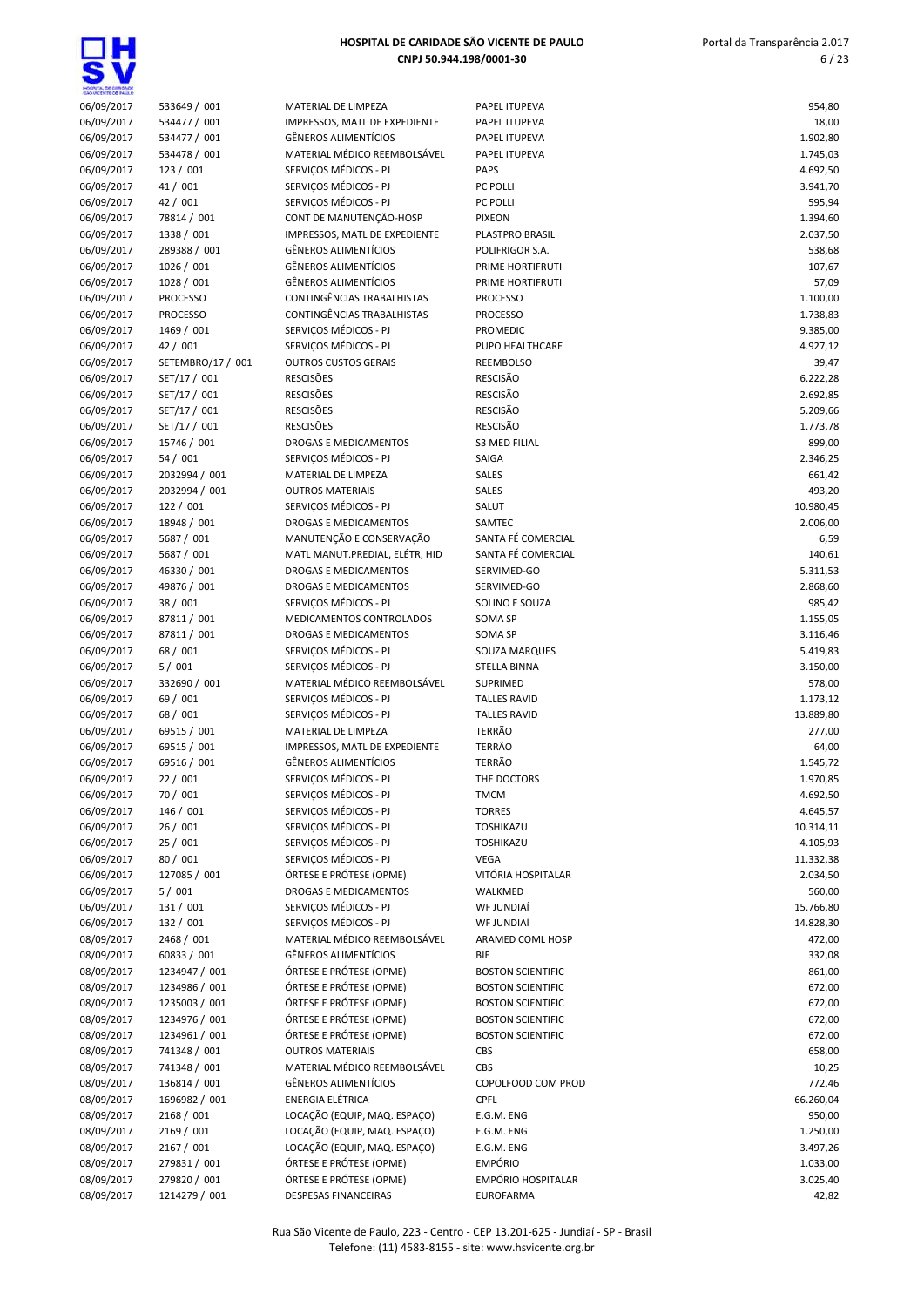**gH** 

| HOSPITAL DE CARDADE      |                               |                                                        |                                     |                      |
|--------------------------|-------------------------------|--------------------------------------------------------|-------------------------------------|----------------------|
| 08/09/2017               | 1214279 / 001                 | DROGAS E MEDICAMENTOS                                  | <b>EUROFARMA</b>                    | 7.341,30             |
| 08/09/2017               | 6893 / 001                    | <b>GËNEROS ALIMENTÍCIOS</b>                            | <b>IRMÃOS KANESHI</b>               | 182,43               |
| 08/09/2017               | 288863 / 001                  | <b>DROGAS E MEDICAMENTOS</b>                           | <b>MEDCOMERCE - MATRIZ</b>          | 5.500,00             |
| 08/09/2017               | 76198 / 001                   | DROGAS E MEDICAMENTOS                                  | <b>NOVAFARMA</b>                    | 4.350,00             |
| 08/09/2017               | 39715 / 001                   | ÓRTESE E PRÓTESE (OPME)                                | ORTHO SYSTEM                        | 1.010,56             |
| 08/09/2017               | 39219 / 001                   | PEÇAS E MATS DE REPOSIÇÃO EQUI                         | <b>OXILUZ</b>                       | 33,80                |
| 08/09/2017               | 39219 / 001                   | <b>GASES MEDICINAIS</b>                                | <b>OXILUZ</b>                       | 4.673,00             |
| 08/09/2017               | 39218 / 001                   | <b>GASES MEDICINAIS</b><br><b>GÊNEROS ALIMENTÍCIOS</b> | <b>OXILUZ</b>                       | 667,00               |
| 08/09/2017               | 1038 / 001<br><b>PROCESSO</b> | <b>CONTINGÊNCIAS TRABALHISTAS</b>                      | PRIME HORTIFRUTI<br><b>PROCESSO</b> | 107,31               |
| 08/09/2017<br>08/09/2017 | <b>PROCESSO</b>               | CONTINGÊNCIAS TRABALHISTAS                             | <b>PROCESSO</b>                     | 1.590,00<br>3.000,00 |
| 08/09/2017               | 996 / 001                     | <b>OUTROS CUSTOS GERAIS</b>                            | RADIADORES N.J                      | 80,00                |
| 08/09/2017               | 994 / 001                     | <b>OUTROS CUSTOS GERAIS</b>                            | RADIADORES N.J                      | 80,00                |
| 08/09/2017               | 4413 / 001                    | <b>VEÍCULOS</b>                                        | <b>RESCAP</b>                       | 129,00               |
| 08/09/2017               | 48816 / 001                   | MEDICAMENTOS CONTROLADOS                               | SERVIMED-GO                         | 896,52               |
| 08/09/2017               | 39495 / 001                   | ÓRTESE E PRÓTESE (OPME)                                | SOLUTION ORTHOPEDIC                 | 1.703,62             |
| 11/09/2017               | 05/12 / 001                   | LOCAÇÃO DE IMÓVEIS                                     | ALUGUÉL                             | 3.188,15             |
| 11/09/2017               | 05/12 / 001                   | LOCAÇÃO DE IMÓVEIS                                     | ALUGUÉL                             | 3.188,16             |
| 11/09/2017               | 446792 / 001                  | MATERIAL DE LIMPEZA                                    | AMADE                               | 1.690,60             |
| 11/09/2017               | 24886 / 001                   | <b>GÊNEROS ALIMENTÍCIOS</b>                            | <b>BANCA CODARIM</b>                | 269,69               |
| 11/09/2017               | 24900 / 001                   | <b>GÊNEROS ALIMENTÍCIOS</b>                            | <b>BANCA CODARIM</b>                | 240,35               |
| 11/09/2017               | 13802 / 001                   | <b>COMBUSTÍVEIS E LUBRIFICANTES</b>                    | <b>BATE BOLA</b>                    | 842,70               |
| 11/09/2017               | 84388 / 001                   | MATERIAL MÉDICO REEMBOLSÁVEL                           | <b>BIOMEDICAL EQUIP</b>             | 600,00               |
| 11/09/2017               | 740966 / 001                  | ÓRTESE E PRÓTESE (OPME)                                | <b>BIOTRONIK</b>                    | 500,00               |
| 11/09/2017               | 1239019 / 001                 | ÓRTESE E PRÓTESE (OPME)                                | <b>BOSTON SCIENTIFIC</b>            | 672,00               |
| 11/09/2017               | 1238140 / 001                 | ÓRTESE E PRÓTESE (OPME)                                | <b>BOSTON SCIENTIFIC</b>            | 672,00               |
| 11/09/2017               | 2421 / 001                    | <b>VEÍCULOS</b>                                        | <b>CAEME LUBRIFICANTE</b>           | 160,00               |
| 11/09/2017               | 2422 / 001                    | <b>COMBUSTÍVEIS E LUBRIFICANTES</b>                    | <b>CAEME LUBRIFICANTE</b>           | 63,00                |
| 11/09/2017               | 05/60 / 001                   | FINANCIAMENTOS BANCÁRIOS                               | CAIXA ECONÔMICA FEDE                | 492.072,94           |
| 11/09/2017               | 197070 / 001                  | ÓRTESE E PRÓTESE (OPME)                                | <b>CARDIO MEDICAL</b>               | 195,45               |
| 11/09/2017               | 196921 / 001                  | ÓRTESE E PRÓTESE (OPME)                                | CARDIO MEDICAL                      | 195,45               |
| 11/09/2017               | 196923 / 001                  | ÓRTESE E PRÓTESE (OPME)                                | <b>CARDIO MEDICAL</b>               | 195,45               |
| 11/09/2017               | 79 / 001                      | SERVIÇOS MÉDICOS - PJ                                  | CARVALHO ZANON                      | 1.173,12             |
| 11/09/2017               | AGOSTO/17 / 001               | VRS A REPASSAR-FOLHA-HOSP                              | CONV C.E.F. A REPASSAR EMPRÉSTIMO   | 72.740,62            |
| 11/09/2017               | AGOSTO/17 / 001               | VRS A REPASSAR-FOLHA-HOSP                              | CONVÊNIO CLUBE IPIRANGA - HOSPITAL  | 1.520,00             |
| 11/09/2017               | AGOSTO/17 / 001               | VRS A REPASSAR-FOLHA-HOSP                              | CONVÊNIO FARMAVIDA - HOSPITAL       | 53.086,56            |
| 11/09/2017               | 2065 / 001                    | MATERIAL DE LIMPEZA                                    | <b>CSA INTERN IMP E EXP</b>         | 900,00               |
| 11/09/2017               | 23598 / 001                   | SERVICOS PREST - PJ - HOSP                             | <b>DD INSETOS</b>                   | 1.649,30             |
| 11/09/2017               | 649737 / 001                  | <b>DROGAS E MEDICAMENTOS</b>                           | EXPRESSA - FILIAL                   | 3.920,04             |
| 11/09/2017               | 2861 / 001                    | MEDICAMENTOS CONTROLADOS                               | FARMAVIDA                           | 11,16                |
| 11/09/2017               | 2861 / 001                    | <b>DROGAS E MEDICAMENTOS</b>                           | <b>FARMAVIDA</b>                    | 122,98               |
| 11/09/2017               | 763865 / 001                  | <b>GÊNEROS ALIMENTÍCIOS</b>                            | FRESENIUS-MATRIZ                    | 49,17                |
| 11/09/2017               | 763660 / 001                  | GÊNEROS ALIMENTÍCIOS                                   | FRESENIUS-MATRIZ                    | 2.158,38             |
| 11/09/2017               | 744128 / 002                  | DROGAS E MEDICAMENTOS                                  | FRESENIUS-MATRIZ                    | 292,50               |
| 11/09/2017               | 764414 / 001                  | <b>DROGAS E MEDICAMENTOS</b>                           | FRESENIUS-MATRIZ                    | 480,00               |
| 11/09/2017               | 744137 / 002                  | DROGAS E MEDICAMENTOS                                  | FRESENIUS-MATRIZ                    | 1.200,00             |
| 11/09/2017               | 744297 / 002                  | DROGAS E MEDICAMENTOS                                  | FRESENIUS-MATRIZ                    | 300,00               |
| 11/09/2017               | 2386407 / 001                 | <b>GÊNEROS ALIMENTÍCIOS</b>                            | <b>FRIBOI FILIAL</b>                | 1.392,41             |
| 11/09/2017               | 46036 / 001                   | MÁQUINAS E EQUIPAMENTOS                                | <b>FRIGELAR OSASCO</b>              | 2.331,36             |
| 11/09/2017               | 16319 / 001                   | MATERIAL MÉDICO REEMBOLSÁVEL                           | <b>GR MED COM</b>                   | 864,00               |
| 11/09/2017               | 1392220 / 002                 | MATERIAL DE LIMPEZA                                    | <b>IMPAKTO</b>                      | 2.307,50             |
| 11/09/2017               | 1392220 / 002                 | IMPRESSOS, MATL DE EXPEDIENTE                          | <b>IMPAKTO</b>                      | 15,25                |
| 11/09/2017               | 1391961 / 002                 | <b>GÊNEROS ALIMENTÍCIOS</b>                            | <b>IMPAKTO</b>                      | 1.408,85             |
| 11/09/2017               | 1407946 / 001                 | <b>GÊNEROS ALIMENTÍCIOS</b>                            | <b>IMPAKTO</b>                      | 1.306,98             |
| 11/09/2017               | 184 / 001                     | MATERIAL MÉDICO REEMBOLSÁVEL                           | <b>INDUMED</b>                      | 465,00               |
| 11/09/2017               | 6899 / 001                    | <b>GÊNEROS ALIMENTÍCIOS</b>                            | <b>IRMÃOS KANESHI</b>               | 134,09               |
| 11/09/2017               | 6906 / 001                    | <b>GÊNEROS ALIMENTÍCIOS</b>                            | <b>IRMÃOS KANESHI</b>               | 425,78               |
| 11/09/2017               | 146456 / 001                  | <b>GÊNEROS ALIMENTÍCIOS</b>                            | <b>JCA FOODS</b>                    | 515,20               |
| 11/09/2017               | 21019 / 001                   | MATERIAL MÉDICO REEMBOLSÁVEL                           | JOHNSON E JOHNSON 05                | 3.005,92             |
| 11/09/2017               | 102710 / 002                  | DROGAS E MEDICAMENTOS                                  | JP IND FARMAC S/A                   | 769,70               |
| 11/09/2017               | 69064 / 001                   | ÓRTESE E PRÓTESE (OPME)                                | LINE LIFE                           | 97,48                |
| 11/09/2017               | AGOSTO/17 / 001               | VRS A REPASSAR-FOLHA-HOSP                              | MENSALIDADE SIND ENFERMAGEM         | 560,00               |
| 11/09/2017               | 4227 / 001                    | ÓRTESE E PRÓTESE (OPME)                                | <b>MERIL</b>                        | 500,00               |
| 11/09/2017               | 320 / 001                     | MATERIAL DE LIMPEZA                                    | NOVA JOMA                           | 1.017,33             |
| 11/09/2017               | 39766 / 001                   | ÓRTESE E PRÓTESE (OPME)                                | ORTHO SYSTEM                        | 913,16               |
| 11/09/2017               | 39763 / 001                   | ÓRTESE E PRÓTESE (OPME)                                | ORTHO SYSTEM                        | 913,16               |
| 11/09/2017               | 39776 / 001                   | ÓRTESE E PRÓTESE (OPME)                                | ORTHO SYSTEM                        | 55,42                |
| 11/09/2017               | 39728 / 001                   | ÓRTESE E PRÓTESE (OPME)                                | ORTHO SYSTEM                        | 235,88               |
| 11/09/2017               | 39733 / 001                   | ÓRTESE E PRÓTESE (OPME)                                | ORTHO SYSTEM                        | 978,92               |
|                          |                               |                                                        |                                     |                      |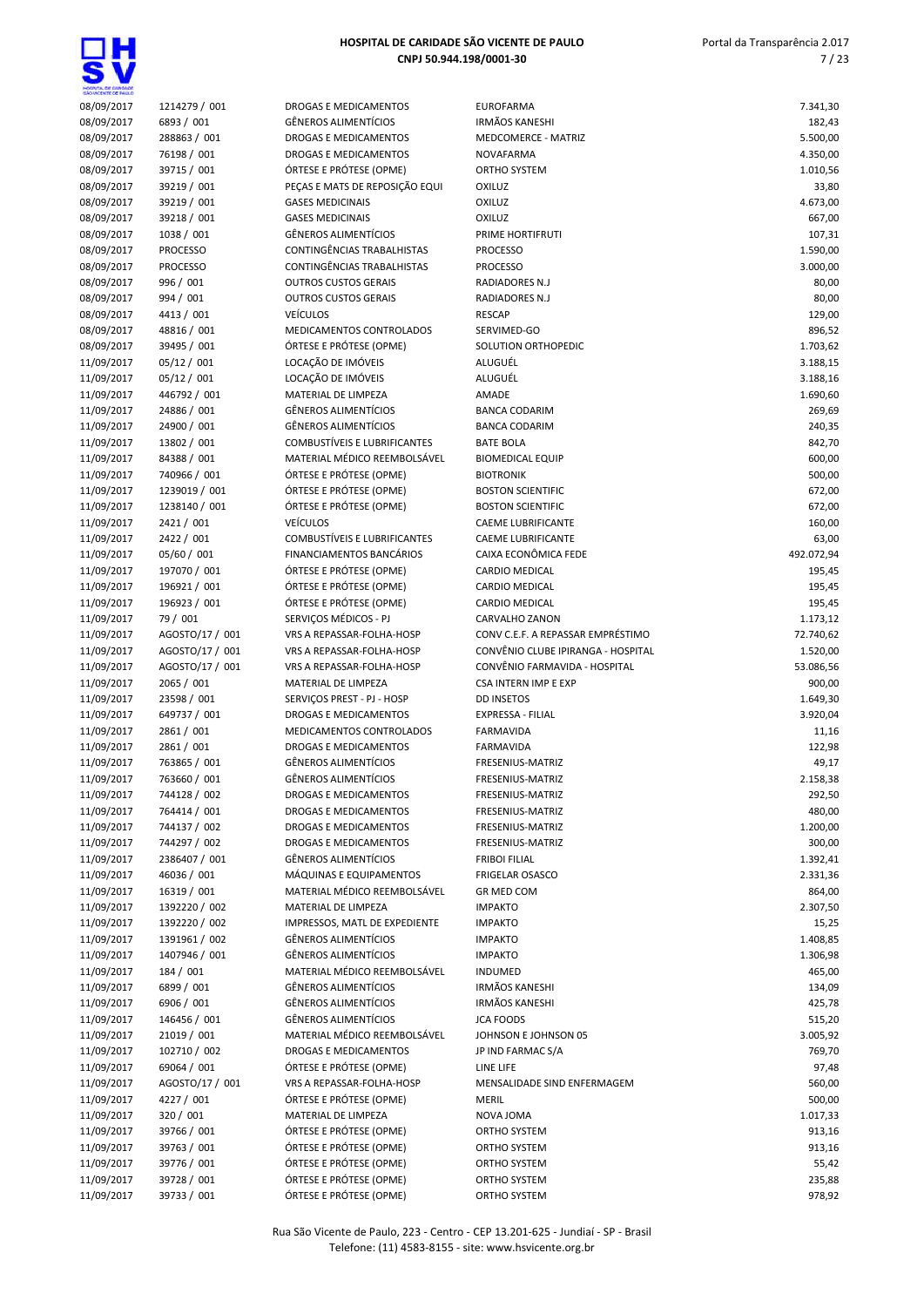| HOSPITAL DE CARDADE      |                                |                                                             |                                                       |                      |
|--------------------------|--------------------------------|-------------------------------------------------------------|-------------------------------------------------------|----------------------|
| 11/09/2017               | 535258 / 001                   | <b>MATERIAL DE LIMPEZA</b>                                  | PAPEL ITUPEVA                                         | 1.652,50             |
| 11/09/2017               | 289895 / 001                   | <b>GÊNEROS ALIMENTÍCIOS</b>                                 | POLIFRIGOR S.A.                                       | 870,06               |
| 11/09/2017               | 1042 / 001                     | <b>GÊNEROS ALIMENTÍCIOS</b>                                 | PRIME HORTIFRUTI                                      | 334,57               |
| 11/09/2017               | 1052 / 001                     | GÊNEROS ALIMENTÍCIOS<br>RESCISÕES PARCELADAS HOSPITAL       | PRIME HORTIFRUTI<br><b>RESCISÃO</b>                   | 106,70               |
| 11/09/2017<br>11/09/2017 | SET/17 / 001<br>SET/17 / 001   | RESCISÕES PARCELADAS HOSPITAL                               | <b>RESCISÃO</b>                                       | 3.582,03<br>6.370,76 |
| 11/09/2017               | SET/17 / 001                   | RESCISÕES PARCELADAS HOSPITAL                               | <b>RESCISÃO</b>                                       | 3.012,54             |
| 11/09/2017               | SET/17 / 001                   | RESCISÕES PARCELADAS HOSPITAL                               | <b>RESCISÃO</b>                                       | 6.322,57             |
| 11/09/2017               | SET/17 / 001                   | RESCISÕES PARCELADAS HOSPITAL                               | <b>RESCISÃO</b>                                       | 3.406,57             |
| 11/09/2017               | SET/17 / 001                   | RESCISÕES PARCELADAS HOSPITAL                               | <b>RESCISÃO</b>                                       | 91,92                |
| 11/09/2017               | SET/17 / 001                   | RESCISÕES PARCELADAS HOSPITAL                               | <b>RESCISÃO</b>                                       | 2.213,89             |
| 11/09/2017               | SET/17 / 001                   | RESCISÕES PARCELADAS HOSPITAL                               | <b>RESCISÃO</b>                                       | 3.648,29             |
| 11/09/2017               | AGOSTO/17 / 001                | SERVICOS MÉDICOS - PF                                       | RPA - AGOSTO/17 HOSPITAL                              | 770,89               |
| 11/09/2017               | AGOSTO/17 / 001                | SERVIÇOS MÉDICOS - PF                                       | RPA - AGOSTO/17 HOSPITAL                              | 2.963,96             |
| 11/09/2017               | AGOSTO/17 / 001                | SERVIÇOS MÉDICOS - PF                                       | RPA - AGOSTO/17 HOSPITAL                              | 1.927,22             |
| 11/09/2017               | AGOSTO/17 / 001                | SERVIÇOS MÉDICOS - PF                                       | RPA - AGOSTO/17 HOSPITAL                              | 1.541,78             |
| 11/09/2017               | AGOSTO/17 / 001                | SERVIÇOS MÉDICOS - PF                                       | RPA - AGOSTO/17 HOSPITAL                              | 770,89               |
| 11/09/2017               | AGOSTO/17 / 001                | SERVIÇOS MÉDICOS - PF                                       | RPA - AGOSTO/17 HOSPITAL                              | 770,89               |
| 11/09/2017               | 183094 / 001                   | <b>GÊNEROS ALIMENTÍCIOS</b>                                 | SANNA COM ALIMENTOS                                   | 2.297,23             |
| 11/09/2017               | 1822563 / 001                  | <b>GÊNEROS ALIMENTÍCIOS</b><br>GÊNEROS ALIMENTÍCIOS         | SERRAMAR                                              | 558,95<br>687,94     |
| 11/09/2017<br>11/09/2017 | 1818354 / 001<br>1820921 / 001 | <b>GÊNEROS ALIMENTÍCIOS</b>                                 | SERRAMAR<br>SERRAMAR                                  | 214,98               |
| 11/09/2017               | 16331 / 002                    | <b>JUROS DE MORA</b>                                        | SERVIMED-GO                                           | 321,44               |
| 11/09/2017               | 16331 / 002                    | MEDICAMENTOS CONTROLADOS                                    | SERVIMED-GO                                           | 138,17               |
| 11/09/2017               | 16331 / 002                    | <b>DROGAS E MEDICAMENTOS</b>                                | SERVIMED-GO                                           | 6.558,42             |
| 11/09/2017               | 59249 / 001                    | <b>DESPESAS FINANCEIRAS</b>                                 | SUPERMED FINAL 07                                     | 149,20               |
| 11/09/2017               | 62218 / 001                    | FILMES E QUÍMICOS                                           | SUPERMED FINAL 07                                     | 2.365,92             |
| 11/09/2017               | 59249 / 001                    | MEDICAMENTOS CONTROLADOS                                    | SUPERMED FINAL 07                                     | 560,65               |
| 11/09/2017               | 62323 / 001                    | MATERIAL MÉDICO REEMBOLSÁVEL                                | SUPERMED FINAL 07                                     | 344,50               |
| 11/09/2017               | 59249 / 001                    | DROGAS E MEDICAMENTOS                                       | SUPERMED FINAL 07                                     | 8.392,53             |
| 11/09/2017               | 92104 / 001                    | <b>COMBUSTIVEIS E LUBRIFICANTES</b>                         | <b>ULTRAGAZ</b>                                       | 2.530,36             |
| 11/09/2017               | 36/001                         | SERVIÇOS MÉDICOS - PJ                                       | <b>VIEIRA KUMAMOTO</b>                                | 5.912,55             |
| 12/09/2017               | 08/2017 / 001                  | <b>OUTROS CUSTOS GERAIS</b>                                 | 1 OFICIAL DE REGISTR                                  | 24,79                |
| 12/09/2017               | AGOSTO/17 / 001                | <b>OUTROS CUSTOS GERAIS</b>                                 | 4 CARTÓRIO DE NOTAS                                   | 64,86                |
| 12/09/2017               | 10652 / 002                    | <b>OUTROS MATERIAIS</b>                                     | <b>ALIANCA</b>                                        | 8.928,00             |
| 12/09/2017               | 10652 / 002<br>24901 / 001     | MATERIAL MÉDICO REEMBOLSÁVEL<br><b>GÊNEROS ALIMENTÍCIOS</b> | <b>ALIANCA</b><br><b>BANCA CODARIM</b>                | 2.841,30             |
| 12/09/2017<br>12/09/2017 | 83364 / 002                    | MATERIAL MÉDICO REEMBOLSÁVEL                                | <b>BIOMEDICAL EQUIP</b>                               | 105,80<br>1.727,40   |
| 12/09/2017               | 68037 / 001                    | <b>GÊNEROS ALIMENTÍCIOS</b>                                 | <b>CATABY FINAL 57</b>                                | 1.516,63             |
| 12/09/2017               | 842824 / 002                   | DESPESAS FINANCEIRAS                                        | CIRÚRGICA FERNANDES                                   | 14,53                |
| 12/09/2017               | 842824 / 002                   | <b>OUTROS MATERIAIS</b>                                     | CIRÚRGICA FERNANDES                                   | 403,64               |
| 12/09/2017               | 842824 / 002                   | MATERIAL MÉDICO REEMBOLSÁVEL                                | CIRÚRGICA FERNANDES                                   | 14.123,86            |
| 12/09/2017               | 843562 / 002                   | MATERIAL MÉDICO REEMBOLSÁVEL                                | CIRÚRGICA FERNANDES                                   | 443,10               |
| 12/09/2017               | 16817 / 001                    | PEÇAS E MATS DE REPOSIÇÃO EQUI                              | CODAEL                                                | 198,50               |
| 12/09/2017               | 913448 / 001                   | <b>OUTROS MATERIAIS</b>                                     | <b>COMERCIAL RIOCLARENS</b>                           | 95,05                |
| 12/09/2017               | 913448 / 001                   | MATERIAL MÉDICO REEMBOLSÁVEL                                | <b>COMERCIAL RIOCLARENS</b>                           | 621,93               |
| 12/09/2017               | AGOSTO/17 / 001                | VRS A REPASSAR-FOLHA-HOSP                                   | CONSIGNADO SANTANDER - HOSPITAL                       | 191.189,25           |
| 12/09/2017               | 251577 / 001                   | MATL MANUT.PREDIAL, ELÉTR, HID                              | <b>DEPÓSITO TORTORELLA</b>                            | 293,75               |
| 12/09/2017               | 251575 / 001                   | MATL MANUT.PREDIAL, ELÉTR, HID                              | <b>DEPÓSITO TORTORELLA</b>                            | 282,60               |
| 12/09/2017               | 251577 / 001                   | <b>OUTROS MATERIAIS</b>                                     | <b>DEPÓSITO TORTORELLA</b>                            | 130,50               |
| 12/09/2017               | 8627 / 001                     | ÓRTESE E PRÓTESE (OPME)                                     | <b>EVMED</b>                                          | 180,00               |
| 12/09/2017<br>12/09/2017 | 29765 / 001<br>SET/17 / 001    | MATERIAL MÉDICO REEMBOLSÁVEL<br>FÉRIAS HOSPITAL             | EXPRESSMEDICAL<br>FÉRIAS FOLHA SETEMBRO/17 - HOSPITAL | 925,00<br>76.659,61  |
| 12/09/2017               | <b>PROCESSO</b>                | LEGAIS E JURÍDICAS                                          | <b>HON PERITO</b>                                     | 180,00               |
| 12/09/2017               | 6910 / 001                     | <b>GÊNEROS ALIMENTÍCIOS</b>                                 | <b>IRMÃOS KANESHI</b>                                 | 315,16               |
| 12/09/2017               | 445 / 001                      | SERVIÇOS PREST - PJ - HOSP                                  | LIBA CONTABILIDADE                                    | 6.300,00             |
| 12/09/2017               | 4511 / 001                     | MATERIAL MÉDICO REEMBOLSÁVEL                                | LIFEMED SP                                            | 1.701,00             |
| 12/09/2017               | 422482 / 001                   | GÊNEROS ALIMENTÍCIOS                                        | <b>MAFRA MATRIZ</b>                                   | 1.368,00             |
| 12/09/2017               | 286249 / 002                   | DESPESAS FINANCEIRAS                                        | MEDCOMERCE                                            | 68,00                |
| 12/09/2017               | 286249 / 002                   | DROGAS E MEDICAMENTOS                                       | MEDCOMERCE                                            | 10.200,00            |
| 12/09/2017               | 53 / 001                       | SERVIÇOS PREST - PJ - HOSP                                  | MUNAROLO E SEDANO                                     | 12.000,00            |
| 12/09/2017               | 3544 / 001                     | <b>DESPESAS FINANCEIRAS</b>                                 | MV SISTEMAS                                           | 0,01                 |
| 12/09/2017               | 3544 / 001                     | CONT DE MANUTENÇÃO-HOSP                                     | MV SISTEMAS                                           | 5.377,04             |
| 12/09/2017               | 15667 / 001                    | <b>CORREIOS E MALOTES</b>                                   | NOVA JUNDIAÍ                                          | 411,20               |
| 12/09/2017               | 9466 / 001                     | <b>OUTROS MATERIAIS</b>                                     | PAULO CARNEIRO                                        | 430,00               |
| 12/09/2017               | 9466 / 001                     | MATERIAL MÉDICO REEMBOLSÁVEL                                | PAULO CARNEIRO                                        | 750,00               |
| 12/09/2017               | 1055 / 001                     | <b>GÊNEROS ALIMENTÍCIOS</b>                                 | PRIME HORTIFRUTI                                      | 84,25                |
| 12/09/2017               | 497241 / 001                   | <b>DESPESAS FINANCEIRAS</b>                                 | PROLIM                                                | 21,92                |
| 12/09/2017               | 497241 / 001                   | MATERIAL DE LIMPEZA                                         | PROLIM                                                | 11.144,88            |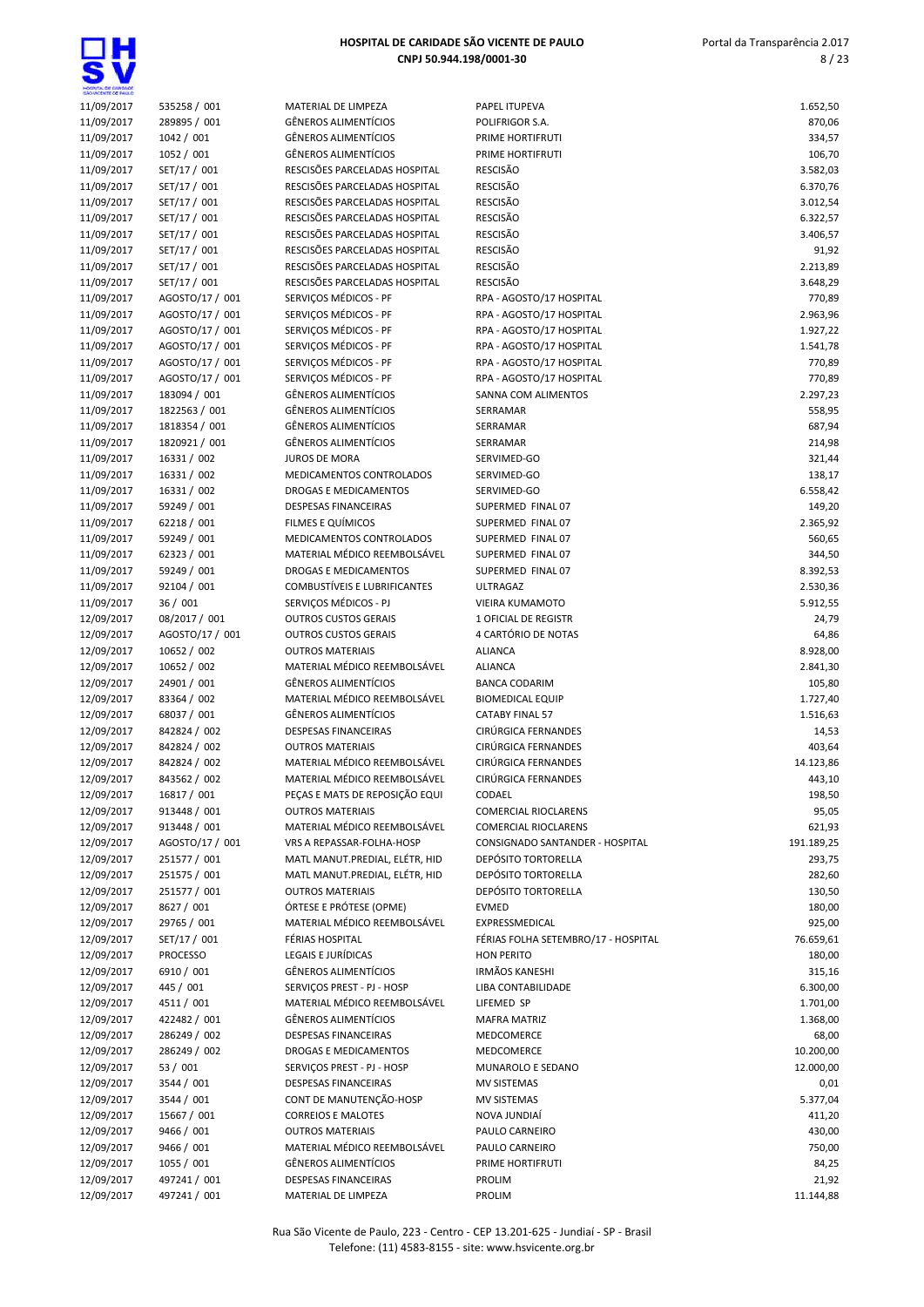

| SÃO VICENTE DE PAIX.O |                 |                                |                               |            |
|-----------------------|-----------------|--------------------------------|-------------------------------|------------|
| 12/09/2017            | 20/001          | CONT. DE MANUTENÇÃO-HOSP       | <b>PROMAN</b>                 | 23.246,21  |
| 12/09/2017            | 15 / 001        | SERVIÇOS PREST - PJ - HOSP     | SAMANTHA P MACHADO D          | 10.000,00  |
| 12/09/2017            | 3958 / 001      | <b>DESPESAS FINANCEIRAS</b>    | SANITATEM                     | 3,50       |
| 12/09/2017            | 3957 / 001      | <b>DESPESAS FINANCEIRAS</b>    | SANITATEM                     | 11,06      |
| 12/09/2017            | 3958 / 001      | ÓRTESE E PRÓTESE (OPME)        | SANITATEM                     | 60,59      |
| 12/09/2017            | 3957 / 001      | ÓRTESE E PRÓTESE (OPME)        | SANITATEM                     | 197,60     |
| 12/09/2017            | 8969A / 001     | ASSISTÊNCIA ODONTOLÓGICA       | <b>UNIODONTO</b>              | 38.306,85  |
| 13/09/2017            | 165330 / 001    | MATERIAL MÉDICO REEMBOLSÁVEL   | ALFALAGOS LTDA                | 1.429,68   |
| 13/09/2017            | 24957 / 001     | <b>GÊNEROS ALIMENTÍCIOS</b>    | <b>BANCA CODARIM</b>          | 99,45      |
| 13/09/2017            | 675865 / 001    | DROGAS E MEDICAMENTOS          | <b>BRAILE</b>                 | 1.516,80   |
| 13/09/2017            | 92305 / 001     | <b>GÊNEROS ALIMENTÍCIOS</b>    | CAFÉ CAIÇARA                  | 2.310,00   |
| 13/09/2017            | 4308 / 001      | <b>MATERIAL PERMANENTE</b>     | <b>CAVICOR EQUIP HOSPIT</b>   | 2.880,00   |
| 13/09/2017            | 746460 / 001    | <b>GÊNEROS ALIMENTÍCIOS</b>    | <b>CDI</b>                    | 1.518,28   |
| 13/09/2017            | 786691 / 001    | MEDICAMENTOS CONTROLADOS       | <b>DUPATRI CNPJ 26 GO</b>     | 145,00     |
| 13/09/2017            | 789866 / 001    | MATERIAL MÉDICO REEMBOLSÁVEL   | DUPATRI CNPJ 26 GO            | 907,23     |
| 13/09/2017            | 786691 / 001    | <b>DROGAS E MEDICAMENTOS</b>   | DUPATRI CNPJ 26 GO            | 765,90     |
| 13/09/2017            | 106309 / 001    | ÓRTESE E PRÓTESE (OPME)        | ERECTA                        | 4.045,43   |
| 13/09/2017            | 106379 / 001    | ÓRTESE E PRÓTESE (OPME)        | ERECTA                        | 2.960,00   |
| 13/09/2017            | 830 / 001       | TRANSPORTE DE EMPREGADOS       | <b>FAMA TRANSP E TUR</b>      | 194.662,24 |
| 13/09/2017            | 12615 / 001     | MANUTENÇÃO E CONSERVAÇÃO       | <b>FIRE LESS</b>              | 604,44     |
| 13/09/2017            | 2392290 / 001   | <b>GÊNEROS ALIMENTÍCIOS</b>    | <b>FRIBOI FILIAL</b>          | 2.006,25   |
| 13/09/2017            | 286990 / 001    | <b>GÊNEROS ALIMENTÍCIOS</b>    | FRIOS DADO FINAL 54           | 719,20     |
| 13/09/2017            | <b>PROCESSO</b> | LEGAIS E JURÍDICAS             | GRU                           | 1.166,00   |
| 13/09/2017            | 122255 / 001    | <b>OUTROS MATERIAIS</b>        | <b>HDL HOSPITALAR</b>         | 886,87     |
| 13/09/2017            | 122452 / 001    | MATERIAL MÉDICO REEMBOLSÁVEL   | <b>HDL HOSPITALAR</b>         | 306,00     |
| 13/09/2017            | 122255 / 001    | MATERIAL MÉDICO REEMBOLSÁVEL   | <b>HDL HOSPITALAR</b>         | 1.306,43   |
| 13/09/2017            | 4020 / 001      | MATERIAL MÉDICO REEMBOLSÁVEL   | HEMOPHARMA                    | 1.684,80   |
|                       | <b>PROCESSO</b> | <b>LEGAIS E JURÍDICAS</b>      | HON ADV                       | 150,00     |
| 13/09/2017            |                 |                                |                               |            |
| 13/09/2017            | 112 / 001       | SERVS TERC. MÉDICOS REPASSE PJ | INST DE ONCOLOGIA             | 187.496,88 |
| 13/09/2017            | 6918 / 001      | <b>GÊNEROS ALIMENTÍCIOS</b>    | <b>IRMÃOS KANESHI</b>         | 286,44     |
| 13/09/2017            | 70800 / 001     | <b>GÊNEROS ALIMENTÍCIOS</b>    | JOATE COM E REP               | 406,20     |
| 13/09/2017            | 58 / 001        | EQUIP.PROC.ELETRÔNICO          | <b>LASER NET DIGITAL</b>      | 4.280,00   |
| 13/09/2017            | 47762 / 001     | MATERIAL MÉDICO REEMBOLSÁVEL   | M P COM DE MATS HOSP          | 1.650,00   |
| 13/09/2017            | 513791 / 001    | MATERIAL MÉDICO REEMBOLSÁVEL   | MACROMED - MATRIZ             | 870,30     |
| 13/09/2017            | 44726 / 001     | MATERIAL MÉDICO REEMBOLSÁVEL   | MAX MEDICAL                   | 1.137,90   |
| 13/09/2017            | 13105 / 001     | MATERIAL MÉDICO REEMBOLSÁVEL   | MEDICAL PANIAGUA              | 1.420,00   |
| 13/09/2017            | 500 / 001       | <b>OUTROS MATERIAIS</b>        | <b>MOLIERO FIRE</b>           | 280,00     |
| 13/09/2017            | 439021 / 001    | MATERIAL MÉDICO REEMBOLSÁVEL   | NACIONAL MEDICAMENTO          | 647,40     |
| 13/09/2017            | 541557 / 001    | <b>OUTROS MATERIAIS</b>        | PAPEL ITUPEVA                 | 40,50      |
| 13/09/2017            | 53915554 / 001  | <b>OUTROS CUSTOS GERAIS</b>    | PEDÁGIO SEM PARAR             | 247,92     |
| 13/09/2017            | 290743 / 001    | <b>GÊNEROS ALIMENTÍCIOS</b>    | POLIFRIGOR S.A.               | 1.834,50   |
| 13/09/2017            | 1057 / 001      | <b>GÊNEROS ALIMENTÍCIOS</b>    | PRIME HORTIFRUTI              | 38,30      |
| 13/09/2017            | <b>PROCESSO</b> | CONTINGÊNCIAS TRABALHISTAS     | <b>PROCESSO</b>               | 1.134,35   |
| 13/09/2017            | 979 / 001       | MATERIAL MÉDICO REEMBOLSÁVEL   | S F COMÉRCIO DE PLAS          | 1.900,00   |
| 13/09/2017            | 145 / 001       | <b>OUTROS CUSTOS GERAIS</b>    | SELEGRA                       | 283,40     |
| 13/09/2017            | 4098 / 001      | MATERIAL MÉDICO REEMBOLSÁVEL   | STAR MEDICAL DO BRAS          | 700,00     |
| 13/09/2017            | 69619 / 001     | <b>GÊNEROS ALIMENTÍCIOS</b>    | TERRÃO                        | 334,80     |
| 13/09/2017            | CONF DIV / 003  | TERMO CONF DÍVIDA              | TRAUMACAMP                    | 7.250,00   |
| 13/09/2017            | 1602248 / 003   | IMPRESSOS, MATL DE EXPEDIENTE  | TRAVAGIN                      | 462,36     |
| 13/09/2017            | 127759 / 001    | ÓRTESE E PRÓTESE (OPME)        | VITÓRIA HOSPITALAR            | 2.034,50   |
| 13/09/2017            | 8103 / 001      | MÁQUINAS E EQUIPAMENTOS        | ZOTTINI                       | 1.640,01   |
| 14/09/2017            | 37228 / 001     | CONT. DE MANUTENÇÃO-HOSP       | AGFA                          | 6.492,14   |
| 14/09/2017            | 10950 / 001     | <b>OUTROS MATERIAIS</b>        | <b>ALIANCA</b>                | 1.595,00   |
| 14/09/2017            | 2865 / 001      | MANUTENÇÃO E CONSERVAÇÃO       | <b>ARCH FLOOR</b>             | 337,00     |
| 14/09/2017            | 2866 / 001      | MATL MANUT.PREDIAL, ELÉTR, HID | <b>ARCH FLOOR</b>             | 10.188,60  |
| 14/09/2017            | 2865 / 001      | MATL MANUT.PREDIAL, ELÉTR, HID | <b>ARCH FLOOR</b>             | 356,58     |
| 14/09/2017            | 24985 / 001     | <b>GÊNEROS ALIMENTÍCIOS</b>    | <b>BANCA CODARIM</b>          | 43,30      |
| 14/09/2017            | 342426 / 001    | <b>GÊNEROS ALIMENTÍCIOS</b>    | <b>BOM SABOR</b>              | 1.140,00   |
| 14/09/2017            | 675999 / 001    | MATERIAL MÉDICO REEMBOLSÁVEL   | <b>BRAILE</b>                 | 609,00     |
| 14/09/2017            | 742183 / 001    | MATERIAL MÉDICO REEMBOLSÁVEL   | CBS                           | 369,59     |
| 14/09/2017            | 6/001           | SERVIÇOS MÉDICOS - PJ          | <b>CERES SARMENTO</b>         | 8.446,50   |
| 14/09/2017            | 10/001          | SERVIÇOS MÉDICOS - PJ          | CM SILVEIRA                   | 2.252,40   |
| 14/09/2017            | 16/001          | SERVIÇOS PREST - PJ - HOSP     | DE DOMINGOS                   | 3.747,50   |
| 14/09/2017            | 3/001           | SERVIÇOS MÉDICOS - PJ          | <b>DEBORA LOPES</b>           | 9.000,00   |
| 14/09/2017            | 58487 / 001     | <b>GÊNEROS ALIMENTÍCIOS</b>    | <b>DISTRIB HERNANDES</b>      | 869,40     |
| 14/09/2017            | 483829 / 001    | MATERIAL MÉDICO REEMBOLSÁVEL   | E TAMUSSINO                   | 1.800,00   |
| 14/09/2017            | 1316 / 001      | <b>OUTROS MATERIAIS</b>        |                               | 930,00     |
| 14/09/2017            | 1316 / 001      | MATERIAL MÉDICO REEMBOLSÁVEL   | <b>FARMASTEW</b><br>FARMASTEW | 1.563,50   |
| 14/09/2017            | 2451132 / 001   | GÊNEROS ALIMENTÍCIOS           | <b>FFSTPAN</b>                | 703.80     |
|                       |                 |                                |                               |            |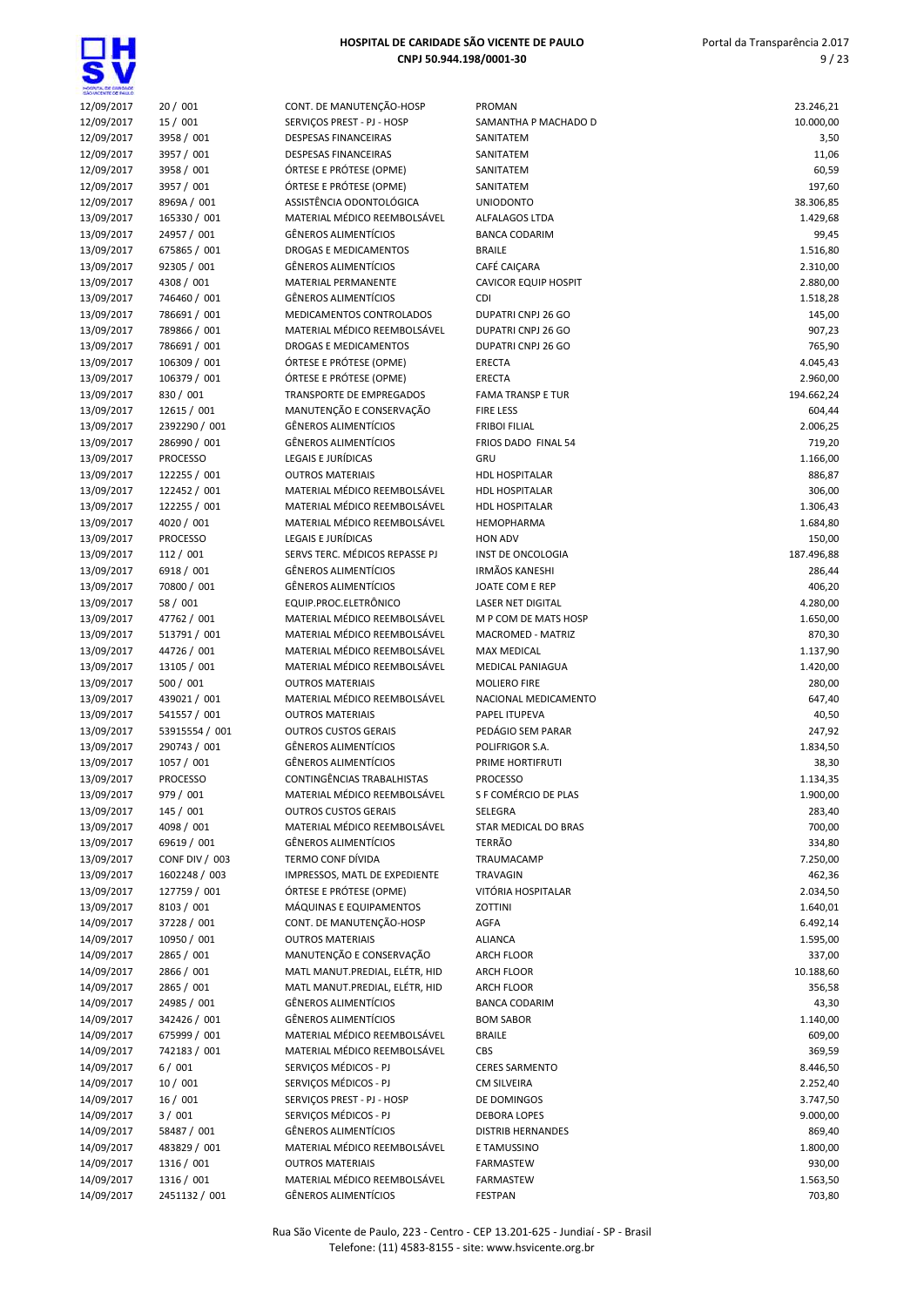| HOSPITA, DE CARDADE      |                              |                                                         |                                     |                    |
|--------------------------|------------------------------|---------------------------------------------------------|-------------------------------------|--------------------|
| 14/09/2017               | 20/001                       | SERVIÇOS MÉDICOS - PJ                                   | <b>GARCIA E ROSSONI</b>             | 1.126,20           |
| 14/09/2017               | 928 / 001                    | SERVIÇOS MÉDICOS - PJ                                   | <b>GRENDACC</b>                     | 80.000,00          |
| 14/09/2017               | 20/001                       | SERVIÇOS MÉDICOS - PJ                                   | H E F SERVIÇOS                      | 4.504,80           |
| 14/09/2017<br>14/09/2017 | 141 / 001<br>237306 / 001    | SERVIÇOS MÉDICOS - PJ<br><b>GASES MEDICINAIS</b>        | <b>HEBECLIN</b><br><b>IBG</b>       | 2.815,50<br>747,43 |
| 14/09/2017               | 4635 / 001                   | MATERIAL MÉDICO REEMBOLSÁVEL                            | INOVA COML HOSPITALA                | 1.258,90           |
| 14/09/2017               | 6924 / 001                   | <b>GÊNEROS ALIMENTÍCIOS</b>                             | <b>IRMÃOS KANESHI</b>               | 180,63             |
| 14/09/2017               | 123/001                      | SERVIÇOS MÉDICOS - PJ                                   | <b>LIGER RISO</b>                   | 4.504,80           |
| 14/09/2017               | 62/001                       | SERVIÇOS MÉDICOS - PJ                                   | LILIANE COELHO NEVES                | 5.631,00           |
| 14/09/2017               | 69091 / 001                  | ÓRTESE E PRÓTESE (OPME)                                 | LINE LIFE                           | 97,48              |
| 14/09/2017               | 64 / 001                     | SERVIÇOS MÉDICOS - PJ                                   | <b>LUIS ANEZ</b>                    | 2.815,50           |
| 14/09/2017               | 30 / 001                     | SERVIÇOS MÉDICOS - PJ                                   | MARCELA SCHWARZ                     | 6.000,00           |
| 14/09/2017               | 110 / 001<br>89 / 001        | SERVIÇOS MÉDICOS - PJ<br>SERVIÇOS MÉDICOS - PJ          | <b>MED SALVA</b>                    | 7.883,40           |
| 14/09/2017<br>14/09/2017 | 39904 / 001                  | ÓRTESE E PRÓTESE (OPME)                                 | MP JUNDIAI SERVIÇOS<br>ORTHO SYSTEM | 6.757,20<br>913,16 |
| 14/09/2017               | 76291 / 001                  | <b>GÊNEROS ALIMENTÍCIOS</b>                             | <b>OVOS PRETI</b>                   | 576,00             |
| 14/09/2017               | 1342 / 001                   | IMPRESSOS, MATL DE EXPEDIENTE                           | PLASTPRO BRASIL                     | 2.037,50           |
| 14/09/2017               | 36/001                       | SERVIÇOS MÉDICOS - PJ                                   | POLETO E PETEK                      | 7.800,00           |
| 14/09/2017               | 293898 / 001                 | <b>GÊNEROS ALIMENTÍCIOS</b>                             | POLIFRIGOR S.A.                     | 1.840,19           |
| 14/09/2017               | 1063 / 001                   | <b>GÊNEROS ALIMENTÍCIOS</b>                             | PRIME HORTIFRUTI                    | 73,60              |
| 14/09/2017               | 2070 / 001                   | MATERIAL MÉDICO REEMBOLSÁVEL                            | <b>PROTECTOR</b>                    | 1.105,00           |
| 14/09/2017               | 27/001                       | SERVIÇOS PREST - PJ - HOSP                              | S.O.S FOGOES E AQUEC                | 3.741,00           |
| 14/09/2017               | 10377 / 001                  | MATERIAL MÉDICO REEMBOLSÁVEL                            | SAMITECH                            | 4.074,00           |
| 14/09/2017               | 3922 / 001                   | ÓRTESE E PRÓTESE (OPME)                                 | SANITATEM                           | 156,00             |
| 14/09/2017<br>14/09/2017 | 5717 / 001<br>69 / 001       | MATL MANUT.PREDIAL, ELÉTR, HID<br>SERVIÇOS MÉDICOS - PJ | SANTA FÉ COMERCIAL<br>SOUZA MARQUES | 195,75<br>1.126,20 |
| 14/09/2017               | 64/001                       | SERVIÇOS MÉDICOS - PJ                                   | STROHER SERVICOS MED                | 7.320,30           |
| 14/09/2017               | 63554 / 001                  | MATERIAL MÉDICO REEMBOLSÁVEL                            | SUPERMED FINAL 07                   | 689,00             |
| 14/09/2017               | 333665 / 001                 | MATERIAL DE LIMPEZA                                     | SUPRIMED                            | 662,40             |
| 14/09/2017               | 333665 / 001                 | <b>OUTROS MATERIAIS</b>                                 | SUPRIMED                            | 2.436,00           |
| 14/09/2017               | 333665 / 001                 | FILMES E QUÍMICOS                                       | <b>SUPRIMED</b>                     | 267,00             |
| 14/09/2017               | 23 / 001                     | SERVIÇOS MÉDICOS - PJ                                   | THE DOCTORS                         | 6.757,20           |
| 14/09/2017               | 966 / 001                    | MATERIAL MÉDICO REEMBOLSÁVEL                            | <b>VISIONBAND</b>                   | 300,00             |
| 15/09/2017               | 10959 / 001                  | <b>OUTROS MATERIAIS</b>                                 | <b>ALIANCA</b>                      | 284,00             |
| 15/09/2017               | 10959 / 001                  | MATERIAL MÉDICO REEMBOLSÁVEL                            | <b>ALIANCA</b>                      | 3.132,00           |
| 15/09/2017<br>15/09/2017 | 447519 / 001<br>447415 / 001 | MATERIAL DE LIMPEZA<br>PEÇAS E MATS DE REPOSIÇÃO EQUI   | AMADE<br>AMADE                      | 605,00<br>32,70    |
| 15/09/2017               | 6827 / 001                   | SERVIÇOS PREST - PJ - HOSP                              | <b>APONTO SISTEMAS</b>              | 1.040,00           |
| 15/09/2017               | 2484 / 001                   | MATERIAL MÉDICO REEMBOLSÁVEL                            | ARAMED COML HOSP                    | 1.770,00           |
| 15/09/2017               | 24995 / 001                  | <b>GÊNEROS ALIMENTÍCIOS</b>                             | <b>BANCA CODARIM</b>                | 137,50             |
| 15/09/2017               | 339819 / 001                 | MATERIAL MÉDICO REEMBOLSÁVEL                            | <b>BIOMEDICAL</b>                   | 2.568,00           |
| 15/09/2017               | 741348 / 002                 | <b>OUTROS MATERIAIS</b>                                 | CBS                                 | 658,00             |
| 15/09/2017               | 741348 / 002                 | MATERIAL MÉDICO REEMBOLSÁVEL                            | CBS                                 | 10,25              |
| 15/09/2017               | 83 / 001                     | LOCAÇÃO DE EQUIPAMENTOS                                 | <b>CICLO MED</b>                    | 3.631,00           |
| 15/09/2017               | 298681 / 001                 | IMPRESSOS, MATL DE EXPEDIENTE                           | CIL COM INFORMÁTICA                 | 563,57             |
| 15/09/2017               | 333 / 001                    | SERVIÇOS MÉDICOS - PJ                                   | CLINICA MÉDICA LEÃO                 | 1.689,30           |
| 15/09/2017               | 2380 / 001                   | <b>OUTROS MATERIAIS</b>                                 | <b>COLINA TEXTIL</b>                | 666,00             |
| 15/09/2017<br>15/09/2017 | 2380 / 001<br>43896 / 001    | MATERIAL MÉDICO REEMBOLSÁVEL<br><b>OUTROS MATERIAIS</b> | <b>COLINA TEXTIL</b><br>DE PAULI    | 2.670,12<br>660,00 |
| 15/09/2017               | 43896 / 001                  | MATERIAL MÉDICO REEMBOLSÁVEL                            | DE PAULI                            | 4.053,27           |
| 15/09/2017               | 9780 / 001                   | <b>OUTROS MATERIAIS</b>                                 | DOM QUIXOTE EPI                     | 244,00             |
| 15/09/2017               | 3539 / 001                   | CONT DE MANUTENÇÃO-HOSP                                 | E.G.M. ENG                          | 1.259,91           |
| 15/09/2017               | 3538 / 001                   | CONT DE MANUTENÇÃO-HOSP                                 | E.G.M. ENG                          | 4.686,44           |
| 15/09/2017               | 279823 / 001                 | ÓRTESE E PRÓTESE (OPME)                                 | <b>EMPÓRIO HOSPITALAR</b>           | 1.389,00           |
| 15/09/2017               | 279819 / 001                 | ÓRTESE E PRÓTESE (OPME)                                 | EMPÓRIO HOSPITALAR                  | 1.287,00           |
| 15/09/2017               | 106564 / 001                 | ÓRTESE E PRÓTESE (OPME)                                 | <b>ERECTA</b>                       | 15.166,62          |
| 15/09/2017               | 106565 / 001                 | ÓRTESE E PRÓTESE (OPME)                                 | ERECTA                              | 950,00             |
| 15/09/2017               | 106568 / 001                 | ÓRTESE E PRÓTESE (OPME)                                 | ERECTA                              | 3.683,62           |
| 15/09/2017<br>15/09/2017 | 106567 / 001<br>24611 / 001  | ÓRTESE E PRÓTESE (OPME)<br>COMBUSTÍVEIS E LUBRIFICANTES | ERECTA<br><b>FAIRI GAS</b>          | 525,02<br>183,00   |
| 15/09/2017               | 2397306 / 001                | <b>GÊNEROS ALIMENTÍCIOS</b>                             | <b>FRIBOI FILIAL</b>                | 489,01             |
| 15/09/2017               | 2397305 / 001                | <b>GÊNEROS ALIMENTÍCIOS</b>                             | <b>FRIBOI FILIAL</b>                | 1.091,44           |
| 15/09/2017               | 250172 / 001                 | <b>GÊNEROS ALIMENTÍCIOS</b>                             | <b>GADKIM</b>                       | 812,00             |
| 15/09/2017               | 42488 / 001                  | <b>GÊNEROS ALIMENTÍCIOS</b>                             | <b>GTS DISTRIBUIDORA</b>            | 276,64             |
| 15/09/2017               | 15836 / 001                  | <b>OUTROS MATERIAIS</b>                                 | H MAX                               | 800,00             |
| 15/09/2017               | 32581 / 001                  | <b>GASES MEDICINAIS</b>                                 | <b>IBG CRYO FILIAL</b>              | 3.604,43           |
| 15/09/2017               | 6932 / 001                   | <b>GÊNEROS ALIMENTÍCIOS</b>                             | <b>IRMÃOS KANESHI</b>               | 233,12             |
| 15/09/2017               | 444 / 001                    | SERVIÇOS PREST - PJ - HOSP                              | LIBA CONTABILIDADE                  | 6.300,00           |
| 15/09/2017               | 15546 / 001                  | <b>FIOS CIRÚRGICOS</b>                                  | LIBEMA                              | 1.242,00           |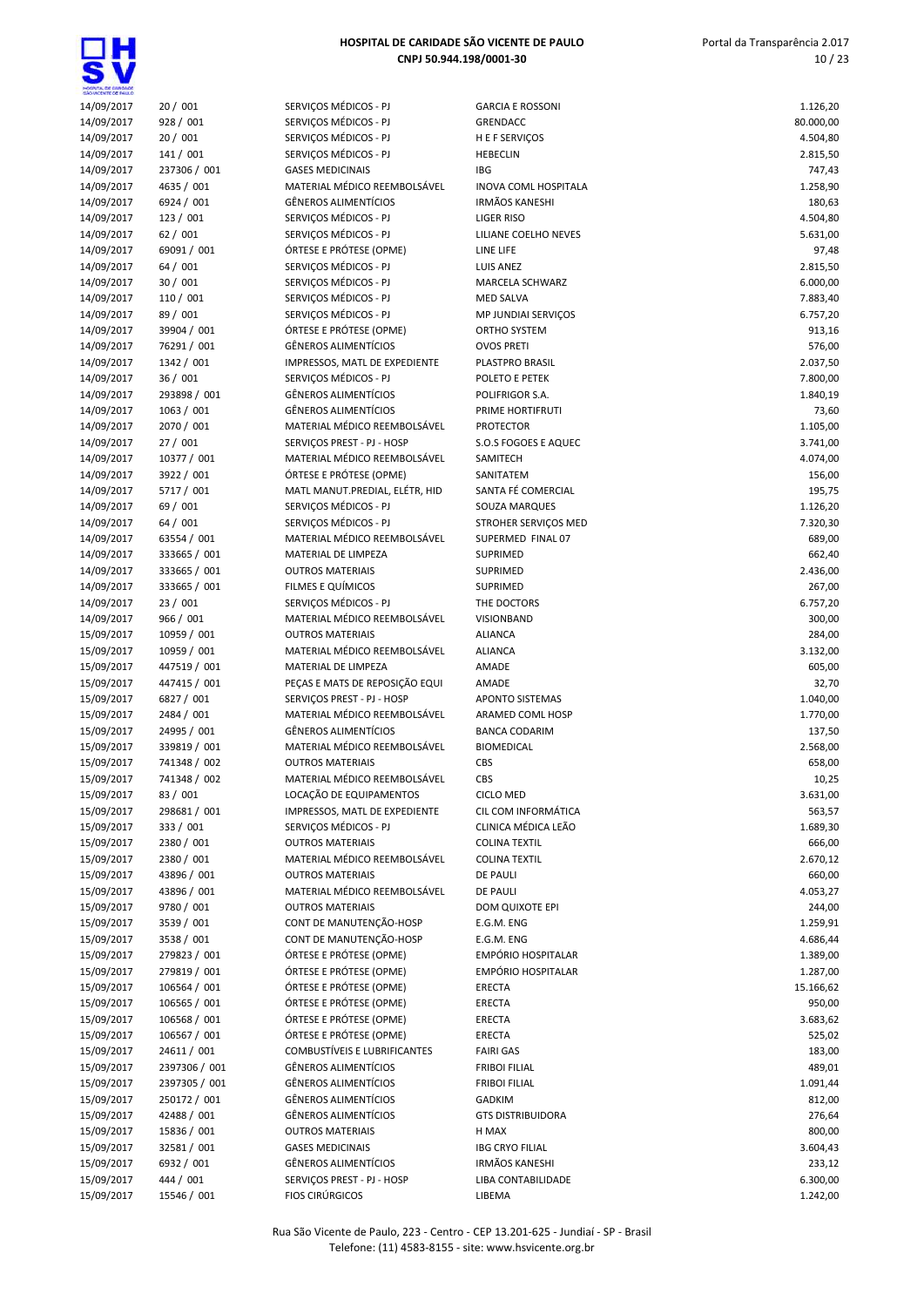

| 15/09/2017 | 15546 / 001                |
|------------|----------------------------|
| 15/09/2017 | 69109 / 001                |
| 15/09/2017 | 134107 / 003               |
| 15/09/2017 | 1642 / 001                 |
|            |                            |
| 15/09/2017 | 39931 / 001                |
| 15/09/2017 | 39927 / 001                |
| 15/09/2017 | 39930 / 001                |
| 15/09/2017 | 39924 / 001                |
| 15/09/2017 | 39928 / 001                |
| 15/09/2017 | 39926 / 001                |
|            |                            |
| 15/09/2017 | 39363 / 001                |
| 15/09/2017 | 39363 / 001                |
| 15/09/2017 | 1066 / 001                 |
| 15/09/2017 | SET/17 / 001               |
| 15/09/2017 | SET/17 / 001               |
| 15/09/2017 | 5943 / 001                 |
|            |                            |
| 15/09/2017 | 1025697 / 001              |
| 15/09/2017 | 64453 / 001                |
| 15/09/2017 | 2266 / 001                 |
| 18/09/2017 | 149974 / 001               |
| 18/09/2017 | 25027 / 001                |
| 18/09/2017 | 25065 / 001                |
| 18/09/2017 | 25064 / 001                |
|            |                            |
| 18/09/2017 | 19454 / 001                |
| 18/09/2017 | 23010 / 001                |
| 18/09/2017 | 741812 / 001               |
| 18/09/2017 | 741810 / 001               |
| 18/09/2017 | 9954 / 001                 |
| 18/09/2017 | 9911 / 001                 |
|            | 9875 / 001                 |
| 18/09/2017 |                            |
| 18/09/2017 | 9876 / 001                 |
| 18/09/2017 | 9912 / 001                 |
| 18/09/2017 | 197799 / 001               |
| 18/09/2017 | 12384 / 001                |
| 18/09/2017 | 137302 / 001               |
|            | 137305 / 001               |
|            |                            |
| 18/09/2017 |                            |
| 18/09/2017 | 57511 / 001                |
| 18/09/2017 | 50714 / 001                |
| 18/09/2017 | 71481 / 001                |
| 18/09/2017 | 30202 / 001                |
| 18/09/2017 | 56865 / 001                |
| 18/09/2017 | 328239 / 001               |
|            |                            |
| 18/09/2017 | 44176 / 001                |
| 18/09/2017 | CONF DIV / 001             |
| 18/09/2017 | 280750 / 001               |
| 18/09/2017 | 495551 / 001               |
| 18/09/2017 | 94481 / 001                |
| 18/09/2017 | 652278 / 001               |
| 18/09/2017 | 2400620/001                |
|            |                            |
| 18/09/2017 | 1394768 / 002              |
| 18/09/2017 | 6938 / 001                 |
| 18/09/2017 | 6949 / 001                 |
| 18/09/2017 | 308713 / 001               |
| 18/09/2017 | 147530 / 001               |
| 18/09/2017 | 24594 / 001                |
| 18/09/2017 | 24627 / 001                |
|            |                            |
| 18/09/2017 | 2184 / 001                 |
| 18/09/2017 | 1528106 / 001              |
| 18/09/2017 | 4758 / 001                 |
| 18/09/2017 | 3516 / 002                 |
| 18/09/2017 | 3509 / 001                 |
| 18/09/2017 | 5990632 / 006              |
| 18/09/2017 | 78/001                     |
|            |                            |
| 18/09/2017 | 79 / 001                   |
| 18/09/2017 | 39961 / 001                |
| 18/09/2017 | 39963 / 001                |
| 18/09/2017 | 39962 / 001                |
| 18/09/2017 | 39966 / 001<br>40015 / 001 |

| <b>ONTESE ET INOTESE (OF IVIE</b> | J   |
|-----------------------------------|-----|
| ÓRTESE E PRÓTESE (OPME)           | O   |
| ÓRTESE E PRÓTESE (OPME)           | O   |
| PEÇAS E MATS DE REPOSIÇÃO EQUI    | O   |
| <b>GASES MEDICINAIS</b>           | O   |
| <b>GÊNEROS ALIMENTÍCIOS</b>       | P   |
| RESCISÕES PARCELADAS HOSPITAL     | R   |
| RESCISÕES PARCELADAS HOSPITAL     | R   |
| <b>UNIFORMES</b>                  | R   |
| CONT. DE MANUTENÇÃO-HOSP          | S   |
| DROGAS E MEDICAMENTOS             | S   |
| CONT DE MANUTENÇÃO-HOSP           | V   |
| IMPRESSOS, MATL DE EXPEDIENTE     |     |
|                                   | A   |
| <b>GÊNEROS ALIMENTÍCIOS</b>       | B   |
| <b>GÊNEROS ALIMENTÍCIOS</b>       | B   |
| <b>GÊNEROS ALIMENTÍCIOS</b>       | B   |
| IMPRESSOS, MATL DE EXPEDIENTE     | B   |
| DROGAS E MEDICAMENTOS             | B   |
| ÓRTESE E PRÓTESE (OPME)           | B   |
| ÓRTESE E PRÓTESE (OPME)           | B   |
| ÓRTESE E PRÓTESE (OPME)           | C   |
| ÓRTESE E PRÓTESE (OPME)           | C   |
| ÓRTESE E PRÓTESE (OPME)           | С   |
| ÓRTESE E PRÓTESE (OPME)           | C   |
| ÓRTESE E PRÓTESE (OPME)           | C   |
| ÓRTESE E PRÓTESE (OPME)           | C   |
| <b>GÊNEROS ALIMENTÍCIOS</b>       | C   |
| <b>GÊNEROS ALIMENTÍCIOS</b>       | C   |
| <b>GÊNEROS ALIMENTÍCIOS</b>       | C   |
| <b>ENERGIA ELÉTRICA</b>           | C   |
| <b>ENERGIA ELÉTRICA</b>           | C   |
| ENERGIA ELÉTRICA                  | C   |
| ENERGIA ELÉTRICA                  | C   |
| ENERGIA ELÉTRICA                  | C   |
| <b>ENERGIA ELÉTRICA</b>           | C   |
| ENERGIA ELÉTRICA                  | C   |
| TERMO CONF DÍVIDA                 | C   |
| ÓRTESE E PRÓTESE (OPME)           | E   |
| IMPRESSOS, MATL DE EXPEDIENTE     | E   |
| DROGAS E MEDICAMENTOS             | E   |
| <b>DROGAS E MEDICAMENTOS</b>      | E   |
| <b>GÊNEROS ALIMENTÍCIOS</b>       | F   |
| MATERIAL DE LIMPEZA               | II) |
| <b>GÊNEROS ALIMENTÍCIOS</b>       | IF  |
| GÊNEROS ALIMENTÍCIOS              | IF  |
| IMPRESSOS, MATL DE EXPEDIENTE     | J   |
| GÊNEROS ALIMENTÍCIOS              | J(  |
| <b>FIOS CIRÚRGICOS</b>            | J(  |
| MATERIAL MÉDICO REEMBOLSÁVEL      |     |
| <b>GÊNEROS ALIMENTÍCIOS</b>       | J(  |
| <b>DROGAS E MEDICAMENTOS</b>      | U   |
|                                   | N   |
| SERVIÇOS PREST - PJ - HOSP        | N   |
| <b>DROGAS E MEDICAMENTOS</b>      | N   |
| CONT. DE MANUTENÇÃO-HOSP          | Ν   |
| LIVROS, JORNAIS, REVISTAS, PUB    | O   |
| SERVIÇOS MÉDICOS - PJ             | O   |
| SERVIÇOS MÉDICOS - PJ             | O   |
| ÓRTESE E PRÓTESE (OPME)           | O   |
| ÓRTESE E PRÓTESE (OPME)           | O   |
| ÓRTESE E PRÓTESE (OPME)           | O   |
| ÓRTESE E PRÓTESE (OPME)           | O   |
|                                   |     |

| SAD VICENTE DE PAULO |                |                                |                          |           |
|----------------------|----------------|--------------------------------|--------------------------|-----------|
| 15/09/2017           | 15546 / 001    | MATERIAL MÉDICO REEMBOLSÁVEL   | LIBEMA                   | 500,00    |
| 15/09/2017           | 69109 / 001    | ÓRTESE E PRÓTESE (OPME)        | LINE LIFE                | 97,48     |
| 15/09/2017           | 134107 / 003   | MATERIAL MÉDICO REEMBOLSÁVEL   | <b>MEDI HOUSE</b>        | 2.757,23  |
| 15/09/2017           | 1642 / 001     | SERVIÇOS MÉDICOS - PJ          | NEURO PEDIATRIA          | 39,00     |
| 15/09/2017           | 39931 / 001    | ÓRTESE E PRÓTESE (OPME)        | ORTHO SYSTEM             | 764,34    |
| 15/09/2017           | 39927 / 001    | ÓRTESE E PRÓTESE (OPME)        | ORTHO SYSTEM             | 229,77    |
| 15/09/2017           | 39930 / 001    | ÓRTESE E PRÓTESE (OPME)        | ORTHO SYSTEM             | 989,15    |
| 15/09/2017           | 39924 / 001    | ÓRTESE E PRÓTESE (OPME)        | ORTHO SYSTEM             | 202,06    |
| 15/09/2017           | 39928 / 001    | ÓRTESE E PRÓTESE (OPME)        | ORTHO SYSTEM             | 1.010,56  |
| 15/09/2017           | 39926 / 001    | ÓRTESE E PRÓTESE (OPME)        | ORTHO SYSTEM             | 764,34    |
| 15/09/2017           | 39363 / 001    | PEÇAS E MATS DE REPOSIÇÃO EQUI | OXILUZ                   | 84,50     |
| 15/09/2017           | 39363 / 001    | <b>GASES MEDICINAIS</b>        | <b>OXILUZ</b>            | 6.075,00  |
| 15/09/2017           | 1066 / 001     | GÊNEROS ALIMENTÍCIOS           | PRIME HORTIFRUTI         | 54,80     |
| 15/09/2017           | SET/17 / 001   | RESCISÕES PARCELADAS HOSPITAL  | <b>RESCISÃO</b>          | 499,59    |
| 15/09/2017           | SET/17 / 001   | RESCISÕES PARCELADAS HOSPITAL  | <b>RESCISÃO</b>          | 92,52     |
| 15/09/2017           | 5943 / 001     | <b>UNIFORMES</b>               | <b>RW UNIFORMES</b>      | 16.370,57 |
| 15/09/2017           | 1025697 / 001  | CONT. DE MANUTENÇÃO-HOSP       | SOFTMATIC                | 127,42    |
| 15/09/2017           | 64453 / 001    | DROGAS E MEDICAMENTOS          | SUPERMED FINAL 07        | 2.960,00  |
| 15/09/2017           | 2266 / 001     | CONT DE MANUTENÇÃO-HOSP        | <b>WCIRINO</b>           | 2.000,00  |
| 18/09/2017           | 149974 / 001   | IMPRESSOS, MATL DE EXPEDIENTE  | AUTOPEL AUTOMAÇÃO        | 292,00    |
|                      | 25027 / 001    | <b>GÊNEROS ALIMENTÍCIOS</b>    | <b>BANCA CODARIM</b>     |           |
| 18/09/2017           |                |                                |                          | 45,15     |
| 18/09/2017           | 25065 / 001    | GÊNEROS ALIMENTÍCIOS           | <b>BANCA CODARIM</b>     | 202,50    |
| 18/09/2017           | 25064 / 001    | <b>GÊNEROS ALIMENTÍCIOS</b>    | <b>BANCA CODARIM</b>     | 237,50    |
| 18/09/2017           | 19454 / 001    | IMPRESSOS, MATL DE EXPEDIENTE  | <b>BAZAR HELENA</b>      | 791,55    |
| 18/09/2017           | 23010 / 001    | DROGAS E MEDICAMENTOS          | <b>BELIVE FILIAL GO</b>  | 2.276,00  |
| 18/09/2017           | 741812 / 001   | ÓRTESE E PRÓTESE (OPME)        | <b>BIOTRONIK</b>         | 500,00    |
| 18/09/2017           | 741810 / 001   | ÓRTESE E PRÓTESE (OPME)        | <b>BIOTRONIK</b>         | 500,00    |
| 18/09/2017           | 9954 / 001     | ÓRTESE E PRÓTESE (OPME)        | CARDIO E ENDO LUMINA     | 500,00    |
| 18/09/2017           | 9911 / 001     | ÓRTESE E PRÓTESE (OPME)        | CARDIO E ENDO LUMINA     | 500,00    |
| 18/09/2017           | 9875 / 001     | ÓRTESE E PRÓTESE (OPME)        | CARDIO E ENDO LUMINA     | 500,00    |
| 18/09/2017           | 9876 / 001     | ÓRTESE E PRÓTESE (OPME)        | CARDIO E ENDO LUMINA     | 500,00    |
| 18/09/2017           | 9912 / 001     | ÓRTESE E PRÓTESE (OPME)        | CARDIO E ENDO LUMINA     | 500,00    |
| 18/09/2017           | 197799 / 001   | ÓRTESE E PRÓTESE (OPME)        | CARDIO MEDICAL           | 1.140,00  |
| 18/09/2017           | 12384 / 001    | GÊNEROS ALIMENTÍCIOS           | <b>COMERCIAL ESTRELA</b> | 1.140,00  |
| 18/09/2017           | 137302 / 001   | GÊNEROS ALIMENTÍCIOS           | COPOLFOOD COM PROD       | 205,91    |
| 18/09/2017           | 137305 / 001   | <b>GÊNEROS ALIMENTÍCIOS</b>    | COPOLFOOD COM PROD       | 1.446,69  |
| 18/09/2017           | 57511 / 001    | ENERGIA ELÉTRICA               | CPFL                     | 325,75    |
| 18/09/2017           | 50714 / 001    | ENERGIA ELÉTRICA               | CPFL                     | 139,88    |
| 18/09/2017           | 71481 / 001    | ENERGIA ELÉTRICA               | CPFL                     | 1.126,27  |
| 18/09/2017           | 30202 / 001    | ENERGIA ELÉTRICA               | CPFL                     | 275,35    |
| 18/09/2017           | 56865 / 001    | <b>ENERGIA ELÉTRICA</b>        | <b>CPFL</b>              | 56,62     |
| 18/09/2017           | 328239 / 001   | ENERGIA ELÉTRICA               | <b>CPFL</b>              | 359,62    |
| 18/09/2017           | 44176 / 001    | <b>ENERGIA ELÉTRICA</b>        | CPFL                     | 512,12    |
| 18/09/2017           | CONF DIV / 001 | <b>TERMO CONF DÍVIDA</b>       | <b>CPFL</b>              | 26.063,97 |
| 18/09/2017           | 280750 / 001   | ÓRTESE E PRÓTESE (OPME)        | EMPÓRIO HOSPITALAR       | 2.320,00  |
| 18/09/2017           | 495551 / 001   | IMPRESSOS, MATL DE EXPEDIENTE  | <b>ESPACIAL</b>          | 656,80    |
| 18/09/2017           | 94481 / 001    | <b>DROGAS E MEDICAMENTOS</b>   | <b>EXPRESSA</b>          | 580,00    |
| 18/09/2017           | 652278 / 001   | DROGAS E MEDICAMENTOS          | EXPRESSA - FILIAL        | 2.854,11  |
|                      |                | GÊNEROS ALIMENTÍCIOS           | <b>FRIBOI FILIAL</b>     |           |
| 18/09/2017           | 2400620 / 001  |                                | <b>IMPAKTO</b>           | 1.246,54  |
| 18/09/2017           | 1394768 / 002  | MATERIAL DE LIMPEZA            |                          | 2.130,00  |
| 18/09/2017           | 6938 / 001     | GËNEROS ALIMENTÍCIOS           | <b>IRMÃOS KANESHI</b>    | 555,56    |
| 18/09/2017           | 6949 / 001     | GÊNEROS ALIMENTÍCIOS           | <b>IRMÃOS KANESHI</b>    | 496,24    |
| 18/09/2017           | 308713 / 001   | IMPRESSOS, MATL DE EXPEDIENTE  | <b>JANDAIA</b>           | 673,56    |
| 18/09/2017           | 147530 / 001   | GÊNEROS ALIMENTÍCIOS           | <b>JCA FOODS</b>         | 980,70    |
| 18/09/2017           | 24594 / 001    | <b>FIOS CIRÚRGICOS</b>         | JOHNSON E JOHNSON 05     | 588,08    |
| 18/09/2017           | 24627 / 001    | MATERIAL MÉDICO REEMBOLSÁVEL   | JOHNSON E JOHNSON 05     | 2.066,08  |
| 18/09/2017           | 2184 / 001     | GÊNEROS ALIMENTÍCIOS           | LUIMED                   | 716,94    |
| 18/09/2017           | 1528106 / 001  | DROGAS E MEDICAMENTOS          | MAFRA FILIAL GO          | 360,85    |
| 18/09/2017           | 4758 / 001     | SERVIÇOS PREST - PJ - HOSP     | MR ESTOFADOS E DECOR     | 1.720,00  |
| 18/09/2017           | 3516 / 002     | DROGAS E MEDICAMENTOS          | MUNDIMED DIST HOSP       | 2.260,87  |
| 18/09/2017           | 3509 / 001     | CONT. DE MANUTENÇÃO-HOSP       | MV SISTEMAS              | 21.341,42 |
| 18/09/2017           | 5990632 / 006  | LIVROS, JORNAIS, REVISTAS, PUB | O ESTADO DE S. PAULO     | 61,88     |
| 18/09/2017           | 78 / 001       | SERVIÇOS MÉDICOS - PJ          | OLIVEIRA E FREITAS       | 45.517,25 |
| 18/09/2017           | 79 / 001       | SERVIÇOS MÉDICOS - PJ          | OLIVEIRA E FREITAS       | 4.692,50  |
| 18/09/2017           | 39961 / 001    | ÓRTESE E PRÓTESE (OPME)        | ORTHO SYSTEM             | 1.010,56  |
| 18/09/2017           | 39963 / 001    | ÓRTESE E PRÓTESE (OPME)        | ORTHO SYSTEM             | 183,81    |
| 18/09/2017           | 39962 / 001    | ÓRTESE E PRÓTESE (OPME)        | ORTHO SYSTEM             | 913,10    |
| 18/09/2017           | 39966 / 001    | ÓRTESE E PRÓTESE (OPME)        | ORTHO SYSTEM             | 113,30    |
| 18/09/2017           | 40015 / 001    | ÓRTESE E PRÓTESE (OPME)        | ORTHO SYSTEM             | 913,16    |
|                      |                |                                |                          |           |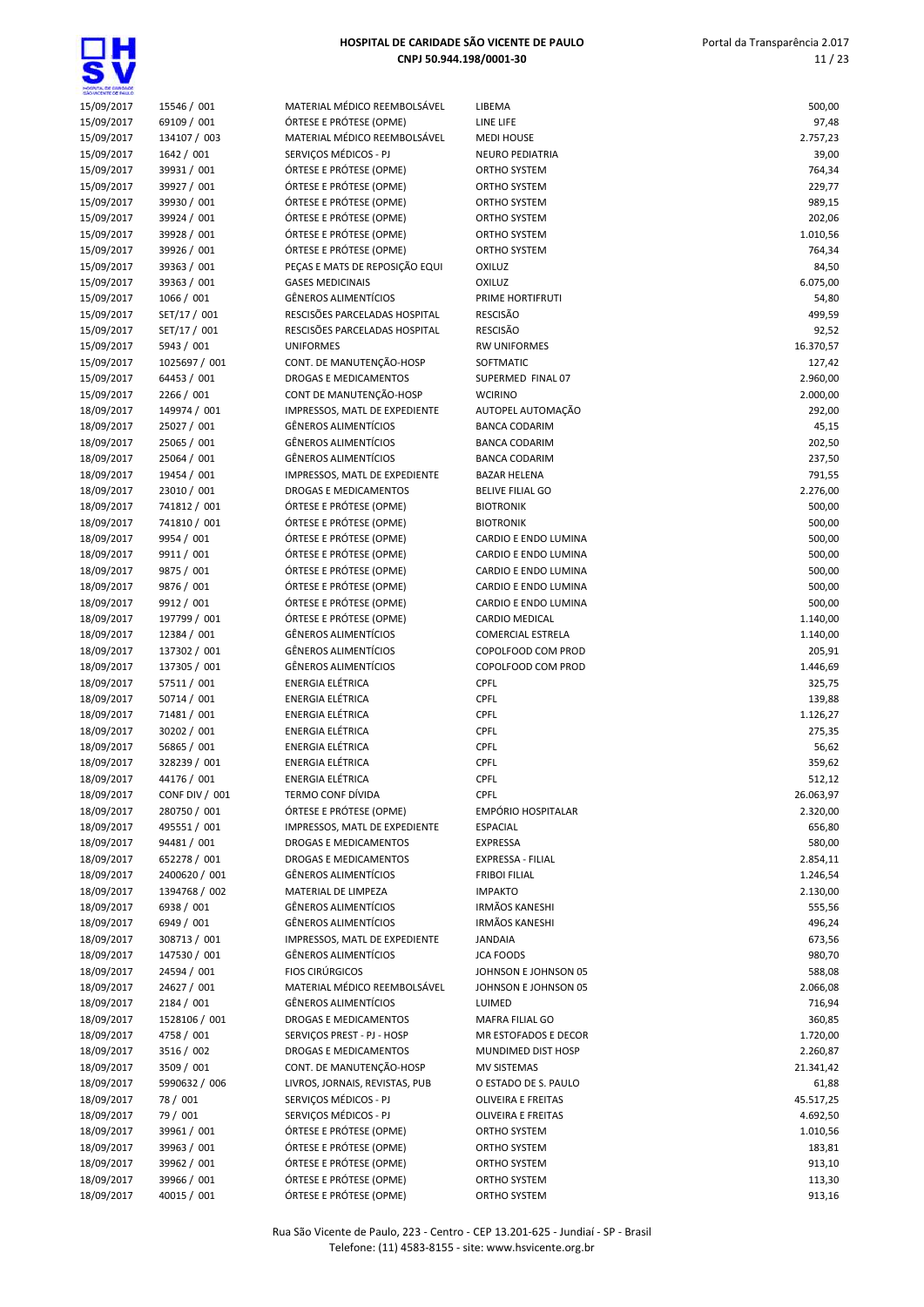| HOSPITAL DE CARDADE<br>SÃO VICENTE DE FAIX O |                                 |                                                             |                                            |                    |
|----------------------------------------------|---------------------------------|-------------------------------------------------------------|--------------------------------------------|--------------------|
| 18/09/2017                                   | 76161 / 001                     | <b>GÊNEROS ALIMENTÍCIOS</b>                                 | <b>OVOS PRETI</b>                          | 576,00             |
| 18/09/2017                                   | 291460 / 001                    | <b>GÊNEROS ALIMENTÍCIOS</b>                                 | POLIFRIGOR S.A.                            | 1.304,57           |
| 18/09/2017                                   | 1068 / 001                      | <b>GÊNEROS ALIMENTÍCIOS</b>                                 | PRIME HORTIFRUTI                           | 103,65             |
| 18/09/2017                                   | 1078 / 001                      | <b>GÊNEROS ALIMENTÍCIOS</b>                                 | PRIME HORTIFRUTI                           | 51,60              |
| 18/09/2017                                   | <b>PROCESSO</b>                 | <b>CONTINGÊNCIAS TRABALHISTAS</b>                           | <b>PROCESSO</b>                            | 1.100,00           |
| 18/09/2017<br>18/09/2017                     | <b>PROCESSO</b><br>198452 / 001 | CONTINGÊNCIAS TRABALHISTAS<br>IMPRESSOS, MATL DE EXPEDIENTE | <b>PROCESSO</b><br>PROCOMP                 | 1.094,53<br>406,30 |
| 18/09/2017                                   | 306505 / 001                    | MATL MANUT.PREDIAL, ELÉTR, HID                              | SCHIOPPA - RODÍZIOS                        | 1.673,28           |
| 18/09/2017                                   | 1825629 / 001                   | <b>GÊNEROS ALIMENTÍCIOS</b>                                 | SERRAMAR                                   | 773,93             |
| 18/09/2017                                   | 1827396 / 001                   | <b>GÊNEROS ALIMENTÍCIOS</b>                                 | SERRAMAR                                   | 580,45             |
| 18/09/2017                                   | 87762 / 001                     | <b>DROGAS E MEDICAMENTOS</b>                                | SOMA SP                                    | 2.360,00           |
| 18/09/2017                                   | 65984 / 001                     | <b>DROGAS E MEDICAMENTOS</b>                                | SOQUÍMICA LABORAT                          | 26.550,00          |
| 18/09/2017                                   | 202 / 001                       | MATERIAL MÉDICO REEMBOLSÁVEL                                | <b>UNIODONTO</b>                           | 316,00             |
| 18/09/2017                                   | 4945 / 001                      | MATERIAL MÉDICO REEMBOLSÁVEL                                | <b>UNIT</b>                                | 302,40             |
| 18/09/2017                                   | 4947 / 001                      | MATERIAL MÉDICO REEMBOLSÁVEL                                | <b>UNIT</b>                                | 302,40             |
| 18/09/2017<br>18/09/2017                     | 09/2017 / 001<br>09/2017 / 001  | <b>TELEFONE</b><br><b>TELEFONE</b>                          | <b>VIVO</b><br><b>VIVO</b>                 | 14,70<br>14,70     |
| 18/09/2017                                   | 09/2017 / 001                   | <b>TELEFONE</b>                                             | <b>VIVO</b>                                | 3.951,04           |
| 18/09/2017                                   | 09/2017 / 001                   | <b>TELEFONE</b>                                             | <b>VIVO</b>                                | 184,92             |
| 18/09/2017                                   | 09/2017 / 001                   | <b>TELEFONE</b>                                             | <b>VIVO</b>                                | 743,49             |
| 18/09/2017                                   | 09/2017 / 001                   | <b>TELEFONE</b>                                             | <b>VIVO</b>                                | 132,44             |
| 18/09/2017                                   | 20170914001272 / 001            | ADIANT VALE REF E AL                                        | <b>VR</b>                                  | 847,90             |
| 19/09/2017                                   | 742623 / 001                    | ÓRTESE E PRÓTESE (OPME)                                     | <b>BIOTRONIK</b>                           | 1.000,00           |
| 19/09/2017                                   | 48881 / 001                     | <b>VEÍCULOS</b>                                             | <b>BORORO</b>                              | 200,00             |
| 19/09/2017                                   | 4196 / 001                      | MATERIAL DE LIMPEZA                                         | <b>ELITE</b>                               | 5.329,31           |
| 19/09/2017                                   | 280961 / 001                    | ÓRTESE E PRÓTESE (OPME)                                     | <b>EMPÓRIO</b>                             | 252,00             |
| 19/09/2017<br>19/09/2017                     | 2453688 / 001<br>739917 / 002   | <b>GÊNEROS ALIMENTÍCIOS</b><br><b>DESPESAS FINANCEIRAS</b>  | <b>FESTPAN</b><br>FRESENIUS-MATRIZ         | 703,80<br>512,85   |
| 19/09/2017                                   | 740232 / 002                    | <b>DESPESAS FINANCEIRAS</b>                                 | FRESENIUS-MATRIZ                           | 629,55             |
| 19/09/2017                                   | 740232 / 002                    | <b>GÊNEROS ALIMENTÍCIOS</b>                                 | FRESENIUS-MATRIZ                           | 7.373,26           |
| 19/09/2017                                   | 739917 / 002                    | MATERIAL MÉDICO REEMBOLSÁVEL                                | FRESENIUS-MATRIZ                           | 6.110,00           |
| 19/09/2017                                   | 433798 / 001                    | MATL MANUT.PREDIAL, ELÉTR, HID                              | <b>FRIGELAR FILIAL</b>                     | 64,53              |
| 19/09/2017                                   | 433798 / 001                    | PEÇAS E MATS DE REPOSIÇÃO EQUI                              | <b>FRIGELAR FILIAL</b>                     | 1.796,44           |
| 19/09/2017                                   | 2772 / 001                      | SERVIÇOS PREST - PJ - HOSP                                  | GAMACAMP                                   | 150,00             |
| 19/09/2017                                   | 3110 / 001                      | ÓRTESE E PRÓTESE (OPME)                                     | INTERMEDICAL EQUIP.                        | 250,00             |
| 19/09/2017                                   | 3109 / 001                      | ÓRTESE E PRÓTESE (OPME)                                     | INTERMEDICAL EQUIP.                        | 500,00             |
| 19/09/2017                                   | 6951 / 001                      | <b>GÊNEROS ALIMENTÍCIOS</b>                                 | <b>IRMÃOS KANESHI</b>                      | 446,95             |
| 19/09/2017<br>19/09/2017                     | 39362 / 001<br>538512 / 001     | <b>GASES MEDICINAIS</b><br>MATERIAL DE LIMPEZA              | OXILUZ<br>PAPEL ITUPEVA                    | 575,00<br>3.635,50 |
| 19/09/2017                                   | CONF DIV / 001                  | PARCELAMENTO FORNECEDORES                                   | POLAR FIX                                  | 22.646,66          |
| 19/09/2017                                   | <b>PROCESSO</b>                 | CONTINGÊNCIAS TRABALHISTAS                                  | <b>PROCESSO</b>                            | 6.615,00           |
| 19/09/2017                                   | 5764 / 001                      | MATL MANUT.PREDIAL, ELÉTR, HID                              | SANTA FÉ COMERCIAL                         | 143,15             |
| 19/09/2017                                   | 65388 / 001                     | MEDICAMENTOS CONTROLADOS                                    | SUPERMED FINAL 07                          | 440,00             |
| 19/09/2017                                   | 65388 / 001                     | DROGAS E MEDICAMENTOS                                       | SUPERMED FINAL 07                          | 77,74              |
| 19/09/2017                                   | 46 / 001                        | IMPRESSOS, MATL DE EXPEDIENTE                               | <b>UNIGATES</b>                            | 156,00             |
| 19/09/2017                                   | 20170914001198 / 001            | ADIANT VALE REF E AL                                        | VR                                         | 300.098,10         |
| 19/09/2017                                   | 1688 / 001                      | SERVIÇOS PREST - PJ - HOSP                                  | WILLTEK                                    | 760,00             |
| 19/09/2017                                   | 1689 / 001                      | SERVIÇOS PREST - PJ - HOSP                                  | <b>WILLTEK</b>                             | 1.400,00           |
| 20/09/2017<br>20/09/2017                     | $D-04/12/001$                   | <b>IMPOSTO FEDERAL</b>                                      | <b>IRRF ALUGUÉL</b><br><b>IRRF ALUGUÉL</b> | 145,20             |
| 20/09/2017                                   | D-08/2017 / 001<br>$D-4/12/001$ | <b>IMPOSTO FEDERAL</b><br><b>IMPOSTO FEDERAL</b>            | <b>IRRF ALUGUÉL</b>                        | 752,74<br>956,77   |
| 20/09/2017                                   | $D-03/12/001$                   | <b>IMPOSTO FEDERAL</b>                                      | <b>IRRF ALUGUÉL</b>                        | 1.374,19           |
| 20/09/2017                                   | $D-07/12/001$                   | <b>IMPOSTO FEDERAL</b>                                      | IRRF ALUGUÉL                               | 21,12              |
| 20/09/2017                                   | $D-07/12/001$                   | <b>IMPOSTO FEDERAL</b>                                      | <b>IRRF ALUGUÉL</b>                        | 21,12              |
| 20/09/2017                                   | $D-04/12/001$                   | <b>IMPOSTO FEDERAL</b>                                      | <b>IRRF ALUGUÉL</b>                        | 145,20             |
| 20/09/2017                                   | 09/2017 / 001                   | LOCAÇÃO DE IMÓVEIS                                          | ALUGUÉL                                    | 2.456,26           |
| 20/09/2017                                   | 05/12 / 001                     | LOCAÇÃO DE IMÓVEIS                                          | ALUGUÉL                                    | 3.000,00           |
| 20/09/2017                                   | 448191 / 001                    | MATERIAL DE LIMPEZA                                         | AMADE                                      | 1.100,00           |
| 20/09/2017                                   | 448190 / 001                    | MATERIAL DE LIMPEZA                                         | AMADE                                      | 550,00             |
| 20/09/2017                                   | 149973 / 001                    | DESPESAS FINANCEIRAS                                        | AUTOPEL AUTOMAÇÃO                          | 105,20             |
| 20/09/2017<br>20/09/2017                     | 149973 / 001<br>469518 / 001    | IMPRESSOS, MATL DE EXPEDIENTE<br><b>OUTROS MATERIAIS</b>    | AUTOPEL AUTOMAÇÃO<br><b>BALASKA</b>        | 7.890,00<br>514,98 |
| 20/09/2017                                   | 25107 / 001                     | <b>GÊNEROS ALIMENTÍCIOS</b>                                 | <b>BANCA CODARIM</b>                       | 77,70              |
| 20/09/2017                                   | 83538 / 002                     | MATERIAL MÉDICO REEMBOLSÁVEL                                | <b>BIOMEDICAL EQUIP</b>                    | 4.561,30           |
| 20/09/2017                                   | 84665 / 001                     | MATERIAL MÉDICO REEMBOLSÁVEL                                | <b>BIOMEDICAL EQUIP</b>                    | 4.487,60           |
| 20/09/2017                                   | 62819 / 001                     | SERVIÇOS PREST - PJ - HOSP                                  | CASA DO CONSTRUTOR                         | 276,00             |
| 20/09/2017                                   | 18493 / 001                     | MATERIAL MÉDICO REEMBOLSÁVEL                                | CHOLMED                                    | 306,00             |
| 20/09/2017                                   | 84 / 001                        | LOCAÇÃO DE EQUIPAMENTOS                                     | <b>CICLO MED</b>                           | 3.631,00           |
| 20/09/2017                                   | 857331 / 001                    | MATERIAL MÉDICO REEMBOLSÁVEL                                | <b>CIRURGICA FERNANDES</b>                 | 518,50             |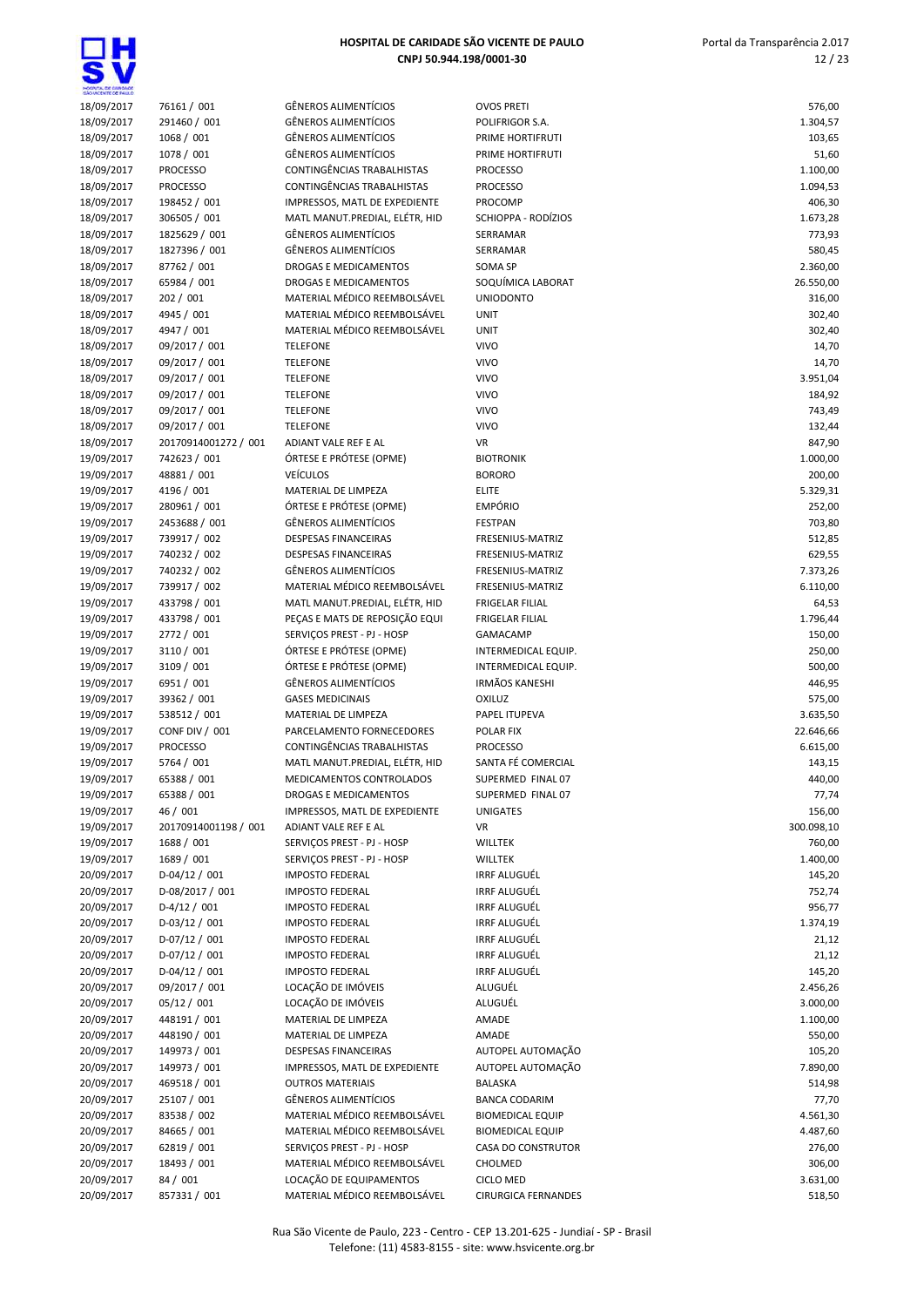| MODIFIEL DE DIFFONDE |                           |                                 |                                          |            |
|----------------------|---------------------------|---------------------------------|------------------------------------------|------------|
| 20/09/2017           | 8/2017 / 001              | <b>TELEFONE</b>                 | <b>CLARO</b>                             | 7.601,62   |
| 20/09/2017           | 1756777 / 001             | DROGAS E MEDICAMENTOS           | CRISTÁLIA                                | 1.350,00   |
| 20/09/2017           | 39159 / 001               | <b>DESPESAS FINANCEIRAS</b>     | <b>ELEVADORES ATLAS</b>                  | 0,01       |
| 20/09/2017           | 39159 / 001               | SERVIÇOS PREST - PJ - HOSP      | <b>ELEVADORES ATLAS</b>                  | 1.610,13   |
| 20/09/2017           | 279167 / 001              | ÓRTESE E PRÓTESE (OPME)         | <b>EMPORIO HOSPITALAR</b>                | 1.033,00   |
| 20/09/2017           | 6940 / 001                | MATERIAL MÉDICO REEMBOLSÁVEL    | <b>FARMÁCIA SOBAM</b>                    | 50,00      |
| 20/09/2017           | 132621 / 001              | MENSALIDADE ASSOCIATIVA         | <b>FEHOSP</b>                            | 1.336,18   |
| 20/09/2017           | DEZ/16 / 001              | <b>DESPESAS FINANCEIRAS</b>     | FGTS FOLHA DEZEMBRO/2016 - HOSPITAL      | 747,20     |
| 20/09/2017           | DEZ/16 / 001              | <b>FGTS HOSPITAL</b>            | FGTS FOLHA DEZEMBRO/2016 - HOSPITAL      | 4.914,66   |
| 20/09/2017           | NOV/16 / 001              | <b>DESPESAS FINANCEIRAS</b>     | FGTS FOLHA NOVEMBRO/2016 - HOSPITAL      | 507,74     |
| 20/09/2017           | NOV/16 / 001              | <b>FGTS HOSPITAL</b>            | FGTS FOLHA NOVEMBRO/2016 - HOSPITAL      | 3.188,53   |
| 20/09/2017           | 6240 / 001                | SERVICOS PREST - PJ - HOSP      | <b>GEIGER SCOPE</b>                      | 1.387,00   |
| 20/09/2017           | 377 / 001                 | LOCAÇÃO DE DIVERSOS             | <b>GERADORES JUNDIAI</b>                 | 2.500,00   |
| 20/09/2017           | 3839 / 001                | MATERIAL MÉDICO REEMBOLSÁVEL    | <b>HIRAI</b>                             | 1.722,00   |
| 20/09/2017           | 237806 / 001              | <b>GASES MEDICINAIS</b>         | IBG                                      | 83,05      |
| 20/09/2017           | 237805 / 001              | <b>GASES MEDICINAIS</b>         | IBG                                      | 249,14     |
| 20/09/2017           | 32724 / 001               | <b>GASES MEDICINAIS</b>         | <b>IBG CRYO FILIAL</b>                   | 930,90     |
| 20/09/2017           | D-690 / 001               | <b>IMPOSTO FEDERAL</b>          | INSS - P. JURÍDICA                       | 5.476,77   |
| 20/09/2017           | $D-691/001$               | <b>IMPOSTO FEDERAL</b>          | INSS - P. JURÍDICA                       | 2.739,57   |
| 20/09/2017           | $D-31/001$                | <b>IMPOSTO FEDERAL</b>          | INSS - P. JURÍDICA                       | 825,00     |
| 20/09/2017           | $D-32/001$                | <b>IMPOSTO FEDERAL</b>          | INSS - P. JURÍDICA                       | 825,00     |
| 20/09/2017           | D-5080 / 001              | <b>IMPOSTO FEDERAL</b>          | INSS - P. JURÍDICA                       | 2.200,00   |
| 20/09/2017           | $D-801/001$               | <b>IMPOSTO FEDERAL</b>          | INSS - P. JURÍDICA                       | 1.007,02   |
| 20/09/2017           | $D-30/001$                | <b>IMPOSTO FEDERAL</b>          | INSS - P. JURÍDICA                       | 844,80     |
| 20/09/2017           | $D-783 / 001$             | <b>IMPOSTO FEDERAL</b>          | INSS - P. JURÍDICA                       | 6.634,69   |
| 20/09/2017           | AGOSTO/17 / 001           | <b>INSS-CONTR REPASSAR-HOPS</b> | INSS FOLHA AGOSTO/2017 - HOSPITAL        | 460.741,81 |
| 20/09/2017           | AGOSTO/17 / 001           | INSS-CONTR REPASSAR-HOPS        | INSS FOLHA AGOSTO/2017 - RESIDENTES      | 15.986,16  |
| 20/09/2017           | AGOSTO/17 / 001           | INSS-CONTR REPASSAR-HOPS        | INSS FOLHA AGOSTO/2017 - RPA HOSPITAL    | 2.273,13   |
| 20/09/2017           | 3108 / 001                | ÓRTESE E PRÓTESE (OPME)         | <b>INTERMEDICAL EQUIP</b>                | 180,00     |
| 20/09/2017           | 2017 / 008                | <b>IMPOSTO MUNICIPAL</b>        | <b>IPTU 2017</b>                         | 157,75     |
| 20/09/2017           | 6959 / 001                | <b>GÊNEROS ALIMENTÍCIOS</b>     | <b>IRMÃOS KANESHI</b>                    | 257,52     |
| 20/09/2017           | $D-1148/001$              | <b>IMPOSTO FEDERAL</b>          | IRRF - P. JURÍDICA                       | 315,23     |
| 20/09/2017           | $D-10/001$                | <b>IMPOSTO FEDERAL</b>          | IRRF - P. JURÍDICA                       | 15,75      |
| 20/09/2017           | $D-62/001$                | <b>IMPOSTO FEDERAL</b>          | IRRF - P. JURÍDICA                       | 63,00      |
| 20/09/2017           | $D-59/001$                | <b>IMPOSTO FEDERAL</b>          | IRRF - P. JURÍDICA                       | 36,00      |
| 20/09/2017           | $D-62/001$                | <b>IMPOSTO FEDERAL</b>          | IRRF - P. JURÍDICA                       | 99,00      |
| 20/09/2017           | $D-11/001$                | <b>IMPOSTO FEDERAL</b>          | IRRF - P. JURÍDICA                       | 126,00     |
| 20/09/2017           | $D-97/001$                | <b>IMPOSTO FEDERAL</b>          | IRRF - P. JURÍDICA                       | 52,50      |
| 20/09/2017           | $D-26/001$                | <b>IMPOSTO FEDERAL</b>          | IRRF - P. JURÍDICA                       | 164,85     |
| 20/09/2017           | $D-14/001$                | <b>IMPOSTO FEDERAL</b>          | IRRF - P. JURÍDICA                       | 180,00     |
| 20/09/2017           | D-3509 / 001              | <b>IMPOSTO FEDERAL</b>          | IRRF - P. JURÍDICA                       | 341,10     |
| 20/09/2017           | D-2887 / 001              | <b>IMPOSTO FEDERAL</b>          | IRRF - P. JURÍDICA                       | 33,00      |
| 20/09/2017           | $D-80/001$                | <b>IMPOSTO FEDERAL</b>          | IRRF - P. JURÍDICA                       | 181,13     |
| 20/09/2017           | $D-111/001$               | <b>IMPOSTO FEDERAL</b>          | IRRF - P. JURÍDICA                       | 3.047,55   |
| 20/09/2017           | $D-10/001$                | <b>IMPOSTO FEDERAL</b>          | IRRF - P. JURÍDICA                       | 37,50      |
| 20/09/2017           | $D-2910/001$              | <b>IMPOSTO FEDERAL</b>          | IRRF - P. JURÍDICA                       | 16,50      |
| 20/09/2017           | $D-31/001$                | <b>IMPOSTO FEDERAL</b>          | IRRF - P. JURÍDICA                       | 206,25     |
| 20/09/2017           | $D-20/001$                | <b>IMPOSTO FEDERAL</b>          | IRRF - P. JURÍDICA                       | 99,00      |
| 20/09/2017           | $D-11/001$                | <b>IMPOSTO FEDERAL</b>          | IRRF - P. JURÍDICA                       | 63,00      |
| 20/09/2017           | D-170 / 001               | <b>IMPOSTO FEDERAL</b>          | IRRF - P. JURÍDICA                       | 19,50      |
| 20/09/2017           | $D-890/001$               | <b>IMPOSTO FEDERAL</b>          | IRRF - P. JURÍDICA                       | 40,50      |
| 20/09/2017           | $D-627/001$               | <b>IMPOSTO FEDERAL</b>          | IRRF - P. JURÍDICA                       | 249,68     |
| 20/09/2017           | $D-31/001$                | <b>IMPOSTO FEDERAL</b>          | IRRF - P. JURÍDICA                       | 66,00      |
| 20/09/2017           | $D-171/001$               | <b>IMPOSTO FEDERAL</b>          | IRRF - P. JURÍDICA                       | 97,50      |
| 20/09/2017           | $D-109/001$               | <b>IMPOSTO FEDERAL</b>          | IRRF - P. JURÍDICA                       | 117,00     |
| 20/09/2017           | $D-397/001$               | <b>IMPOSTO FEDERAL</b>          | IRRF - P. JURÍDICA                       | 28,12      |
|                      | $D-29/001$                | <b>IMPOSTO FEDERAL</b>          | IRRF - P. JURÍDICA                       | 37,50      |
| 20/09/2017           | $D-2006 / 001$            | <b>IMPOSTO FEDERAL</b>          | IRRF - P. JURÍDICA                       | 54,00      |
| 20/09/2017           |                           |                                 |                                          |            |
| 20/09/2017           | $D-116/001$<br>$D-30/001$ | <b>IMPOSTO FEDERAL</b>          | IRRF - P. JURÍDICA<br>IRRF - P. JURÍDICA | 135,00     |
| 20/09/2017           |                           | <b>IMPOSTO FEDERAL</b>          |                                          | 18,00      |
| 20/09/2017           | $D-51/001$                | <b>IMPOSTO FEDERAL</b>          | IRRF - P. JURÍDICA                       | 49,50      |
| 20/09/2017           | $D-168/001$               | <b>IMPOSTO FEDERAL</b>          | IRRF - P. JURÍDICA                       | 180,00     |
| 20/09/2017           | $D-19/001$                | <b>IMPOSTO FEDERAL</b>          | IRRF - P. JURÍDICA                       | 26,25      |
| 20/09/2017           | $D-81/001$                | <b>IMPOSTO FEDERAL</b>          | IRRF - P. JURÍDICA                       | 66,00      |
| 20/09/2017           | $D-690/001$               | <b>IMPOSTO FEDERAL</b>          | IRRF - P. JURÍDICA                       | 1.493,67   |
| 20/09/2017           | $D-224/001$               | <b>IMPOSTO FEDERAL</b>          | IRRF - P. JURÍDICA                       | 75,00      |
| 20/09/2017           | $D-8/001$                 | <b>IMPOSTO FEDERAL</b>          | IRRF - P. JURÍDICA                       | 63,00      |
| 20/09/2017           | $D-79/001$                | <b>IMPOSTO FEDERAL</b>          | IRRF - P. JURÍDICA                       | 18,75      |
| 20/09/2017           | $D-68/001$                | <b>IMPOSTO FEDERAL</b>          | IRRF - P. JURÍDICA                       | 222,00     |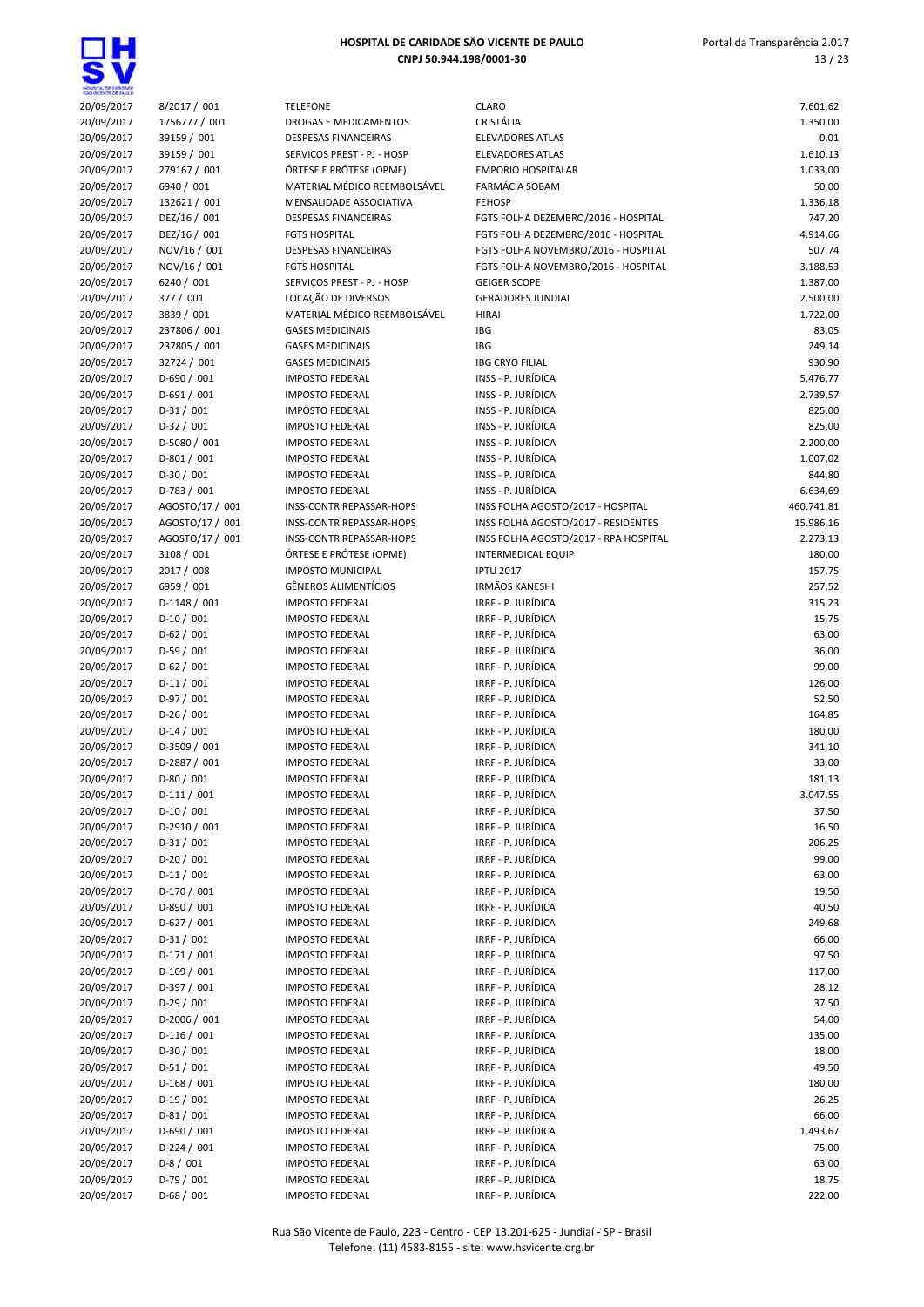|                    | HOSPITAL DE CARIDADE SÃO VICENTE DE PAULO |                        |                         | Portal da Transparência 2.0: |  |
|--------------------|-------------------------------------------|------------------------|-------------------------|------------------------------|--|
|                    |                                           |                        | CNPJ 50.944.198/0001-30 | 14/3                         |  |
|                    |                                           |                        |                         |                              |  |
| O VICENTE CE PAULO |                                           |                        |                         |                              |  |
| 20/09/2017         | $D-19/001$                                | <b>IMPOSTO FEDERAL</b> | IRRF - P. JURÍDICA      | 15,75                        |  |
| 20/09/2017         | $D-23/001$                                | <b>IMPOSTO FEDERAL</b> | IRRF - P. JURÍDICA      | 301,50                       |  |
| 20/09/2017         | $D-106/001$                               | <b>IMPOSTO FEDERAL</b> | IRRF - P. JURÍDICA      | 102,38                       |  |
| 20/09/2017         | $D-22 / 001$                              | <b>IMPOSTO FEDERAL</b> | IRRF - P. JURÍDICA      | 31,50                        |  |
| 20/09/2017         | $D-18/001$                                | <b>IMPOSTO FEDERAL</b> | IRRF - P. JURÍDICA      | 18,75                        |  |
| 20/09/2017         | $D-25/001$                                | <b>IMPOSTO FEDERAL</b> | IRRF - P. JURÍDICA      | 65,63                        |  |
| 20/09/2017         | D-2159 / 001                              | <b>IMPOSTO FEDERAL</b> | IRRF - P. JURÍDICA      | 15,00                        |  |
| 20/09/2017         | $D-1/001$                                 | <b>IMPOSTO FEDERAL</b> | IRRF - P. JURÍDICA      | 56,25                        |  |
| 20/09/2017         | $D-37/001$                                | <b>IMPOSTO FEDERAL</b> | IRRF - P. JURÍDICA      | 250,13                       |  |
| 20/09/2017         | $D-691/001$                               | <b>IMPOSTO FEDERAL</b> | IRRF - P. JURÍDICA      | 747,15                       |  |
| 20/09/2017         | $D-107/001$                               | <b>IMPOSTO FEDERAL</b> | IRRF - P. JURÍDICA      | 141,75                       |  |
| 20/09/2017         | $D-169/001$                               | <b>IMPOSTO FEDERAL</b> | IRRF - P. JURÍDICA      | 215,63                       |  |
| 20/09/2017         | $D-326/001$                               | <b>IMPOSTO FEDERAL</b> | IRRF - P. JURÍDICA      | 18,00                        |  |
| 20/09/2017         | $D-50/001$                                | <b>IMPOSTO FEDERAL</b> | IRRF - P. JURÍDICA      | 58,50                        |  |
| 20/09/2017         | $D - 78814 / 000$                         | <b>IMPOSTO FEDERAL</b> | IRRF - P. JURÍDICA      | 22,28                        |  |
| 20/09/2017         | $D-607/001$                               | <b>IMPOSTO FEDERAL</b> | IRRF - P. JURÍDICA      | 37,50                        |  |
| 20/09/2017         | $D-17/001$                                | <b>IMPOSTO FEDERAL</b> | IRRF - P. JURÍDICA      | 15,75                        |  |
| 20/09/2017         | $D-1161/001$                              | <b>IMPOSTO FEDERAL</b> | IRRF - P. JURÍDICA      | 54,00                        |  |
| 20/09/2017         | $D-5081/001$                              | <b>IMPOSTO FEDERAL</b> | IRRF - P. JURÍDICA      | 405,00                       |  |
| 20/09/2017         | $D-19/001$                                | <b>IMPOSTO FEDERAL</b> | IRRF - P. JURÍDICA      | 122,25                       |  |
| 20/09/2017         | $D-395/001$                               | <b>IMPOSTO FEDERAL</b> | IRRF - P. JURÍDICA      | 196,88                       |  |
| 20/09/2017         | D-2819 / 001                              | <b>IMPOSTO FEDERAL</b> | IRRF - P. JURÍDICA      | 89,55                        |  |
| 20/09/2017         | $D-694 / 001$                             | <b>IMPOSTO FEDERAL</b> | IRRF - P. JURÍDICA      | 98,25                        |  |
| 20/09/2017         | $D-79/001$                                | <b>IMPOSTO FEDERAL</b> | IRRF - P. JURÍDICA      | 65,63                        |  |
| 20/09/2017         | D-7344 / 001                              | <b>IMPOSTO FEDERAL</b> | IRRF - P. JURÍDICA      | 31,85                        |  |
| 20/09/2017         | $D-801/001$                               | <b>IMPOSTO FEDERAL</b> | IRRF - P. JURÍDICA      | 137,32                       |  |
| 20/09/2017         | $D-41/001$                                | <b>IMPOSTO FEDERAL</b> | IRRF - P. JURÍDICA      | 63,00                        |  |
| 20/09/2017         | $D-233 / 001$                             | <b>IMPOSTO FEDERAL</b> | IRRF - P. JURÍDICA      | 63,00                        |  |
| 20/09/2017         | D-201721251 / 001                         | <b>IMPOSTO FEDERAL</b> | IRRF - P. JURÍDICA      | 12,60                        |  |
| 20/09/2017         | $D-122 / 001$                             | <b>IMPOSTO FEDERAL</b> | IRRF - P. JURÍDICA      | 175,50                       |  |
| 20/09/2017         | $D-13/001$                                | <b>IMPOSTO FEDERAL</b> | IRRF - P. JURÍDICA      | 16,50                        |  |
| 20/09/2017         | $D-396/001$                               | <b>IMPOSTO FEDERAL</b> | IRRF - P. JURÍDICA      | 37,50                        |  |
| 20/09/2017         | D-922 / 001                               | <b>IMPOSTO FEDERAL</b> | IRRF - P. JURÍDICA      | 31,20                        |  |
| 20/09/2017         | $D-105/001$                               | <b>IMPOSTO FEDERAL</b> | IRRF - P. JURÍDICA      | 487,50                       |  |
| 20/09/2017         | $D-68/001$                                | <b>IMPOSTO FEDERAL</b> | IRRF - P. JURÍDICA      | 86,63                        |  |
| 20/09/2017         | $D-1253 / 001$                            | <b>IMPOSTO FEDERAL</b> | IRRF - P. JURÍDICA      | 250,08                       |  |
| 20/09/2017         | $D-146/001$                               | <b>IMPOSTO FEDERAL</b> | IRRF - P. JURÍDICA      | 74,25                        |  |
| 20/09/2017         | D-23136 / 001                             | <b>IMPOSTO FEDERAL</b> | IRRF - P. JURÍDICA      | 46,69                        |  |
| 20/09/2017         | $D-18/001$                                | <b>IMPOSTO FEDERAL</b> | IRRF - P. JURÍDICA      | 18,00                        |  |
| 20/09/2017         | $D-86/001$                                | <b>IMPOSTO FEDERAL</b> | IRRF - P. JURÍDICA      | 19,50                        |  |
| 20/09/2017         | $D-24/001$                                | <b>IMPOSTO FEDERAL</b> | IRRF - P. JURÍDICA      | 141,00                       |  |
| 20/09/2017         | $D-225/001$                               | <b>IMPOSTO FEDERAL</b> | IRRF - P. JURÍDICA      | 93,75                        |  |
| 20/09/2017         | $D-221/001$                               | <b>IMPOSTO FEDERAL</b> | IRRF - P. JURÍDICA      | 56,25                        |  |
| 20/09/2017         | $D-153 / 001$                             | <b>IMPOSTO FEDERAL</b> | IRRF - P. JURÍDICA      | 96,80                        |  |
| 20/09/2017         | $D-42 / 001$                              | <b>IMPOSTO FEDERAL</b> | IRRF - P. JURÍDICA      | 78,75                        |  |
| 20/09/2017         | $D-70/001$                                | <b>IMPOSTO FEDERAL</b> | IRRF - P. JURÍDICA      | 75,00                        |  |
| 20/09/2017         | $D-74/001$                                | <b>IMPOSTO FEDERAL</b> | IRRF - P. JURÍDICA      | 702,00                       |  |
| 20/09/2017         | $D-96/001$                                | <b>IMPOSTO FEDERAL</b> | IRRF - P. JURÍDICA      | 39,00                        |  |
| 20/09/2017         | $D-30/001$                                | <b>IMPOSTO FEDERAL</b> | IRRF - P. JURÍDICA      | 252,00                       |  |
| 20/09/2017         | $D-53 / 001$                              | <b>IMPOSTO FEDERAL</b> | IRRF - P. JURÍDICA      | 84,30                        |  |
| 20/09/2017         | $D-32 / 001$                              | <b>IMPOSTO FEDERAL</b> | IRRF - P. JURÍDICA      | 97,50                        |  |
| 20/09/2017         | $D-110/001$                               | <b>IMPOSTO FEDERAL</b> | IRRF - P. JURÍDICA      | 3.047,55                     |  |
| 20/09/2017         | D-1469 / 001                              | <b>IMPOSTO FEDERAL</b> | IRRF - P. JURÍDICA      | 150,00                       |  |
| 20/09/2017         | D-5080 / 001                              | <b>IMPOSTO FEDERAL</b> | IRRF - P. JURÍDICA      | 300,00                       |  |
| 20/09/2017         | $D-25/001$                                | <b>IMPOSTO FEDERAL</b> | IRRF - P. JURÍDICA      | 18,75                        |  |
| 20/09/2017         | $D-78/001$                                | <b>IMPOSTO FEDERAL</b> | IRRF - P. JURÍDICA      | 49,20                        |  |
| 20/09/2017         | $D-132 / 001$                             | <b>IMPOSTO FEDERAL</b> | IRRF - P. JURÍDICA      | 237,00                       |  |
| 20/09/2017         | $D-115/001$                               | <b>IMPOSTO FEDERAL</b> | IRRF - P. JURÍDICA      | 112,50                       |  |
| 20/09/2017         | $D - 6268 / 000$                          | <b>IMPOSTO FEDERAL</b> | IRRF - P. JURÍDICA      | 42,32                        |  |
| 20/09/2017         | $D-223/001$                               | <b>IMPOSTO FEDERAL</b> | IRRF - P. JURÍDICA      | 298,35                       |  |
| 20/09/2017         | $D-38/001$                                | <b>IMPOSTO FEDERAL</b> | IRRF - P. JURÍDICA      | 15,75                        |  |
| 20/09/2017         | $D-131/001$                               | <b>IMPOSTO FEDERAL</b> | IRRF - P. JURÍDICA      | 252,00                       |  |
| 20/09/2017         | $D-40/001$                                | <b>IMPOSTO FEDERAL</b> | IRRF - P. JURÍDICA      | 24,75                        |  |
| 20/09/2017         | $D-75/001$                                | <b>IMPOSTO FEDERAL</b> | IRRF - P. JURÍDICA      | 75,00                        |  |
| 20/09/2017         | $D-88/001$                                | <b>IMPOSTO FEDERAL</b> | IRRF - P. JURÍDICA      | 72,00                        |  |
| 20/09/2017         | $D-101/001$                               | <b>IMPOSTO FEDERAL</b> | IRRF - P. JURÍDICA      | 155,25                       |  |
| 20/09/2017         | $D-13/001$                                | <b>IMPOSTO FEDERAL</b> | IRRF - P. JURÍDICA      | 18,75                        |  |
| 20/09/2017         | D-6715 / 001                              | <b>IMPOSTO FEDERAL</b> | IRRF - P. JURÍDICA      | 1.057,35                     |  |
| 20/09/2017         | $D-48/001$                                | <b>IMPOSTO FEDERAL</b> | IRRF - P. JURÍDICA      | 27,75                        |  |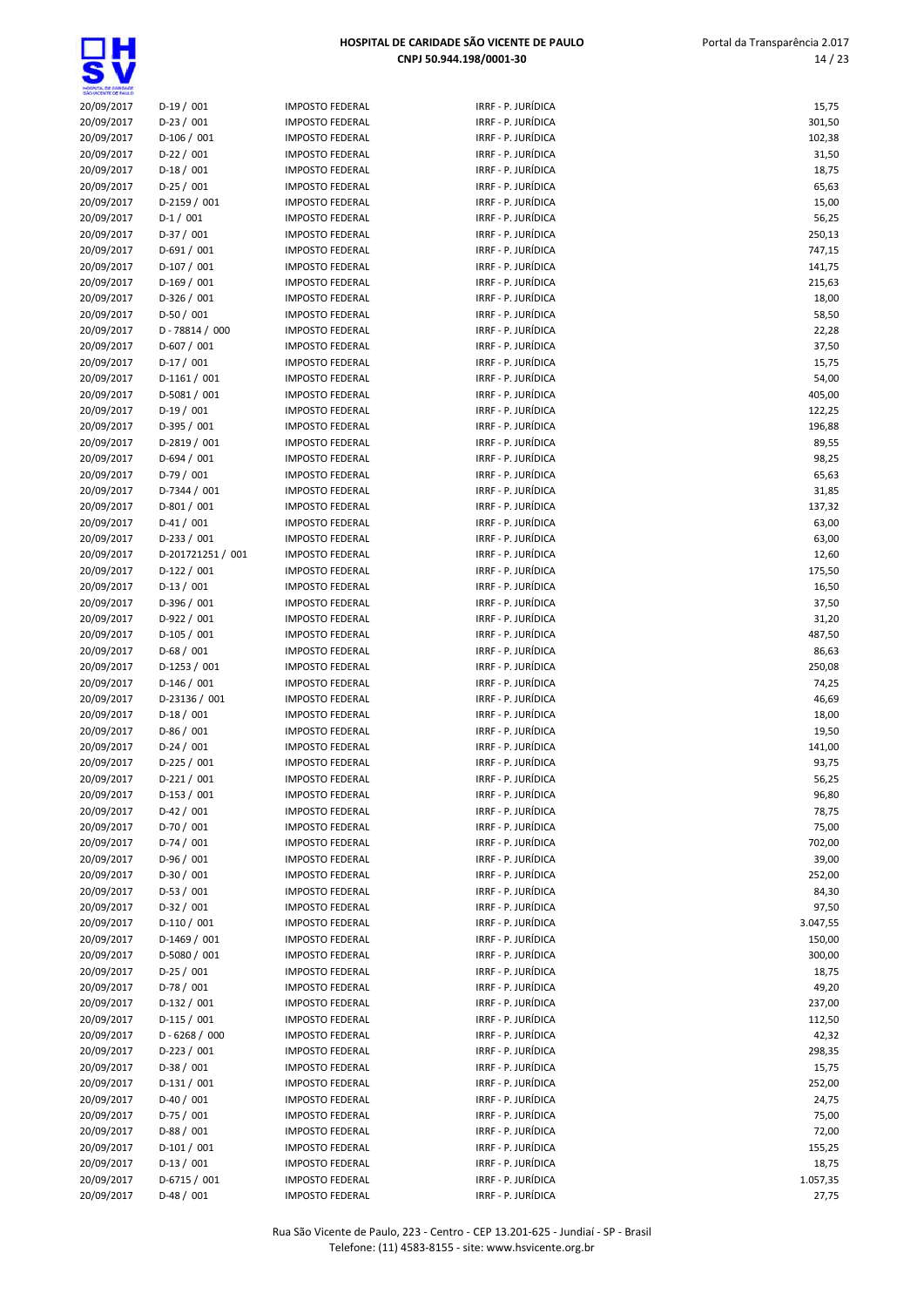| SHO WOENTE DE PAULO      |                                  |                                                         |                                              |                      |
|--------------------------|----------------------------------|---------------------------------------------------------|----------------------------------------------|----------------------|
| 20/09/2017               | $D-60/001$                       | <b>IMPOSTO FEDERAL</b>                                  | IRRF - P. JURÍDICA                           | 72,00                |
| 20/09/2017               | $D-108/001$                      | <b>IMPOSTO FEDERAL</b>                                  | IRRF - P. JURÍDICA                           | 26,25                |
| 20/09/2017               | $D-55/001$                       | <b>IMPOSTO FEDERAL</b>                                  | IRRF - P. JURÍDICA                           | 214,50               |
| 20/09/2017               | $D-398/001$                      | <b>IMPOSTO FEDERAL</b>                                  | IRRF - P. JURÍDICA                           | 72,00                |
| 20/09/2017               | $D-169/001$                      | <b>IMPOSTO FEDERAL</b>                                  | IRRF - P. JURÍDICA                           | 45,00                |
| 20/09/2017               | $D-26/001$                       | <b>IMPOSTO FEDERAL</b>                                  | IRRF - P. JURÍDICA                           | 255,75               |
| 20/09/2017               | $D-93/001$                       | <b>IMPOSTO FEDERAL</b>                                  | IRRF - P. JURÍDICA                           | 78,75                |
| 20/09/2017               | D-3544 / 001                     | <b>IMPOSTO FEDERAL</b>                                  | IRRF - P. JURÍDICA                           | 85,94                |
| 20/09/2017               | $D-69/001$                       | <b>IMPOSTO FEDERAL</b>                                  | IRRF - P. JURÍDICA                           | 18,75                |
| 20/09/2017               | $D-138/001$                      | <b>IMPOSTO FEDERAL</b>                                  | IRRF - P. JURÍDICA                           | 36,00                |
| 20/09/2017               | $D-36/001$                       | <b>IMPOSTO FEDERAL</b>                                  | IRRF - P. JURÍDICA                           | 94,50                |
| 20/09/2017               | $D-72/001$                       | <b>IMPOSTO FEDERAL</b>                                  | IRRF - P. JURÍDICA                           | 37,50                |
| 20/09/2017               | $D-693 / 001$                    | <b>IMPOSTO FEDERAL</b>                                  | IRRF - P. JURÍDICA                           | 170,40               |
| 20/09/2017               | $D-8/001$                        | <b>IMPOSTO FEDERAL</b>                                  | IRRF - P. JURÍDICA                           | 94,50                |
| 20/09/2017               | $D-71/001$                       | <b>IMPOSTO FEDERAL</b>                                  | IRRF - P. JURÍDICA                           | 18,00                |
| 20/09/2017               | $D-4/001$                        | <b>IMPOSTO FEDERAL</b>                                  | IRRF - P. JURÍDICA                           | 54,00                |
| 20/09/2017               | $D-98/001$                       | <b>IMPOSTO FEDERAL</b>                                  | IRRF - P. JURÍDICA                           | 291,38               |
| 20/09/2017               | $D-50/001$                       | <b>IMPOSTO FEDERAL</b>                                  | IRRF - P. JURÍDICA                           | 78,75                |
| 20/09/2017               | $D-606 / 001$                    | <b>IMPOSTO FEDERAL</b>                                  | IRRF - P. JURÍDICA                           | 181,50               |
| 20/09/2017               | $D-663 / 001$                    | <b>IMPOSTO FEDERAL</b>                                  | IRRF - P. JURÍDICA                           | 74,25                |
| 20/09/2017               | $D-54/001$                       | <b>IMPOSTO FEDERAL</b>                                  | IRRF - P. JURÍDICA                           | 37,50                |
| 20/09/2017               | $D-100/001$                      | <b>IMPOSTO FEDERAL</b>                                  | IRRF - P. JURÍDICA                           | 55,13                |
| 20/09/2017               | $D-78/001$                       | <b>IMPOSTO FEDERAL</b>                                  | IRRF - P. JURÍDICA                           | 108,00               |
| 20/09/2017               | $D-222 / 001$                    | <b>IMPOSTO FEDERAL</b>                                  | IRRF - P. JURÍDICA                           | 18,75                |
| 20/09/2017               | $D-123/001$                      | <b>IMPOSTO FEDERAL</b>                                  | IRRF - P. JURÍDICA                           | 75,00                |
| 20/09/2017               | $D-92/001$                       | <b>IMPOSTO FEDERAL</b>                                  | IRRF - P. JURÍDICA                           | 215,32               |
| 20/09/2017               | D-31818 / 001                    | <b>IMPOSTO FEDERAL</b>                                  | IRRF - P. JURÍDICA                           | 1.832,39             |
| 20/09/2017               | $D-233 / 001$                    | <b>IMPOSTO FEDERAL</b>                                  | IRRF - P. JURÍDICA                           | 28,13                |
| 20/09/2017               | $D-50/001$                       | <b>IMPOSTO FEDERAL</b>                                  | IRRF - P. JURÍDICA                           | 220,50               |
| 20/09/2017               | AGOSTO/17 / 001                  | IRRF A REPASSAR - HOSP                                  | IRRF FÉRIAS FOLHA AGOSTO/17 - HOSPITAL       | 1.836,99             |
| 20/09/2017               | AGOSTO/17 / 001                  | <b>IRRF A REPASSAR - HOSP</b>                           | IRRF FÉRIAS FOLHA AGOSTO/17 - HOSPITAL       | 2.978,88             |
| 20/09/2017               | AGOSTO/17 / 001                  | IRRF A REPASSAR - HOSP                                  | IRRF FÉRIAS FOLHA AGOSTO/17 - HOSPITAL       | 33.280,20            |
| 20/09/2017               | SET/17 / 001                     | IRRF A REPASSAR - HOSP                                  | IRRF FÉRIAS FOLHA SETEMBRO/17 - HOSPITAL     | 5.274,25             |
| 20/09/2017               | JULHO/17 / 001                   | IRRF A REPASSAR - HOSP                                  | IRRF FOLHA JULHO/2017 - HOSPITAL             | 521.228,78           |
| 20/09/2017               | JULHO/17 / 001                   | IRRF A REPASSAR - HOSP                                  | <b>IRRF RESCISÃO</b><br><b>IRRF RESCISÃO</b> | 159,68               |
| 20/09/2017               | JULHO/17 / 001                   | IRRF A REPASSAR - HOSP                                  |                                              | 78,81                |
| 20/09/2017               | JULHO/17 / 001                   | IRRF A REPASSAR - HOSP<br><b>IRRF A REPASSAR - HOSP</b> | <b>IRRF RESCISÃO</b>                         | 35,50                |
| 20/09/2017               | JULHO/17 / 001                   |                                                         | <b>IRRF RESCISÃO</b><br>IRRF RESCISÃO        | 911,81               |
| 20/09/2017               | JULHO/17 / 001                   | IRRF A REPASSAR - HOSP                                  | <b>IRRF RESCISÃO</b>                         | 463,49               |
| 20/09/2017<br>20/09/2017 | JULHO/17 / 001<br>JULHO/17 / 001 | <b>IRRF A REPASSAR - HOSP</b>                           | <b>IRRF RESCISÃO</b>                         | 141,32               |
| 20/09/2017               | JULHO/17 / 001                   | IRRF A REPASSAR - HOSP<br><b>IRRF A REPASSAR - HOSP</b> | IRRF RESCISÃO                                | 28,85                |
| 20/09/2017               | JULHO/17 / 001                   | IRRF A REPASSAR - HOSP                                  | <b>IRRF RESCISÃO</b>                         | 79,84<br>49,22       |
| 20/09/2017               | JULHO/17 / 001                   | IRRF A REPASSAR - HOSP                                  | <b>IRRF RESCISÃO</b>                         |                      |
| 20/09/2017               | JULHO/17 / 001                   | IRRF A REPASSAR - HOSP                                  | IRRF RESCISÃO                                | 1.240,16<br>2.416,66 |
| 20/09/2017               | JULHO/17 / 001                   | IRRF A REPASSAR - HOSP                                  | IRRF RESCISÃO                                | 312,45               |
| 20/09/2017               | JULHO/17 / 001                   | IRRF A REPASSAR - HOSP                                  | IRRF RESCISÃO                                | 16,01                |
| 20/09/2017               | 352 / 001                        | MATERIAL DE LIMPEZA                                     | NOVA JOMA                                    | 1.985,05             |
| 20/09/2017               | $D-87/001$                       | <b>IMPOSTO FEDERAL</b>                                  | PIS/COFINS/CSLL                              | 551,49               |
| 20/09/2017               | $D-40/001$                       | <b>IMPOSTO FEDERAL</b>                                  | PIS/COFINS/CSLL                              | 97,65                |
| 20/09/2017               | $D-691/001$                      | <b>IMPOSTO FEDERAL</b>                                  | PIS/COFINS/CSLL                              | 2.316,18             |
| 20/09/2017               | $D-679/001$                      | <b>IMPOSTO FEDERAL</b>                                  | PIS/COFINS/CSLL                              | 30,23                |
| 20/09/2017               | D-201721251 / 001                | <b>IMPOSTO FEDERAL</b>                                  | PIS/COFINS/CSLL                              | 39,06                |
| 20/09/2017               | $D-45/001$                       | <b>IMPOSTO FEDERAL</b>                                  | PIS/COFINS/CSLL                              | 188,32               |
| 20/09/2017               | $D-45/001$                       | <b>IMPOSTO FEDERAL</b>                                  | PIS/COFINS/CSLL                              | 174,38               |
| 20/09/2017               | $D-45/001$                       | <b>IMPOSTO FEDERAL</b>                                  | PIS/COFINS/CSLL                              | 204,60               |
| 20/09/2017               | D-76776 / 001                    | <b>IMPOSTO FEDERAL</b>                                  | PIS/COFINS/CSLL                              | 69,10                |
| 20/09/2017               | D-389 / 001                      | <b>IMPOSTO FEDERAL</b>                                  | PIS/COFINS/CSLL                              | 58,12                |
| 20/09/2017               | $D-1148/001$                     | <b>IMPOSTO FEDERAL</b>                                  | PIS/COFINS/CSLL                              | 977,20               |
| 20/09/2017               | D-76 / 001                       | <b>IMPOSTO FEDERAL</b>                                  | PIS/COFINS/CSLL                              | 153,45               |
| 20/09/2017               | $D-801/001$                      | <b>IMPOSTO FEDERAL</b>                                  | PIS/COFINS/CSLL                              | 425,70               |
| 20/09/2017               | $D-841/001$                      | <b>IMPOSTO FEDERAL</b>                                  | PIS/COFINS/CSLL                              | 48,36                |
| 20/09/2017               | $D-124/001$                      | <b>IMPOSTO FEDERAL</b>                                  | PIS/COFINS/CSLL                              | 541,73               |
| 20/09/2017               | D-163914 / 001                   | <b>IMPOSTO FEDERAL</b>                                  | PIS/COFINS/CSLL                              | 26,53                |
| 20/09/2017               | $D-45/001$                       | <b>IMPOSTO FEDERAL</b>                                  | PIS/COFINS/CSLL                              | 146,48               |
| 20/09/2017               | $D-6/001$                        | <b>IMPOSTO FEDERAL</b>                                  | PIS/COFINS/CSLL                              | 97,65                |
| 20/09/2017               | $D-100/001$                      | <b>IMPOSTO FEDERAL</b>                                  | PIS/COFINS/CSLL                              | 116,25               |
| 20/09/2017               | $D-19/001$                       | <b>IMPOSTO FEDERAL</b>                                  | PIS/COFINS/CSLL                              | 145,31               |
| 20/09/2017               | $D-76/001$                       | <b>IMPOSTO FEDERAL</b>                                  | PIS/COFINS/CSLL                              | 116,25               |
|                          |                                  |                                                         |                                              |                      |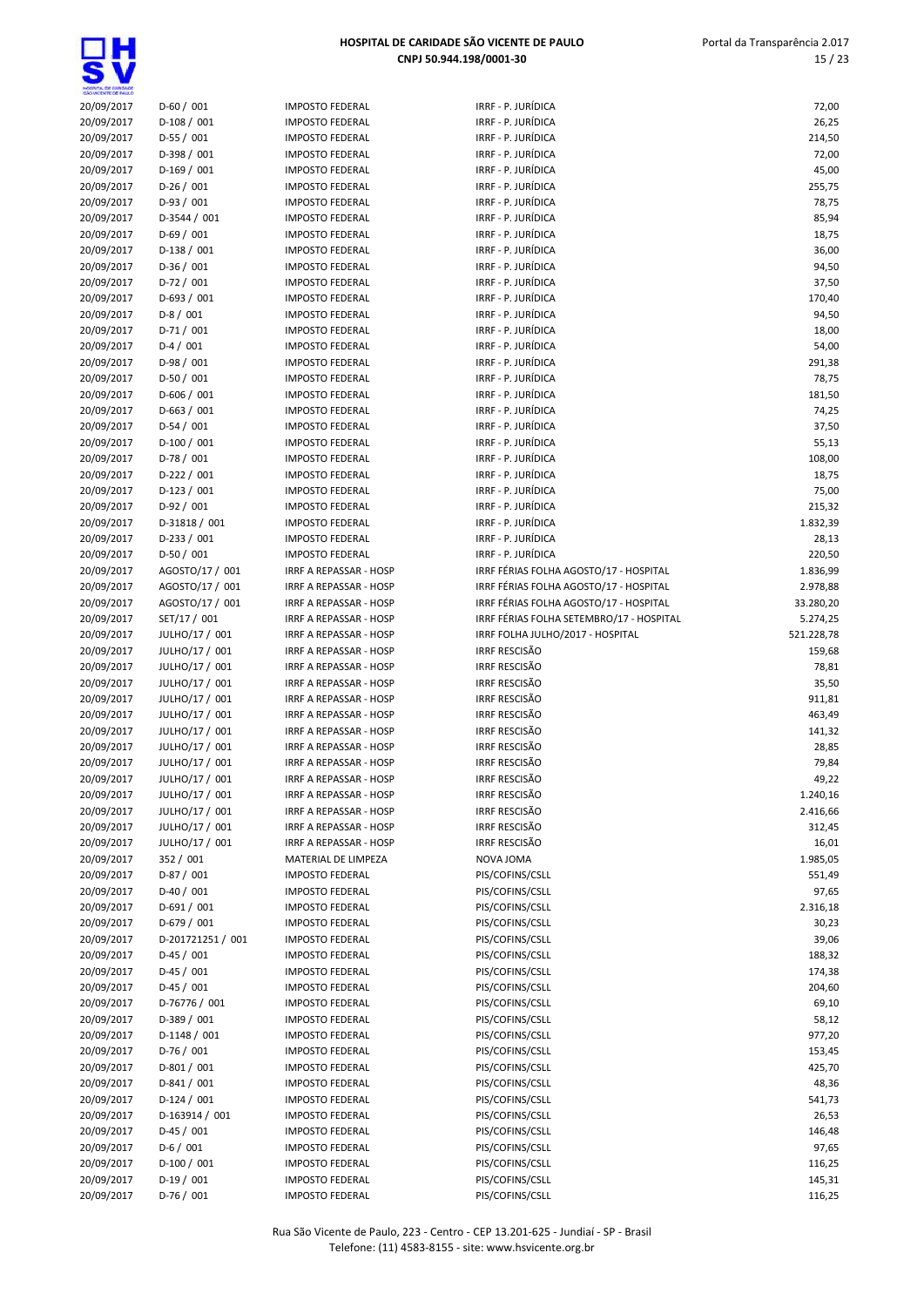**딯벇** 

| HOGIYTA, DE GANDADE<br>SÃO VICENTE DE FAIX O |                             |                                                  |                                    |                  |
|----------------------------------------------|-----------------------------|--------------------------------------------------|------------------------------------|------------------|
| 20/09/2017                                   | $D-94/001$                  | <b>IMPOSTO FEDERAL</b>                           | PIS/COFINS/CSLL                    | 58,13            |
| 20/09/2017                                   | $D-21/001$                  | <b>IMPOSTO FEDERAL</b>                           | PIS/COFINS/CSLL                    | 689,36           |
| 20/09/2017                                   | $D-393/001$                 | <b>IMPOSTO FEDERAL</b>                           | PIS/COFINS/CSLL                    | 336,60           |
| 20/09/2017                                   | $D-35/001$                  | <b>IMPOSTO FEDERAL</b>                           | PIS/COFINS/CSLL                    | 146,48           |
| 20/09/2017                                   | $D-139/001$                 | <b>IMPOSTO FEDERAL</b>                           | PIS/COFINS/CSLL                    | 271,00           |
| 20/09/2017                                   | D-1228974 / 001             | <b>IMPOSTO FEDERAL</b>                           | PIS/COFINS/CSLL                    | 10,98            |
| 20/09/2017                                   | $D-3116/001$                | <b>IMPOSTO FEDERAL</b>                           | PIS/COFINS/CSLL                    | 24,13            |
| 20/09/2017                                   | $D-93/001$                  | <b>IMPOSTO FEDERAL</b>                           | PIS/COFINS/CSLL                    | 412,69           |
| 20/09/2017                                   | $D-49/001$                  | <b>IMPOSTO FEDERAL</b>                           | PIS/COFINS/CSLL                    | 490,57           |
| 20/09/2017                                   | $D-18/001$                  | <b>IMPOSTO FEDERAL</b>                           | PIS/COFINS/CSLL                    | 55,80            |
| 20/09/2017                                   | $D-627/001$                 | <b>IMPOSTO FEDERAL</b>                           | PIS/COFINS/CSLL                    | 773,99           |
| 20/09/2017                                   | D-3429 / 001                | <b>IMPOSTO FEDERAL</b>                           | PIS/COFINS/CSLL                    | 1.057,41         |
| 20/09/2017                                   | $D-110/001$                 | <b>IMPOSTO FEDERAL</b>                           | PIS/COFINS/CSLL                    | 9.447,41         |
| 20/09/2017                                   | $D-227/001$                 | <b>IMPOSTO FEDERAL</b>                           | PIS/COFINS/CSLL                    | 97,65            |
| 20/09/2017<br>20/09/2017                     | $D-14/001$<br>$D-27/001$    | <b>IMPOSTO FEDERAL</b><br><b>IMPOSTO FEDERAL</b> | PIS/COFINS/CSLL<br>PIS/COFINS/CSLL | 558,00<br>153,45 |
| 20/09/2017                                   | $D-388/001$                 | <b>IMPOSTO FEDERAL</b>                           | PIS/COFINS/CSLL                    | 116,25           |
| 20/09/2017                                   | $D-22/001$                  | <b>IMPOSTO FEDERAL</b>                           | PIS/COFINS/CSLL                    | 558,00           |
| 20/09/2017                                   | $D-62/001$                  | <b>IMPOSTO FEDERAL</b>                           | PIS/COFINS/CSLL                    | 195,30           |
| 20/09/2017                                   | $D-68/001$                  | <b>IMPOSTO FEDERAL</b>                           | PIS/COFINS/CSLL                    | 290,63           |
| 20/09/2017                                   | D-6715 / 001                | <b>IMPOSTO FEDERAL</b>                           | PIS/COFINS/CSLL                    | 3.277,77         |
| 20/09/2017                                   | $D-11/001$                  | <b>IMPOSTO FEDERAL</b>                           | PIS/COFINS/CSLL                    | 219,71           |
| 20/09/2017                                   | D-5081 / 001                | <b>IMPOSTO FEDERAL</b>                           | PIS/COFINS/CSLL                    | 1.255,50         |
| 20/09/2017                                   | D-840 / 001                 | <b>IMPOSTO FEDERAL</b>                           | PIS/COFINS/CSLL                    | 145,08           |
| 20/09/2017                                   | $D-10/001$                  | <b>IMPOSTO FEDERAL</b>                           | PIS/COFINS/CSLL                    | 116,25           |
| 20/09/2017                                   | $D-50/001$                  | <b>IMPOSTO FEDERAL</b>                           | PIS/COFINS/CSLL                    | 261,33           |
| 20/09/2017                                   | $D-6199/001$                | <b>IMPOSTO FEDERAL</b>                           | PIS/COFINS/CSLL                    | 131,19           |
| 20/09/2017                                   | $D-213/001$                 | <b>IMPOSTO FEDERAL</b>                           | PIS/COFINS/CSLL                    | 29,06            |
| 20/09/2017                                   | $D-19/001$                  | <b>IMPOSTO FEDERAL</b>                           | PIS/COFINS/CSLL                    | 97,65            |
| 20/09/2017                                   | $D-74/001$                  | <b>IMPOSTO FEDERAL</b>                           | PIS/COFINS/CSLL                    | 2.176,20         |
| 20/09/2017                                   | D-39251 / 001               | <b>IMPOSTO FEDERAL</b>                           | PIS/COFINS/CSLL                    | 18,83            |
| 20/09/2017                                   | $D-33 / 001$                | <b>IMPOSTO FEDERAL</b>                           | PIS/COFINS/CSLL                    | 48,83            |
| 20/09/2017                                   | $D-1144 / 001$              | <b>IMPOSTO FEDERAL</b>                           | PIS/COFINS/CSLL                    | 167,40           |
| 20/09/2017                                   | $D-652 / 001$               | <b>IMPOSTO FEDERAL</b>                           | PIS/COFINS/CSLL                    | 520,80           |
| 20/09/2017                                   | $D-11/001$                  | <b>IMPOSTO FEDERAL</b>                           | PIS/COFINS/CSLL                    | 48,83            |
| 20/09/2017                                   | $D-667/001$                 | <b>IMPOSTO FEDERAL</b>                           | PIS/COFINS/CSLL                    | 584,04           |
| 20/09/2017                                   | $D-49/001$                  | <b>IMPOSTO FEDERAL</b>                           | PIS/COFINS/CSLL                    | 781,20           |
| 20/09/2017                                   | D-39561 / 001               | <b>IMPOSTO FEDERAL</b>                           | PIS/COFINS/CSLL                    | 37,20            |
| 20/09/2017                                   | $D-9/001$                   | <b>IMPOSTO FEDERAL</b>                           | PIS/COFINS/CSLL                    | 81,38            |
| 20/09/2017                                   | $D-1448/001$                | <b>IMPOSTO FEDERAL</b>                           | PIS/COFINS/CSLL                    | 523,12           |
| 20/09/2017                                   | $D-92/001$                  | <b>IMPOSTO FEDERAL</b>                           | PIS/COFINS/CSLL                    | 239,48           |
| 20/09/2017                                   | $D-219/001$                 | <b>IMPOSTO FEDERAL</b>                           | PIS/COFINS/CSLL                    | 803,75           |
| 20/09/2017                                   | $D-144/001$                 | <b>IMPOSTO FEDERAL</b>                           | PIS/COFINS/CSLL                    | 204,60           |
| 20/09/2017                                   | $D-22 / 001$                | <b>IMPOSTO FEDERAL</b>                           | PIS/COFINS/CSLL                    | 174,38           |
| 20/09/2017                                   | $D-143 / 001$               | <b>IMPOSTO FEDERAL</b>                           | PIS/COFINS/CSLL                    | 261,56           |
| 20/09/2017                                   | $D-76/001$                  | <b>IMPOSTO FEDERAL</b>                           | PIS/COFINS/CSLL                    | 111,60           |
| 20/09/2017                                   | $D-22 / 001$                | <b>IMPOSTO FEDERAL</b>                           | PIS/COFINS/CSLL                    | 58,13            |
| 20/09/2017                                   | $D-93/001$                  | <b>IMPOSTO FEDERAL</b>                           | PIS/COFINS/CSLL                    | 192,98           |
| 20/09/2017                                   | $D-111/001$                 | <b>IMPOSTO FEDERAL</b>                           | PIS/COFINS/CSLL                    | 9.447,41         |
| 20/09/2017                                   | $D-28/001$                  | <b>IMPOSTO FEDERAL</b>                           | PIS/COFINS/CSLL                    | 948,60           |
| 20/09/2017                                   | $D-109/001$                 | <b>IMPOSTO FEDERAL</b>                           | PIS/COFINS/CSLL                    | 362,70           |
| 20/09/2017                                   | $D-591/001$                 | <b>IMPOSTO FEDERAL</b>                           | PIS/COFINS/CSLL                    | 818,40           |
| 20/09/2017                                   | D-39083 / 001               | <b>IMPOSTO FEDERAL</b>                           | PIS/COFINS/CSLL                    | 78,52            |
| 20/09/2017                                   | $D-2123 / 001$              | <b>IMPOSTO FEDERAL</b>                           | PIS/COFINS/CSLL                    | 23,25            |
| 20/09/2017                                   | $D-37/001$                  | <b>IMPOSTO FEDERAL</b>                           | PIS/COFINS/CSLL                    | 195,30           |
| 20/09/2017                                   | D-5063 / 001                | <b>IMPOSTO FEDERAL</b>                           | PIS/COFINS/CSLL                    | 145,54           |
| 20/09/2017                                   | $D-8/001$                   | <b>IMPOSTO FEDERAL</b>                           | PIS/COFINS/CSLL                    | 195,30           |
| 20/09/2017<br>20/09/2017                     | $D-222 / 001$<br>$D-21/001$ | <b>IMPOSTO FEDERAL</b><br><b>IMPOSTO FEDERAL</b> | PIS/COFINS/CSLL<br>PIS/COFINS/CSLL | 145,31<br>139,50 |
| 20/09/2017                                   | $D-18/001$                  | <b>IMPOSTO FEDERAL</b>                           | PIS/COFINS/CSLL                    | 235,99           |
| 20/09/2017                                   | $D-112/001$                 | <b>IMPOSTO FEDERAL</b>                           | PIS/COFINS/CSLL                    | 534,75           |
| 20/09/2017                                   | $D-7/001$                   | <b>IMPOSTO FEDERAL</b>                           | PIS/COFINS/CSLL                    | 90,68            |
| 20/09/2017                                   | $D-88/001$                  | <b>IMPOSTO FEDERAL</b>                           | PIS/COFINS/CSLL                    | 223,20           |
| 20/09/2017                                   | $D-167/001$                 | <b>IMPOSTO FEDERAL</b>                           | PIS/COFINS/CSLL                    | 30,23            |
| 20/09/2017                                   | $D-5/001$                   | <b>IMPOSTO FEDERAL</b>                           | PIS/COFINS/CSLL                    | 230,18           |
| 20/09/2017                                   | D-4879 / 001                | <b>IMPOSTO FEDERAL</b>                           | PIS/COFINS/CSLL                    | 77,64            |
| 20/09/2017                                   | $D-96/001$                  | <b>IMPOSTO FEDERAL</b>                           | PIS/COFINS/CSLL                    | 299,93           |
| 20/09/2017                                   | $D-138/001$                 | <b>IMPOSTO FEDERAL</b>                           | PIS/COFINS/CSLL                    | 111,60           |
| 20/09/2017                                   | $D-215/001$                 | <b>IMPOSTO FEDERAL</b>                           | PIS/COFINS/CSLL                    | 58,13            |
|                                              |                             |                                                  |                                    |                  |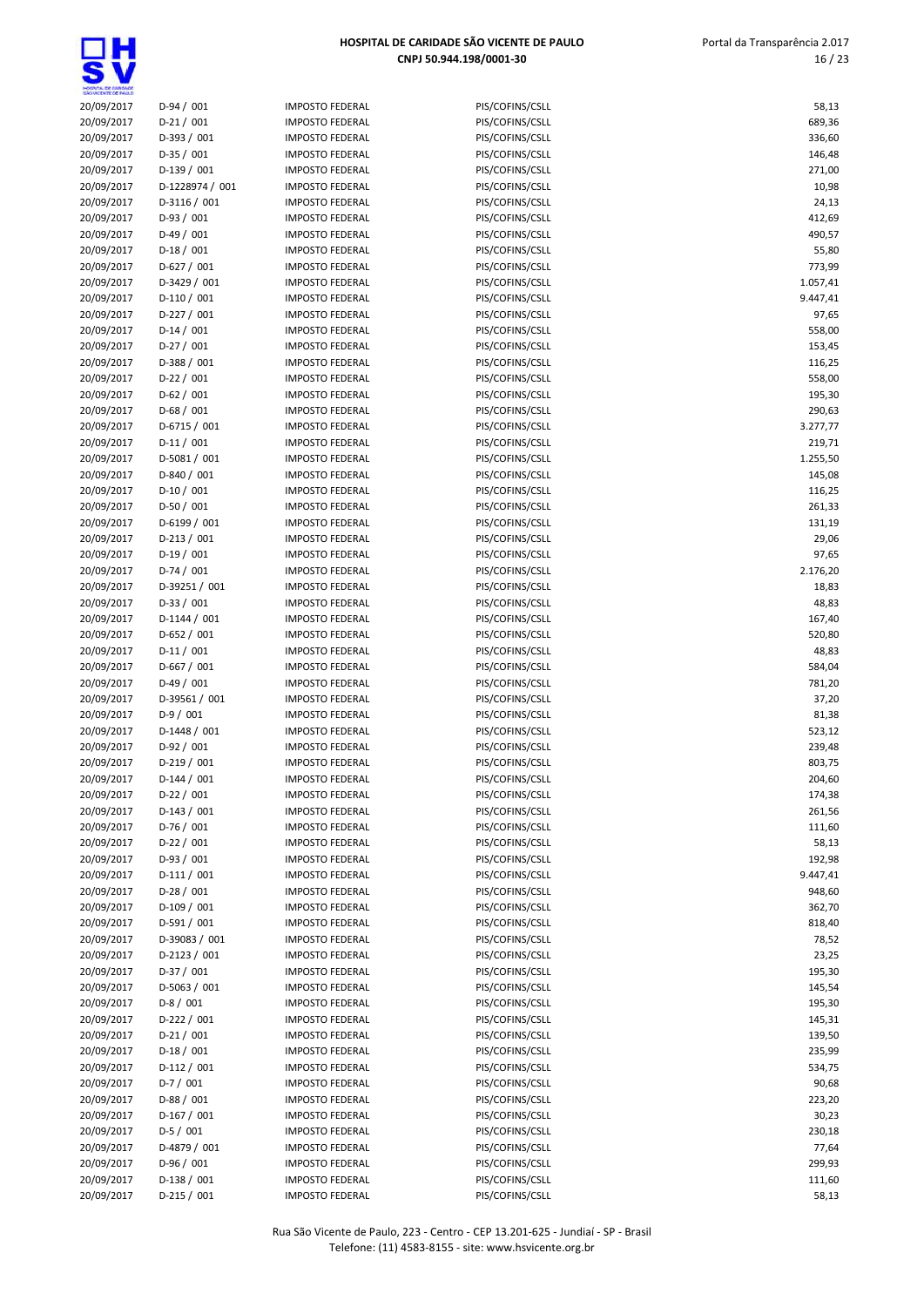$\overline{\mathbf{s}}$ 

| SÃO VICENTE DE PAIX.O |                   |                                |                 |          |
|-----------------------|-------------------|--------------------------------|-----------------|----------|
| 20/09/2017            | $D-32 / 001$      | <b>IMPOSTO FEDERAL</b>         | PIS/COFINS/CSLL | 24,41    |
| 20/09/2017            | $D-28/001$        | <b>IMPOSTO FEDERAL</b>         | PIS/COFINS/CSLL | 58,13    |
| 20/09/2017            | $D-221/001$       | <b>IMPOSTO FEDERAL</b>         | PIS/COFINS/CSLL | 145,31   |
| 20/09/2017            | $D-680 / 001$     | <b>IMPOSTO FEDERAL</b>         | PIS/COFINS/CSLL | 248,78   |
| 20/09/2017            | $D-120/001$       | <b>IMPOSTO FEDERAL</b>         | PIS/COFINS/CSLL | 174,38   |
| 20/09/2017            | $D-34/001$        | <b>IMPOSTO FEDERAL</b>         | PIS/COFINS/CSLL | 884,66   |
| 20/09/2017            | $D-54/001$        | <b>IMPOSTO FEDERAL</b>         | PIS/COFINS/CSLL | 818,40   |
| 20/09/2017            | $D-91/001$        | <b>IMPOSTO FEDERAL</b>         | PIS/COFINS/CSLL | 512,66   |
| 20/09/2017            | D-31818 / 001     | <b>IMPOSTO FEDERAL</b>         | PIS/COFINS/CSLL | 5.680,42 |
| 20/09/2017            | $D-67/001$        | <b>IMPOSTO FEDERAL</b>         | PIS/COFINS/CSLL | 29,06    |
| 20/09/2017            | $D-228/001$       | <b>IMPOSTO FEDERAL</b>         | PIS/COFINS/CSLL | 145,31   |
| 20/09/2017            | $D-94/001$        | <b>IMPOSTO FEDERAL</b>         | PIS/COFINS/CSLL | 97,65    |
| 20/09/2017            | $D-125/001$       | <b>IMPOSTO FEDERAL</b>         | PIS/COFINS/CSLL | 232,50   |
| 20/09/2017            | $D-64/001$        | <b>IMPOSTO FEDERAL</b>         | PIS/COFINS/CSLL | 48,83    |
| 20/09/2017            | $D-690 / 001$     | <b>IMPOSTO FEDERAL</b>         | PIS/COFINS/CSLL | 4.630,36 |
| 20/09/2017            | $D-48/001$        | <b>IMPOSTO FEDERAL</b>         | PIS/COFINS/CSLL | 439,42   |
| 20/09/2017            | $D-11/001$        | <b>IMPOSTO FEDERAL</b>         | PIS/COFINS/CSLL | 139,50   |
| 20/09/2017            | $D-133 / 001$     | <b>IMPOSTO FEDERAL</b>         | PIS/COFINS/CSLL | 29,06    |
| 20/09/2017            | $D-71/001$        | <b>IMPOSTO FEDERAL</b>         | PIS/COFINS/CSLL | 208,32   |
| 20/09/2017            | $D-30/001$        | <b>IMPOSTO FEDERAL</b>         | PIS/COFINS/CSLL | 358,05   |
| 20/09/2017            | $D-162 / 001$     | <b>IMPOSTO FEDERAL</b>         | PIS/COFINS/CSLL | 448,73   |
| 20/09/2017            | $D-218/001$       | <b>IMPOSTO FEDERAL</b>         | PIS/COFINS/CSLL | 232,50   |
| 20/09/2017            | D-2780 / 001      | <b>IMPOSTO FEDERAL</b>         | PIS/COFINS/CSLL | 277,61   |
| 20/09/2017            | $D-40/001$        | <b>IMPOSTO FEDERAL</b>         | PIS/COFINS/CSLL | 116,25   |
| 20/09/2017            | D-7344 / 001      | <b>IMPOSTO FEDERAL</b>         | PIS/COFINS/CSLL | 98,75    |
| 20/09/2017            | D-2887 / 001      | <b>IMPOSTO FEDERAL</b>         | PIS/COFINS/CSLL | 102,30   |
| 20/09/2017            | D-592 / 001       | <b>IMPOSTO FEDERAL</b>         | PIS/COFINS/CSLL | 116,25   |
| 20/09/2017            | $D-32 / 001$      | <b>IMPOSTO FEDERAL</b>         | PIS/COFINS/CSLL | 48,83    |
| 20/09/2017            | $D-37/001$        | <b>IMPOSTO FEDERAL</b>         | PIS/COFINS/CSLL | 24,41    |
| 20/09/2017            | D-387 / 001       | <b>IMPOSTO FEDERAL</b>         | PIS/COFINS/CSLL | 610,31   |
| 20/09/2017            | $D-36/001$        | <b>IMPOSTO FEDERAL</b>         | PIS/COFINS/CSLL | 51,15    |
| 20/09/2017            | $D-22 / 001$      | <b>IMPOSTO FEDERAL</b>         | PIS/COFINS/CSLL | 174,38   |
| 20/09/2017            | $D-30/001$        | <b>IMPOSTO FEDERAL</b>         | PIS/COFINS/CSLL | 55,80    |
| 20/09/2017            | $D-10/001$        | <b>IMPOSTO FEDERAL</b>         | PIS/COFINS/CSLL | 537,08   |
| 20/09/2017            | $D-326/001$       | <b>IMPOSTO FEDERAL</b>         | PIS/COFINS/CSLL | 55,80    |
| 20/09/2017            | $D-116/001$       | <b>IMPOSTO FEDERAL</b>         | PIS/COFINS/CSLL | 418,50   |
| 20/09/2017            | $D-104/001$       | <b>IMPOSTO FEDERAL</b>         | PIS/COFINS/CSLL | 707,96   |
| 20/09/2017            | $D-59/001$        | <b>IMPOSTO FEDERAL</b>         | PIS/COFINS/CSLL | 111,60   |
| 20/09/2017            | $D-65/001$        | <b>IMPOSTO FEDERAL</b>         | PIS/COFINS/CSLL | 55,80    |
| 20/09/2017            | $D-22 / 001$      | <b>IMPOSTO FEDERAL</b>         | PIS/COFINS/CSLL | 525,45   |
| 20/09/2017            | D-4877 / 001      | <b>IMPOSTO FEDERAL</b>         | PIS/COFINS/CSLL | 1.066,84 |
| 20/09/2017            | D-36655 / 001     | <b>IMPOSTO FEDERAL</b>         | PIS/COFINS/CSLL | 316,61   |
| 20/09/2017            | $D-66/001$        | <b>IMPOSTO FEDERAL</b>         | PIS/COFINS/CSLL | 799,80   |
| 20/09/2017            | $D-83 / 001$      | <b>IMPOSTO FEDERAL</b>         | PIS/COFINS/CSLL | 25,58    |
| 20/09/2017            | $D-84/001$        | <b>IMPOSTO FEDERAL</b>         | PIS/COFINS/CSLL | 90,68    |
| 20/09/2017            | $D-105/001$       | <b>IMPOSTO FEDERAL</b>         | PIS/COFINS/CSLL | 1.511,25 |
| 20/09/2017            | $D-20/001$        | <b>IMPOSTO FEDERAL</b>         | PIS/COFINS/CSLL | 306,90   |
| 20/09/2017            | D-104807 / 001    | <b>IMPOSTO FEDERAL</b>         | PIS/COFINS/CSLL | 40,17    |
| 20/09/2017            | $D-31/001$        | <b>IMPOSTO FEDERAL</b>         | PIS/COFINS/CSLL | 362,70   |
| 20/09/2017            | $D-163 / 001$     | <b>IMPOSTO FEDERAL</b>         | PIS/COFINS/CSLL | 139,50   |
| 20/09/2017            | $D-78/001$        | <b>IMPOSTO FEDERAL</b>         | PIS/COFINS/CSLL | 512,66   |
| 20/09/2017            | $D-1253 / 001$    | <b>IMPOSTO FEDERAL</b>         | PIS/COFINS/CSLL | 775,24   |
| 20/09/2017            | $D-59/001$        | <b>IMPOSTO FEDERAL</b>         | PIS/COFINS/CSLL | 179,02   |
| 20/09/2017            | D-2992 / 001      | <b>IMPOSTO FEDERAL</b>         | PIS/COFINS/CSLL | 24,13    |
| 20/09/2017            | $D-17/001$        | <b>IMPOSTO FEDERAL</b>         | PIS/COFINS/CSLL | 97,65    |
| 20/09/2017            | $D-166/001$       | <b>IMPOSTO FEDERAL</b>         | PIS/COFINS/CSLL | 181,35   |
| 20/09/2017            | $D-60/001$        | <b>IMPOSTO FEDERAL</b>         | PIS/COFINS/CSLL | 223,20   |
| 20/09/2017            | $D-98/001$        | <b>IMPOSTO FEDERAL</b>         | PIS/COFINS/CSLL | 170,89   |
| 20/09/2017            | D-5080 / 001      | <b>IMPOSTO FEDERAL</b>         | PIS/COFINS/CSLL | 930,00   |
| 20/09/2017            | D-890 / 001       | <b>IMPOSTO FEDERAL</b>         | PIS/COFINS/CSLL | 125,55   |
| 20/09/2017            | $D-67/001$        | <b>IMPOSTO FEDERAL</b>         | PIS/COFINS/CSLL | 97,65    |
| 20/09/2017            | $D-75/001$        | <b>IMPOSTO FEDERAL</b>         | PIS/COFINS/CSLL | 232,50   |
| 20/09/2017            | $D-4/001$         | <b>IMPOSTO FEDERAL</b>         | PIS/COFINS/CSLL | 167,40   |
| 20/09/2017            | $D - 32114 / 000$ | <b>IMPOSTO FEDERAL</b>         | PIS/COFINS/CSLL | 302,25   |
| 20/09/2017            | 292437 / 001      | <b>GÊNEROS ALIMENTÍCIOS</b>    | POLIFRIGOR S.A. | 2.174,34 |
| 20/09/2017            | <b>PROCESSO</b>   | CONTINGÊNCIAS TRABALHISTAS     | <b>PROCESSO</b> | 2.193,46 |
| 20/09/2017            | <b>PROCESSO</b>   | CONTINGÊNCIAS CÍVEL            | <b>PROCESSO</b> | 8.433,00 |
| 20/09/2017            | 7152 / 001        | MATL MANUT.PREDIAL, ELÉTR, HID | REFRIJUND       | 66,00    |
| 20/09/2017            | 7152 / 001        | PEÇAS E MATS DE REPOSIÇÃO EQUI | REFRIJUND       | 175,00   |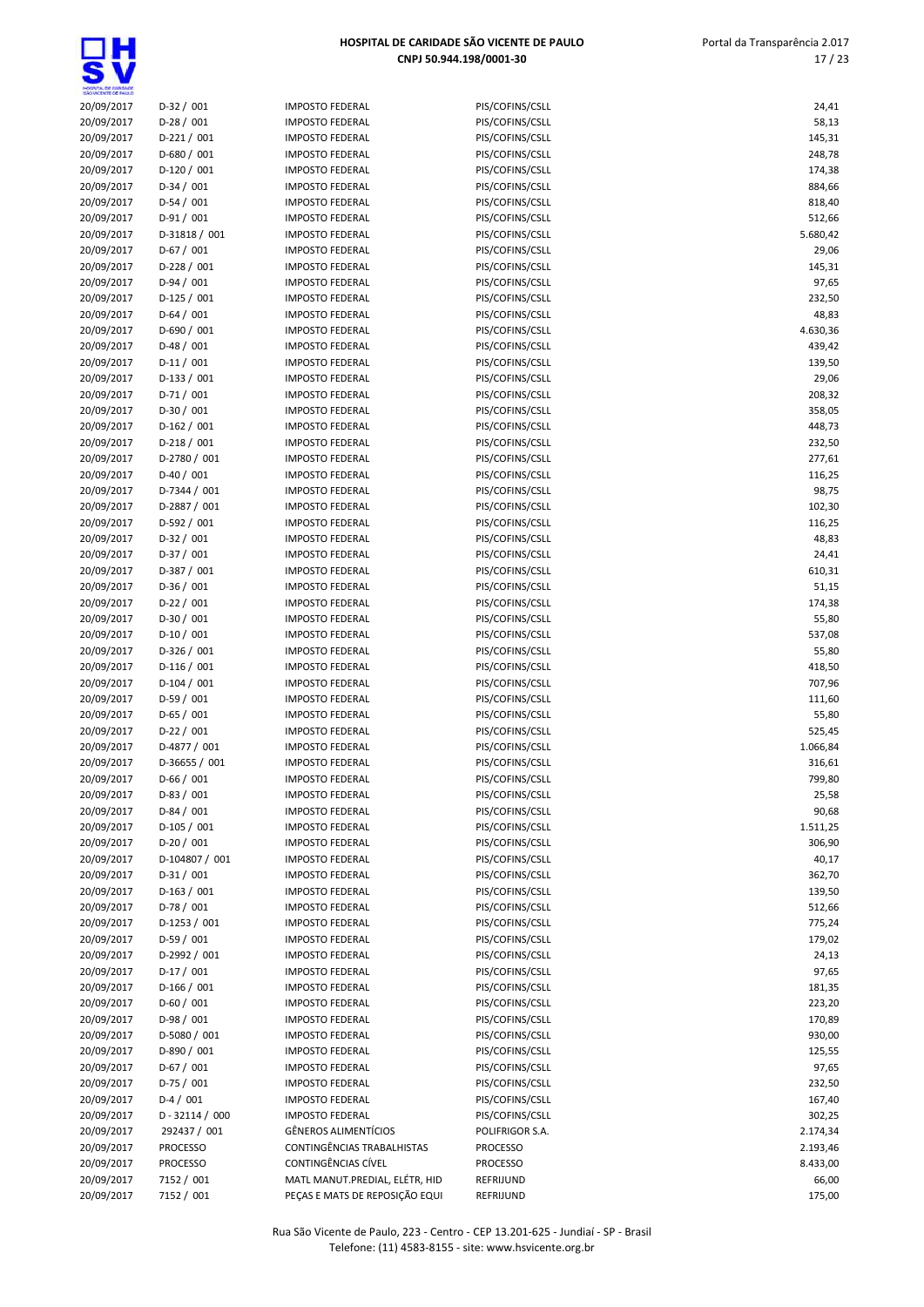| HOSPITAL DE GARDADE<br>SÃO VICENTE DE FAILLO |                              |                                                              |                                          |                      |
|----------------------------------------------|------------------------------|--------------------------------------------------------------|------------------------------------------|----------------------|
| 20/09/2017                                   | SET/17 / 001                 | RESCISÕES PARCELADAS HOSPITAL                                | <b>RESCISÃO</b>                          | 788,14               |
| 20/09/2017                                   | SET/17 / 001                 | RESCISÕES PARCELADAS HOSPITAL                                | <b>RESCISÃO</b>                          | 528,56               |
| 20/09/2017                                   | SET/17 / 001                 | RESCISÕES PARCELADAS HOSPITAL                                | <b>RESCISÃO</b>                          | 204,93               |
| 20/09/2017                                   | 101206 / 001                 | MATL MANUT.PREDIAL, ELÉTR, HID                               | <b>SACI TINTAS</b>                       | 995,00               |
| 20/09/2017                                   | 94436 / 001                  | MATERIAL PERMANENTE                                          | <b>SCHOBELL</b>                          | 377,96               |
| 20/09/2017                                   | 62288 / 001<br>62288 / 001   | <b>DESPESAS FINANCEIRAS</b><br><b>OUTROS MATERIAIS</b>       | SUPERMED FINAL 07<br>SUPERMED FINAL 07   | 227,97<br>193,20     |
| 20/09/2017<br>20/09/2017                     | 62288 / 001                  | FILMES E QUÍMICOS                                            | SUPERMED FINAL 07                        | 160,48               |
| 20/09/2017                                   | 62288 / 001                  | MATERIAL MÉDICO REEMBOLSÁVEL                                 | SUPERMED FINAL 07                        | 14.846,69            |
| 20/09/2017                                   | 5862 / 001                   | <b>VEÍCULOS</b>                                              | W R SERVIÇOS                             | 30,00                |
| 21/09/2017                                   | 40244 / 001                  | DESPESAS FINANCEIRAS                                         | <b>ASTRA FARMA</b>                       | 14,62                |
| 21/09/2017                                   | 40244 / 001                  | MEDICAMENTOS CONTROLADOS                                     | <b>ASTRA FARMA</b>                       | 84,00                |
| 21/09/2017                                   | 40244 / 001                  | <b>DROGAS E MEDICAMENTOS</b>                                 | <b>ASTRA FARMA</b>                       | 7.349,00             |
| 21/09/2017                                   | 25111 / 001                  | <b>GÊNEROS ALIMENTÍCIOS</b>                                  | <b>BANCA CODARIM</b>                     | 104,65               |
| 21/09/2017                                   | 23157 / 001                  | <b>DROGAS E MEDICAMENTOS</b>                                 | <b>BELIVE</b>                            | 2.276,00             |
| 21/09/2017                                   | 81349 / 001                  | MÁQUINAS E EQUIPAMENTOS                                      | CASA DOS BEBEDOUROS                      | 799,00               |
| 21/09/2017                                   | 400752 / 001                 | MATERIAL MÉDICO REEMBOLSÁVEL                                 | <b>CREMER SA</b>                         | 758,50               |
| 21/09/2017                                   | 2135 / 001                   | MATERIAL DE LIMPEZA                                          | CSA INTERN IMP E EXP                     | 2.616,00             |
| 21/09/2017                                   | 680502 / 001                 | IMPRESSOS, MATL DE EXPEDIENTE                                | DATASUPRI DISTRIBUID                     | 839,60               |
| 21/09/2017                                   | 680502 / 001                 | MATERIAL MÉDICO REEMBOLSÁVEL                                 | DATASUPRI DISTRIBUID                     | 6,48                 |
| 21/09/2017                                   | 2514 / 001                   | <b>DESPESAS FINANCEIRAS</b>                                  | DF MED                                   | 629,55               |
| 21/09/2017                                   | 2514 / 001                   | <b>DROGAS E MEDICAMENTOS</b>                                 | DF MED                                   | 7.350,00             |
| 21/09/2017                                   | 58700 / 001                  | <b>GÊNEROS ALIMENTÍCIOS</b>                                  | <b>DISTRIB HERNANDES</b>                 | 869,40               |
| 21/09/2017                                   | 106797 / 001                 | ÓRTESE E PRÓTESE (OPME)                                      | <b>ERECTA</b>                            | 4.045,43             |
| 21/09/2017                                   | 106796 / 001<br>106718 / 001 | ÓRTESE E PRÓTESE (OPME)<br>ÓRTESE E PRÓTESE (OPME)           | <b>ERECTA</b><br><b>ERECTA</b>           | 3.910,00<br>2.960,00 |
| 21/09/2017<br>21/09/2017                     | 1215349 / 002                | <b>DROGAS E MEDICAMENTOS</b>                                 | <b>EUROFARMA</b>                         | 1.866,48             |
| 21/09/2017                                   | 8677 / 001                   | ÓRTESE E PRÓTESE (OPME)                                      | <b>EVMED</b>                             | 117,00               |
| 21/09/2017                                   | 1748 / 001                   | DROGAS E MEDICAMENTOS                                        | <b>FARMÁCIA SOBAM</b>                    | 250,00               |
| 21/09/2017                                   | DEZ/16 / 001                 | <b>DESPESAS FINANCEIRAS</b>                                  | FGTS FOLHA DEZEMBRO/2016 - HOSPITAL      | 33,35                |
| 21/09/2017                                   | DEZ/16 / 001                 | <b>FGTS HOSPITAL</b>                                         | FGTS FOLHA DEZEMBRO/2016 - HOSPITAL      | 219,29               |
| 21/09/2017                                   | NOV/16 / 001                 | <b>DESPESAS FINANCEIRAS</b>                                  | FGTS FOLHA NOVEMBRO/2016 - HOSPITAL      | 23,95                |
| 21/09/2017                                   | NOV/16 / 001                 | <b>FGTS HOSPITAL</b>                                         | FGTS FOLHA NOVEMBRO/2016 - HOSPITAL      | 150,38               |
| 21/09/2017                                   | 1707 / 001                   | PEÇAS E MATS DE REPOSIÇÃO EQUI.                              | <b>FPA</b>                               | 378,99               |
| 21/09/2017                                   | 762451 / 001                 | <b>DESPESAS FINANCEIRAS</b>                                  | FRESENIUS-MATRIZ                         | 127,12               |
| 21/09/2017                                   | 762451 / 001                 | DROGAS E MEDICAMENTOS                                        | FRESENIUS-MATRIZ                         | 13.614,00            |
| 21/09/2017                                   | 2408127 / 001                | <b>GÊNEROS ALIMENTÍCIOS</b>                                  | <b>FRIBOI FILIAL</b>                     | 1.166,88             |
| 21/09/2017                                   | 849066 / 001                 | <b>DROGAS E MEDICAMENTOS</b>                                 | <b>HOSP PHARMA</b>                       | 43,27                |
| 21/09/2017                                   | 849735 / 001                 | DROGAS E MEDICAMENTOS                                        | <b>HOSP PHARMA</b>                       | 170,00               |
| 21/09/2017                                   | 849314 / 001                 | DROGAS E MEDICAMENTOS                                        | <b>HOSP PHARMA</b>                       | 170,00               |
| 21/09/2017                                   | 851722 / 001                 | <b>DROGAS E MEDICAMENTOS</b>                                 | <b>HOSP PHARMA</b>                       | 170,00               |
| 21/09/2017                                   | 851685 / 001                 | DROGAS E MEDICAMENTOS                                        | <b>HOSP PHARMA</b><br><b>HOSP PHARMA</b> | 57,70                |
| 21/09/2017                                   | 849317 / 001<br>855588 / 001 | <b>DROGAS E MEDICAMENTOS</b><br><b>DROGAS E MEDICAMENTOS</b> |                                          | 222,00               |
| 21/09/2017<br>21/09/2017                     | 851412 / 001                 | DROGAS E MEDICAMENTOS                                        | <b>HOSP PHARMA</b><br><b>HOSP PHARMA</b> | 170,00<br>170,00     |
| 21/09/2017                                   | 850015 / 001                 | DROGAS E MEDICAMENTOS                                        | <b>HOSP PHARMA</b>                       | 222,00               |
| 21/09/2017                                   | 852819 / 001                 | DROGAS E MEDICAMENTOS                                        | <b>HOSP PHARMA</b>                       | 34,62                |
| 21/09/2017                                   | 852469 / 001                 | DROGAS E MEDICAMENTOS                                        | <b>HOSP PHARMA</b>                       | 43,27                |
| 21/09/2017                                   | 848708 / 001                 | DROGAS E MEDICAMENTOS                                        | <b>HOSP PHARMA</b>                       | 57,70                |
| 21/09/2017                                   | 854811 / 001                 | DROGAS E MEDICAMENTOS                                        | <b>HOSP PHARMA</b>                       | 86,55                |
| 21/09/2017                                   | 849738 / 001                 | DROGAS E MEDICAMENTOS                                        | <b>HOSP PHARMA</b>                       | 222,00               |
| 21/09/2017                                   | 850007 / 001                 | DROGAS E MEDICAMENTOS                                        | <b>HOSP PHARMA</b>                       | 170,00               |
| 21/09/2017                                   | 850338 / 001                 | DROGAS E MEDICAMENTOS                                        | <b>HOSP PHARMA</b>                       | 170,00               |
| 21/09/2017                                   | 850350 / 001                 | <b>DROGAS E MEDICAMENTOS</b>                                 | <b>HOSP PHARMA</b>                       | 222,00               |
| 21/09/2017                                   | 849313 / 001                 | DROGAS E MEDICAMENTOS                                        | <b>HOSP PHARMA</b>                       | 170,00               |
| 21/09/2017                                   | 849736 / 001                 | DROGAS E MEDICAMENTOS                                        | <b>HOSP PHARMA</b>                       | 164,00               |
| 21/09/2017                                   | 847603 / 001                 | DROGAS E MEDICAMENTOS                                        | <b>HOSP PHARMA</b>                       | 57,70                |
| 21/09/2017                                   | 849370 / 001                 | DROGAS E MEDICAMENTOS                                        | <b>HOSP PHARMA</b>                       | 230,00               |
| 21/09/2017                                   | 855680 / 001                 | DROGAS E MEDICAMENTOS                                        | <b>HOSP PHARMA</b>                       | 69,24                |
| 21/09/2017                                   | 849354 / 001                 | DROGAS E MEDICAMENTOS                                        | <b>HOSP PHARMA</b>                       | 164,00               |
| 21/09/2017                                   | 850339 / 001                 | DROGAS E MEDICAMENTOS                                        | <b>HOSP PHARMA</b>                       | 222,00               |
| 21/09/2017                                   | 852468 / 001<br>851096 / 001 | DROGAS E MEDICAMENTOS                                        | <b>HOSP PHARMA</b>                       | 43,27                |
| 21/09/2017<br>21/09/2017                     | 849316 / 001                 | DROGAS E MEDICAMENTOS<br>DROGAS E MEDICAMENTOS               | <b>HOSP PHARMA</b><br><b>HOSP PHARMA</b> | 222,00<br>162,00     |
| 21/09/2017                                   | 850870 / 001                 | DROGAS E MEDICAMENTOS                                        | <b>HOSP PHARMA</b>                       | 170,00               |
| 21/09/2017                                   | 850349 / 001                 | DROGAS E MEDICAMENTOS                                        | <b>HOSP PHARMA</b>                       | 170,00               |
| 21/09/2017                                   | 850871 / 001                 | DROGAS E MEDICAMENTOS                                        | <b>HOSP PHARMA</b>                       | 222,00               |
| 21/09/2017                                   | 849672 / 001                 | DROGAS E MEDICAMENTOS                                        | <b>HOSP PHARMA</b>                       | 230,00               |
| 21/09/2017                                   | 849315 / 001                 | DROGAS E MEDICAMENTOS                                        | <b>HOSP PHARMA</b>                       | 230,00               |
|                                              |                              |                                                              |                                          |                      |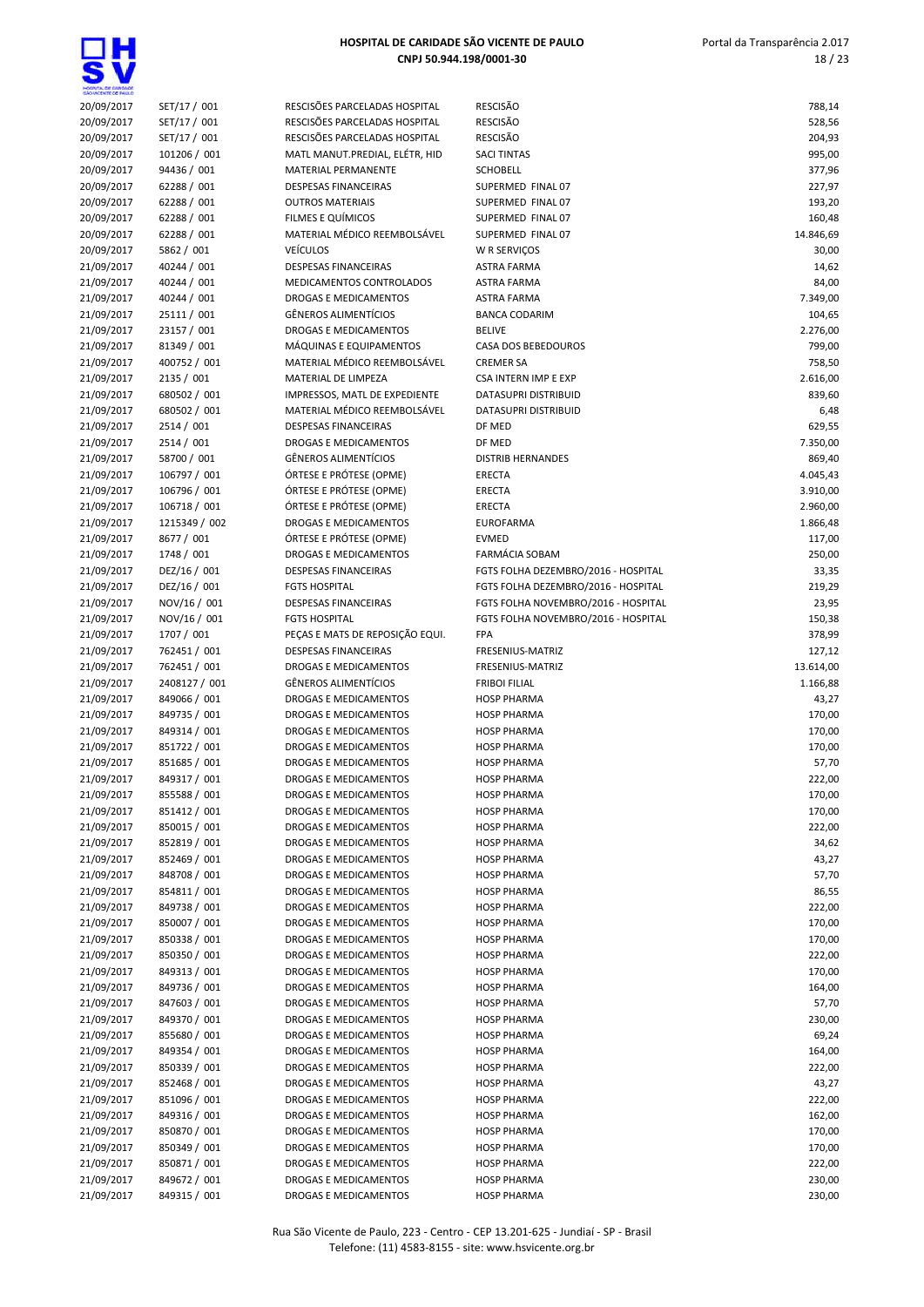| HOSPITAL DE GANDADE<br>SÃO VICENTE DE FAIX O |                           |                                                             |                                             |                      |
|----------------------------------------------|---------------------------|-------------------------------------------------------------|---------------------------------------------|----------------------|
| 21/09/2017                                   | 849737 / 001              | DROGAS E MEDICAMENTOS                                       | <b>HOSP PHARMA</b>                          | 162,00               |
| 21/09/2017                                   | 849734 / 001              | DROGAS E MEDICAMENTOS                                       | <b>HOSP PHARMA</b>                          | 170,00               |
| 21/09/2017                                   | 851095 / 001              | DROGAS E MEDICAMENTOS                                       | <b>HOSP PHARMA</b>                          | 170,00               |
| 21/09/2017                                   | 185415 / 001              | DROGAS E MEDICAMENTOS<br><b>GASES MEDICINAIS</b>            | <b>HOSPFAR</b>                              | 2.207,20             |
| 21/09/2017<br>21/09/2017                     | 32746 / 001<br>2017 / 008 | <b>IMPOSTO MUNICIPAL</b>                                    | <b>IBG CRYO FILIAL</b><br><b>IPTU 2017</b>  | 3.604,43             |
| 21/09/2017                                   | 2017 / 008                | <b>IMPOSTO MUNICIPAL</b>                                    | <b>IPTU 2017</b>                            | 194,51<br>244,98     |
| 21/09/2017                                   | 2017 / 008                | <b>IMPOSTO MUNICIPAL</b>                                    | <b>IPTU 2017</b>                            | 277,92               |
| 21/09/2017                                   | 6965 / 001                | <b>GËNEROS ALIMENTÍCIOS</b>                                 | <b>IRMÃOS KANESHI</b>                       | 678,93               |
| 21/09/2017                                   | JULHO/17 / 001            | <b>DESPESAS FINANCEIRAS</b>                                 | <b>IRRF RESCISÃO</b>                        | 3,02                 |
| 21/09/2017                                   | JULHO/17 / 001            | <b>IRRF A REPASSAR - HOSP</b>                               | <b>IRRF RESCISÃO</b>                        | 26,18                |
| 21/09/2017                                   | JULHO/17 / 001            | <b>DESPESAS FINANCEIRAS</b>                                 | <b>IRRF RESCISÃO</b>                        | 24,17                |
| 21/09/2017                                   | JULHO/17 / 001            | <b>IRRF A REPASSAR - HOSP</b>                               | <b>IRRF RESCISÃO</b>                        | 209,10               |
| 21/09/2017                                   | JULHO/17 / 001            | DESPESAS FINANCEIRAS                                        | <b>IRRF RESCISÃO</b>                        | 3,03                 |
| 21/09/2017                                   | JULHO/17 / 001            | IRRF A REPASSAR - HOSP                                      | <b>IRRF RESCISÃO</b>                        | 26,29                |
| 21/09/2017                                   | JULHO/17 / 001            | <b>DESPESAS FINANCEIRAS</b>                                 | <b>IRRF RESCISÃO</b>                        | 208,49               |
| 21/09/2017                                   | JULHO/17 / 001            | IRRF A REPASSAR - HOSP                                      | <b>IRRF RESCISÃO</b>                        | 1.803,22             |
| 21/09/2017                                   | JULHO/17 / 001            | DESPESAS FINANCEIRAS                                        | <b>IRRF RESCISÃO</b>                        | 9,66                 |
| 21/09/2017                                   | JULHO/17 / 001            | <b>IRRF A REPASSAR - HOSP</b>                               | <b>IRRF RESCISÃO</b>                        | 83,64                |
| 21/09/2017                                   | JULHO/17 / 001            | <b>DESPESAS FINANCEIRAS</b>                                 | <b>IRRF RESCISÃO</b>                        | 5,42                 |
| 21/09/2017                                   | JULHO/17 / 001            | <b>IRRF A REPASSAR - HOSP</b>                               | <b>IRRF RESCISÃO</b>                        | 46,98                |
| 21/09/2017                                   | JULHO/17 / 001            | <b>DESPESAS FINANCEIRAS</b>                                 | <b>IRRF RESCISÃO</b>                        | 70,06                |
| 21/09/2017                                   | JULHO/17 / 001            | <b>IRRF A REPASSAR - HOSP</b>                               | <b>IRRF RESCISÃO</b>                        | 606,09               |
| 21/09/2017                                   | JULHO/17 / 001            | DESPESAS FINANCEIRAS                                        | <b>IRRF RESCISÃO</b>                        | 5,43                 |
| 21/09/2017                                   | JULHO/17 / 001            | IRRF A REPASSAR - HOSP                                      | IRRF RESCISÃO                               | 47,06                |
| 21/09/2017                                   | 191 / 001                 | SERVICOS PREST - PJ - HOSP<br><b>MOBILIÁRIO</b>             | JERÔNIMO VIDROS                             | 80,00                |
| 21/09/2017<br>21/09/2017                     | 473 / 002<br>459 / 002    | MOBILIÁRIO                                                  | <b>JUNPMAQ</b><br><b>JUNPMAQ</b>            | 1.247,00<br>1.133,00 |
| 21/09/2017                                   | 462 / 002                 | MOBILIÁRIO                                                  | <b>JUNPMAQ</b>                              | 2.767,50             |
| 21/09/2017                                   | 69191 / 001               | ÓRTESE E PRÓTESE (OPME)                                     | LINE LIFE                                   | 195,45               |
| 21/09/2017                                   | 69190 / 001               | ÓRTESE E PRÓTESE (OPME)                                     | LINE LIFE                                   | 97,48                |
| 21/09/2017                                   | 69192 / 001               | ÓRTESE E PRÓTESE (OPME)                                     | LINE LIFE                                   | 97,48                |
| 21/09/2017                                   | 69189 / 001               | ÓRTESE E PRÓTESE (OPME)                                     | LINE LIFE                                   | 97,48                |
| 21/09/2017                                   | 69188 / 001               | ÓRTESE E PRÓTESE (OPME)                                     | LINE LIFE                                   | 97,48                |
| 21/09/2017                                   | 69187 / 001               | ÓRTESE E PRÓTESE (OPME)                                     | LINE LIFE                                   | 97,48                |
| 21/09/2017                                   | 69195 / 001               | ÓRTESE E PRÓTESE (OPME)                                     | LINE LIFE                                   | 97,48                |
| 21/09/2017                                   | 2285 / 001                | <b>GÊNEROS ALIMENTÍCIOS</b>                                 | LUIMED                                      | 1.126,62             |
| 21/09/2017                                   | 135689 / 001              | MATERIAL MÉDICO REEMBOLSÁVEL                                | <b>MEDI HOUSE</b>                           | 2.478,12             |
| 21/09/2017                                   | 22972 / 001               | MATERIAL MÉDICO REEMBOLSÁVEL                                | <b>MEDICONE</b>                             | 2.210,00             |
| 21/09/2017                                   | 40023 / 001               | ÓRTESE E PRÓTESE (OPME)                                     | ORTHO SYSTEM                                | 55,42                |
| 21/09/2017                                   | 40030 / 001               | ÓRTESE E PRÓTESE (OPME)                                     | ORTHO SYSTEM                                | 106,11               |
| 21/09/2017                                   | SET/17 / 001              | <b>RESCISÕES</b>                                            | <b>RESCISÃO</b>                             | 5.202,40             |
| 21/09/2017                                   | 290280 / 001              | MATERIAL PERMANENTE                                         | <b>RONDI</b>                                | 45,12                |
| 21/09/2017                                   | 16132 / 001               | <b>DROGAS E MEDICAMENTOS</b>                                | <b>S3 MED FILIAL</b>                        | 1.215,28             |
| 21/09/2017                                   | 2017 / 003                | CONTRIBUIÇÕES HOSPITAL                                      | <b>SINDHOSFIL</b>                           | 3.000,00             |
| 21/09/2017                                   | 66473 / 001               | <b>DROGAS E MEDICAMENTOS</b>                                | SUPERMED FINAL 07                           | 5.920,00             |
| 21/09/2017                                   | 91638 / 001               | MATERIAL MÉDICO REEMBOLSÁVEL                                | ZAMMI                                       | 1.098,00             |
| 22/09/2017<br>22/09/2017                     | 6561 / 003<br>84905 / 001 | <b>OUTROS CUSTOS GERAIS</b><br>MATERIAL MÉDICO REEMBOLSÁVEL | AGROPLANTAS<br><b>BIOMEDICAL EQUIP</b>      | 789,70<br>937,50     |
| 22/09/2017                                   | AGOSTO/17 / 001           | VRS A REPASSAR-FOLHA-HOSP                                   | CONTRIBUIÇÃO CONFEDERATIVA                  | 10.871,25            |
| 22/09/2017                                   | AGOSTO/17 / 001           | VRS A REPASSAR-FOLHA-HOSP                                   | CONTRIBUIÇÃO SIND SAUDE                     | 30.546,97            |
| 22/09/2017                                   | AGOSTO/17 / 001           | VRS A REPASSAR-FOLHA-HOSP                                   | CONVÊNIO TRATAMENTO ODONTOLÓGICO - HOSPITAL | 1.132,00             |
| 22/09/2017                                   | 290085 / 001              | <b>ENERGIA ELÉTRICA</b>                                     | <b>CPFL</b>                                 | 280,84               |
| 22/09/2017                                   | 290086 / 001              | ENERGIA ELÉTRICA                                            | CPFL                                        | 99,02                |
| 22/09/2017                                   | 26666 / 001               | <b>MATERIAL PERMANENTE</b>                                  | <b>CYBERSHOP</b>                            | 500,00               |
| 22/09/2017                                   | 26666 / 001               | UTENSILIOS/PEÇAS DE INFORMÁTIC                              | <b>CYBERSHOP</b>                            | 935,50               |
| 22/09/2017                                   | 281432 / 001              | ÓRTESE E PRÓTESE (OPME)                                     | <b>EMPÓRIO HOSPITALAR</b>                   | 1.287,00             |
| 22/09/2017                                   | 281430 / 001              | ÓRTESE E PRÓTESE (OPME)                                     | EMPÓRIO HOSPITALAR                          | 1.033,00             |
| 22/09/2017                                   | 281434 / 001              | ÓRTESE E PRÓTESE (OPME)                                     | EMPÓRIO HOSPITALAR                          | 1.795,00             |
| 22/09/2017                                   | <b>VLRS REPAS.</b>        | VRS A REPASSAR-FOLHA-HOSP                                   | <b>EMPRÉSTIMO FUNCIONÁRIO</b>               | 2.776,48             |
| 22/09/2017                                   | 106902 / 001              | ÓRTESE E PRÓTESE (OPME)                                     | ERECTA                                      | 5.953,68             |
| 22/09/2017                                   | 763686 / 001              | DESPESAS FINANCEIRAS                                        | FRESENIUS-MATRIZ                            | 26,52                |
| 22/09/2017                                   | 763550 / 001              | <b>DESPESAS FINANCEIRAS</b>                                 | FRESENIUS-MATRIZ                            | 100,62               |
| 22/09/2017                                   | 743672 / 002              | DESPESAS FINANCEIRAS                                        | FRESENIUS-MATRIZ                            | 56,98                |
| 22/09/2017                                   | 763686 / 001              | <b>GÊNEROS ALIMENTÍCIOS</b>                                 | FRESENIUS-MATRIZ                            | 3.056,73             |
| 22/09/2017                                   | 743672 / 002              | MATERIAL MÉDICO REEMBOLSÁVEL                                | FRESENIUS-MATRIZ                            | 6.110,00             |
| 22/09/2017                                   | 763550 / 001              | MATERIAL MÉDICO REEMBOLSÁVEL                                | FRESENIUS-MATRIZ                            | 11.609,00            |
| 22/09/2017                                   | 250757 / 001              | <b>GÊNEROS ALIMENTÍCIOS</b>                                 | <b>GADKIM</b>                               | 784,00               |
| 22/09/2017                                   | 1396671 / 002             | GÊNEROS ALIMENTÍCIOS                                        | <b>IMPAKTO</b>                              | 210,00               |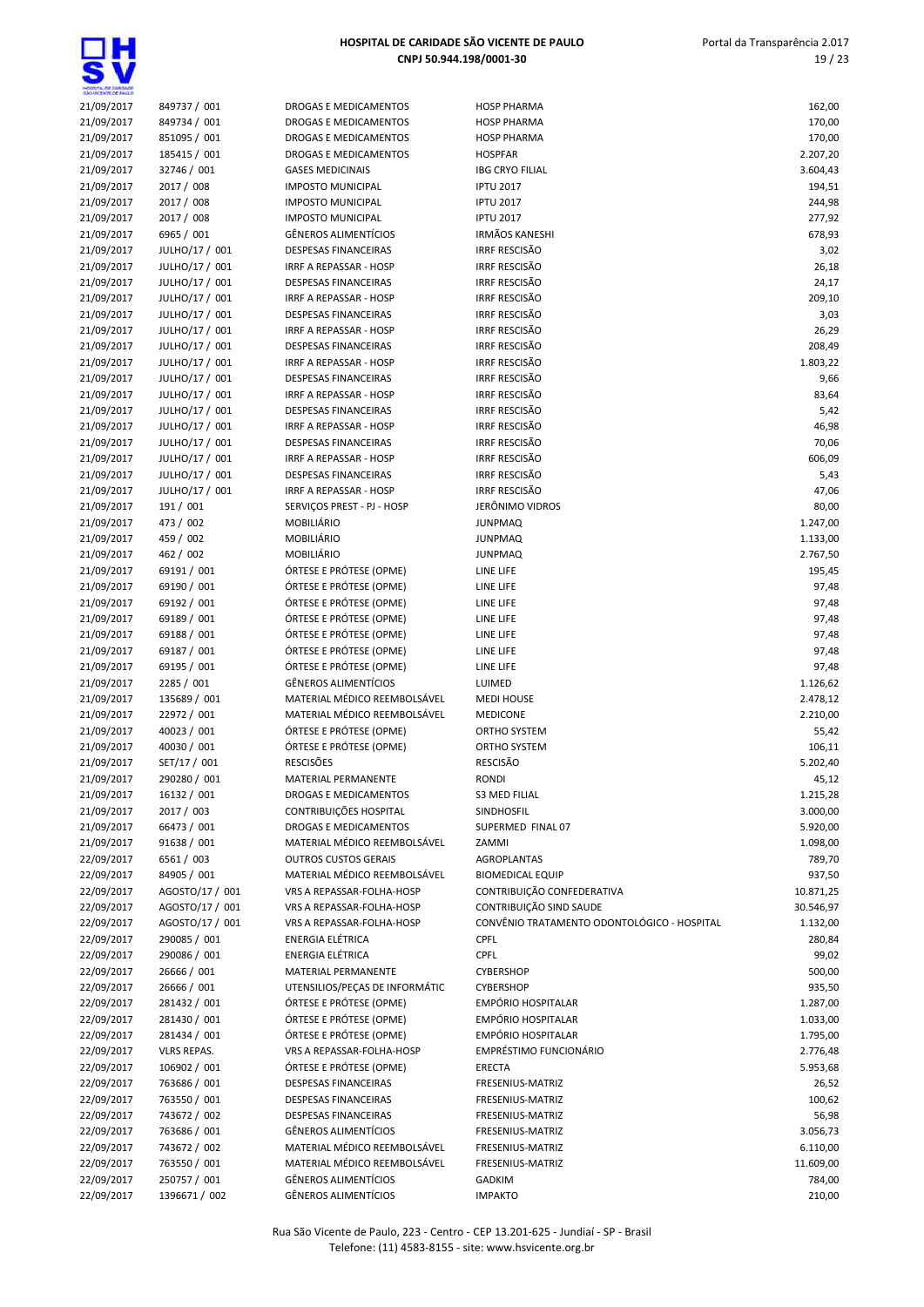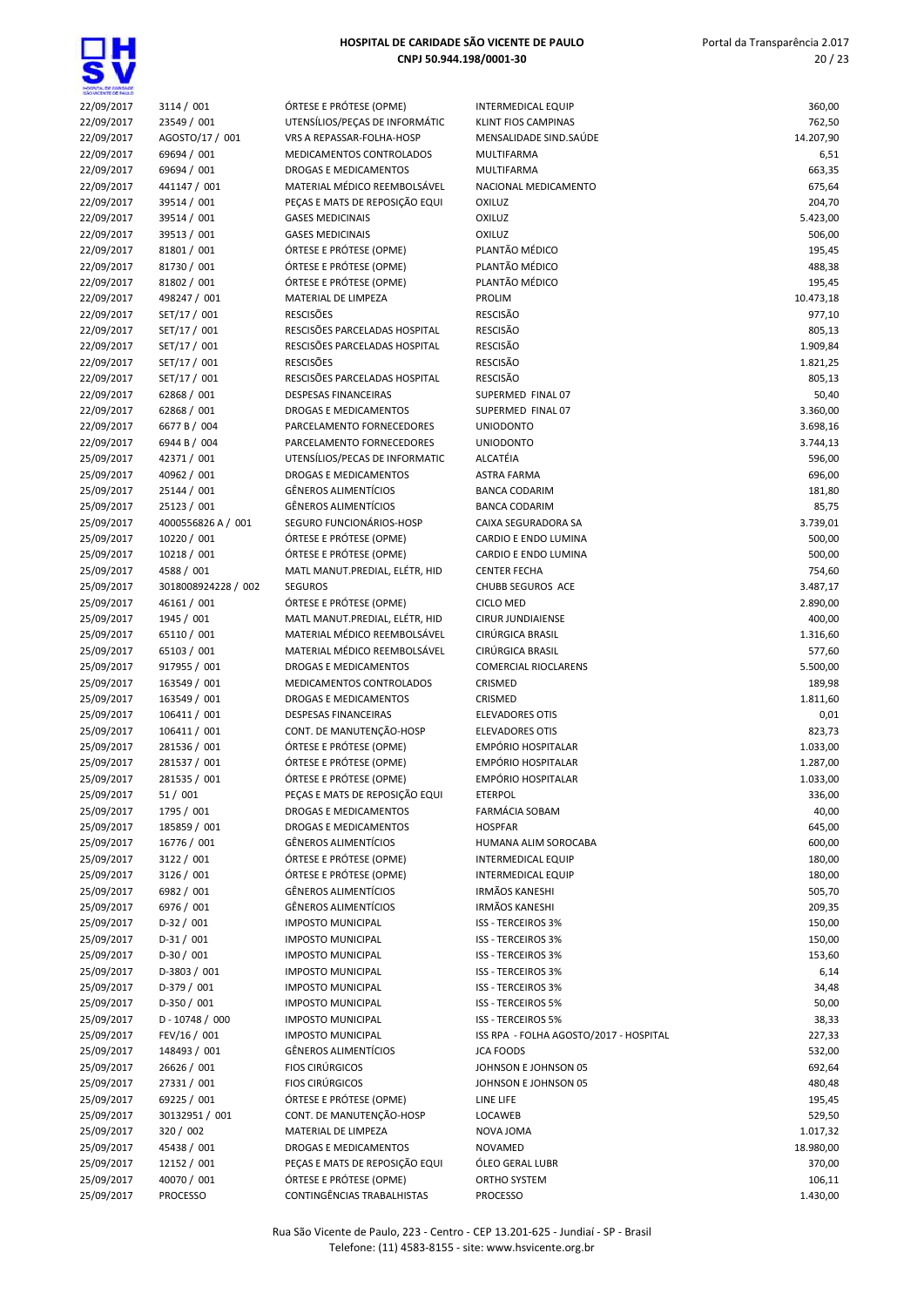<u>Q</u>H

| HOSPITAL DE GARDADE      |                                  |                                                            |                                       |                      |
|--------------------------|----------------------------------|------------------------------------------------------------|---------------------------------------|----------------------|
| 25/09/2017               | 184157 / 001                     | <b>GÊNEROS ALIMENTÍCIOS</b>                                | SANNA COM ALIMENTOS                   | 726,40               |
| 25/09/2017               | 184068 / 001                     | <b>GÊNEROS ALIMENTÍCIOS</b>                                | SANNA COM ALIMENTOS                   | 157,30               |
| 25/09/2017<br>25/09/2017 | 1831036 / 001<br>1829237 / 001   | <b>GÊNEROS ALIMENTÍCIOS</b><br><b>GÊNEROS ALIMENTÍCIOS</b> | SERRAMAR<br>SERRAMAR                  | 730,93<br>472,96     |
| 25/09/2017               | 1833424 / 001                    | <b>GÊNEROS ALIMENTÍCIOS</b>                                | SERRAMAR                              | 537,45               |
| 25/09/2017               | 332974 / 001                     | <b>FIOS CIRÚRGICOS</b>                                     | SUPRIMED                              | 1.102,56             |
| 25/09/2017               | 92350 / 001                      | COMBUSTÍVEIS E LUBRIFICANTES                               | <b>ULTRAGAZ</b>                       | 3.118,36             |
| 25/09/2017               | 8879 / 001                       | <b>TELEFONE</b>                                            | <b>VIVO</b>                           | 2.834,20             |
| 26/09/2017               | 25145 / 001                      | <b>GÊNEROS ALIMENTÍCIOS</b>                                | <b>BANCA CODARIM</b>                  | 79,90                |
| 26/09/2017               | 61070 / 001                      | <b>GÊNEROS ALIMENTÍCIOS</b>                                | BIE                                   | 2.067,00             |
| 26/09/2017               | 93075 / 001                      | <b>GÊNEROS ALIMENTÍCIOS</b>                                | CAFÉ CAIÇARA                          | 1.610,00             |
| 26/09/2017               | 70098 / 001                      | <b>GÊNEROS ALIMENTÍCIOS</b>                                | <b>CATABY FINAL 57</b>                | 898,56               |
| 26/09/2017               | 749401 / 001                     | <b>GÊNEROS ALIMENTÍCIOS</b>                                | <b>CDI</b>                            | 483,28               |
| 26/09/2017               | 749191 / 001                     | <b>GÊNEROS ALIMENTÍCIOS</b>                                | <b>CDI</b>                            | 911,72               |
| 26/09/2017               | 31/001                           | SERVIÇOS MÉDICOS - PJ                                      | COLSAN                                | 92.064,00            |
| 26/09/2017               | 2083 / 001                       | <b>DESPESAS FINANCEIRAS</b>                                | CSA INTERN IMP E EXP                  | 318,41               |
| 26/09/2017               | 2083 / 001                       | MATERIAL DE LIMPEZA                                        | CSA INTERN IMP E EXP                  | 3.598,00             |
| 26/09/2017               | <b>PROCESSO</b>                  | DEPÓSITO RECURSAL/JUDICIAL                                 | <b>DEP JUDICIAL</b>                   | 9.189,00             |
| 26/09/2017<br>26/09/2017 | <b>PROCESSO</b><br>2458663 / 001 | DEPÓSITO RECURSAL/JUDICIAL<br><b>GÊNEROS ALIMENTÍCIOS</b>  | <b>DEP JUDICIAL</b><br><b>FESTPAN</b> | 9.189,00<br>703,80   |
| 26/09/2017               | 1082613 / 001                    | <b>GÊNEROS ALIMENTÍCIOS</b>                                | <b>FRANGO ADORO FILIAL</b>            | 1.358,80             |
| 26/09/2017               | 725843 / 003                     | <b>DESPESAS FINANCEIRAS</b>                                | FRESENIUS-MATRIZ                      | 54,74                |
| 26/09/2017               | 746798 / 002                     | <b>DESPESAS FINANCEIRAS</b>                                | FRESENIUS-MATRIZ                      | 28,84                |
| 26/09/2017               | 746798 / 002                     | <b>GÊNEROS ALIMENTÍCIOS</b>                                | FRESENIUS-MATRIZ                      | 3.083,30             |
| 26/09/2017               | 725843 / 003                     | <b>GÊNEROS ALIMENTÍCIOS</b>                                | FRESENIUS-MATRIZ                      | 5.858,28             |
| 26/09/2017               | 288292 / 001                     | <b>GÊNEROS ALIMENTÍCIOS</b>                                | <b>FRIOS DADO FINAL 54</b>            | 342,00               |
| 26/09/2017               | 287903 / 001                     | <b>GÊNEROS ALIMENTÍCIOS</b>                                | FRIOS DADO FINAL 54                   | 46,00                |
| 26/09/2017               | <b>PROCESSO</b>                  | LEGAIS E JURÍDICAS                                         | GRU                                   | 1.000,00             |
| 26/09/2017               | <b>PROCESSO</b>                  | LEGAIS E JURÍDICAS                                         | GRU                                   | 2.200,00             |
| 26/09/2017               | 113/001                          | SERVS TERC. MÉDICOS REPASSE PJ                             | INST DE ONCOLOGIA                     | 187.496,88           |
| 26/09/2017               | 3127/001                         | ÓRTESE E PRÓTESE (OPME)                                    | <b>INTERMEDICAL EQUIP</b>             | 180,00               |
| 26/09/2017               | 3128 / 001                       | ÓRTESE E PRÓTESE (OPME)                                    | <b>INTERMEDICAL EQUIP</b>             | 180,00               |
| 26/09/2017               | 6986 / 001                       | <b>GÊNEROS ALIMENTÍCIOS</b>                                | <b>IRMÃOS KANESHI</b>                 | 291,45               |
| 26/09/2017               | OC 49665 / 001                   | SERVIÇOS PREST - PJ - HOSP                                 | JUNIOR MECAN DIESEL                   | 2.500,00             |
| 26/09/2017               | 3138 / 001                       | <b>GÊNEROS ALIMENTÍCIOS</b><br><b>GÊNEROS ALIMENTÍCIOS</b> | PANIFICADORA IBIPORA                  | 10.440,10            |
| 26/09/2017<br>26/09/2017 | 1111 / 001<br>49675 / 001        | MATERIAL MÉDICO REEMBOLSÁVEL                               | PRIME HORTIFRUTI<br>PROMEDICAL        | 39,25<br>307,10      |
| 26/09/2017               | 1136 09/2017 / 001               | DÍVIDA - REFIS                                             | REFIS - 3                             | 9.666,00             |
| 26/09/2017               | 1204 09/2017 / 001               | DÍVIDA - REFIS                                             | REFIS-3                               | 28.683,44            |
| 26/09/2017               | 4720 09/2017 / 001               | DÍVIDA - REFIS                                             | REFIS-3                               | 209.285,93           |
| 26/09/2017               | 166354 / 001                     | SERVIÇOS PREST - PJ - HOSP                                 | <b>SIMPRO</b>                         | 544,02               |
| 27/09/2017               | 32454 / 001                      | SERVS TERC. MÉDICOS REPASSE PJ                             | AFIP                                  | 144.412,79           |
| 27/09/2017               | 11049 / 001                      | <b>OUTROS MATERIAIS</b>                                    | ALIANCA                               | 1.595,00             |
| 27/09/2017               | CONF DIV / 002                   | PARCELAMENTO FORNECEDORES                                  | ATMOSFERA                             | 17.110,00            |
| 27/09/2017               | 25196 / 001                      | <b>GÊNEROS ALIMENTÍCIOS</b>                                | <b>BANCA CODARIM</b>                  | 126,60               |
| 27/09/2017               | 61096 / 001                      | <b>GÊNEROS ALIMENTÍCIOS</b>                                | BIE                                   | 1.659,00             |
| 27/09/2017               | 341763 / 001                     | MATERIAL MÉDICO REEMBOLSÁVEL                               | <b>BIOMEDICAL</b>                     | 1.520,00             |
| 27/09/2017               | 344071 / 001                     | <b>GÊNEROS ALIMENTÍCIOS</b>                                | <b>BOM SABOR</b>                      | 1.237,96             |
| 27/09/2017               | 942917 / 001                     | <b>GÊNEROS ALIMENTÍCIOS</b>                                | <b>CAMIL</b>                          | 496,80               |
| 27/09/2017               | 137731 / 001                     | <b>GÊNEROS ALIMENTÍCIOS</b>                                | COPOLFOOD COM PROD                    | 1.309,92             |
| 27/09/2017               | 37478 / 002                      | DESPESAS FINANCEIRAS                                       | DBS                                   | 80,24                |
| 27/09/2017               | 37478 / 001                      | DROGAS E MEDICAMENTOS                                      | DBS<br><b>DBS</b>                     | 3.797,57             |
| 27/09/2017<br>27/09/2017 | 37478 / 002<br><b>PROCESSO</b>   | DROGAS E MEDICAMENTOS<br>CONTINGÊNCIAS TRABALHISTAS        | DEP JUDICIAL - SANITATEM              | 2.538,53<br>2.827,95 |
| 27/09/2017               | 37841 / 004                      | MÁQUINAS E EQUIPAMENTOS                                    | DIMEP FILIAL MG                       | 4.170,95             |
| 27/09/2017               | 281940 / 001                     | ÓRTESE E PRÓTESE (OPME)                                    | EMPÓRIO HOSPITALAR                    | 1.945,00             |
| 27/09/2017               | 281885 / 001                     | ÓRTESE E PRÓTESE (OPME)                                    | EMPÓRIO HOSPITALAR                    | 1.992,40             |
| 27/09/2017               | 281880 / 001                     | ÓRTESE E PRÓTESE (OPME)                                    | EMPÓRIO HOSPITALAR                    | 1.541,00             |
| 27/09/2017               | 281937 / 001                     | ÓRTESE E PRÓTESE (OPME)                                    | EMPÓRIO HOSPITALAR                    | 1.033,00             |
| 27/09/2017               | 281887 / 001                     | ÓRTESE E PRÓTESE (OPME)                                    | EMPÓRIO HOSPITALAR                    | 1.287,00             |
| 27/09/2017               | 6969 / 001                       | VRS A REPASSAR-FOLHA-HOSP                                  | <b>EMPRÉSTIMO FUNCIONÁRIO</b>         | 2.229,59             |
| 27/09/2017               | 12673 / 001                      | MANUTENÇÃO E CONSERVAÇÃO                                   | <b>FIRE LESS</b>                      | 604,44               |
| 27/09/2017               | 2421346 / 001                    | <b>GÊNEROS ALIMENTÍCIOS</b>                                | <b>FRIBOI FILIAL</b>                  | 381,63               |
| 27/09/2017               | 288534 / 001                     | <b>GÊNEROS ALIMENTÍCIOS</b>                                | FRIOS DADO FINAL 54                   | 474,00               |
| 27/09/2017               | 602 / 001                        | IMPRESSOS, MATL DE EXPEDIENTE                              | GRÁFICA MEGA FLEX                     | 225,00               |
| 27/09/2017               | <b>PROCESSO</b>                  | LEGAIS E JURÍDICAS                                         | <b>HONORÁRIOS PROCESSO</b>            | 1.531,17             |
| 27/09/2017               | 16790 / 001                      | <b>GÊNEROS ALIMENTÍCIOS</b>                                | HUMANA ALIM SOROCABA                  | 1.200,00             |
| 27/09/2017               | 6994 / 001                       | <b>GÊNEROS ALIMENTÍCIOS</b>                                | <b>IRMÃOS KANESHI</b>                 | 400,27               |
| 27/09/2017               | 71090 / 001                      | <b>GÊNEROS ALIMENTÍCIOS</b>                                | JOATE COM E REP                       | 388,80               |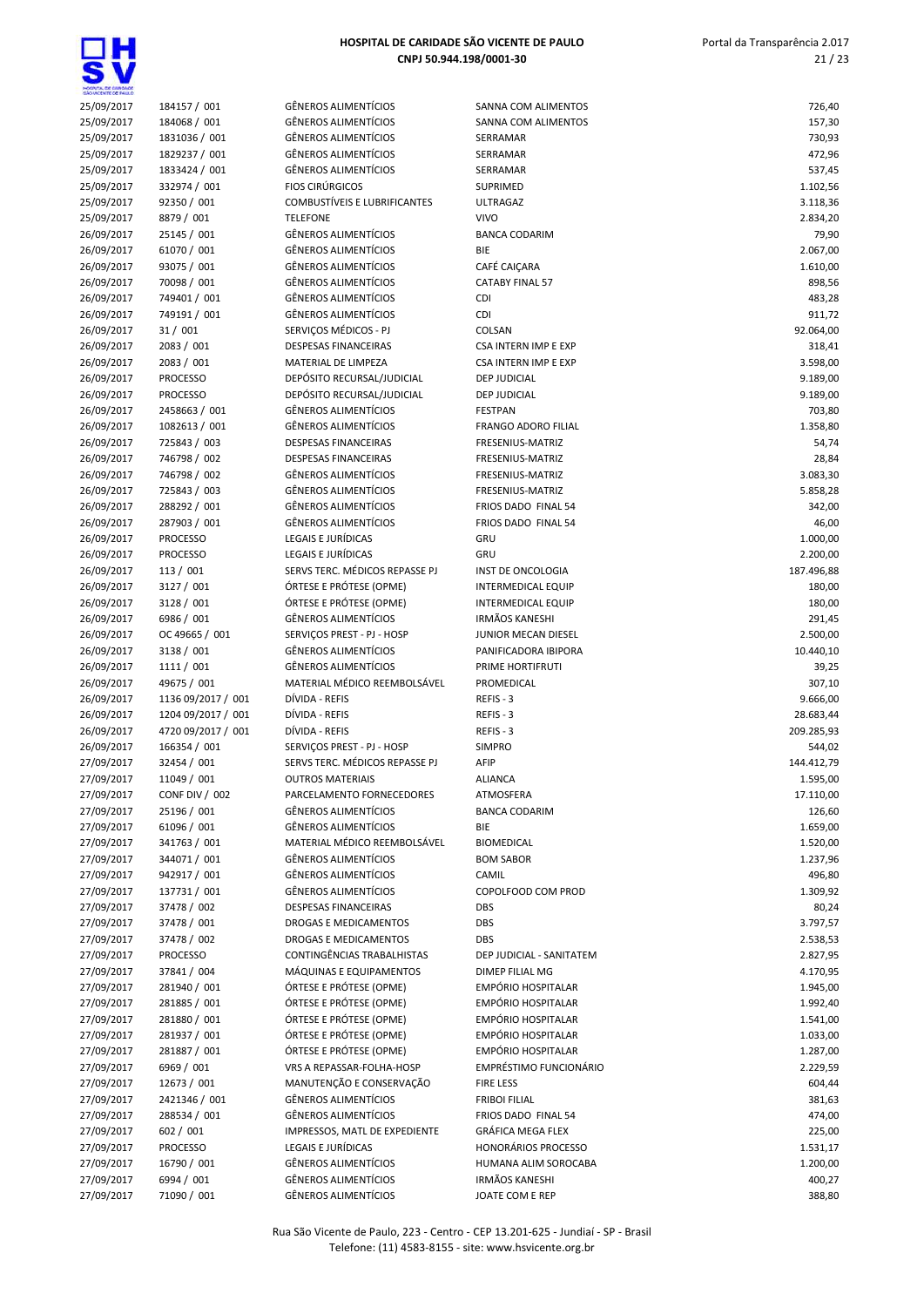